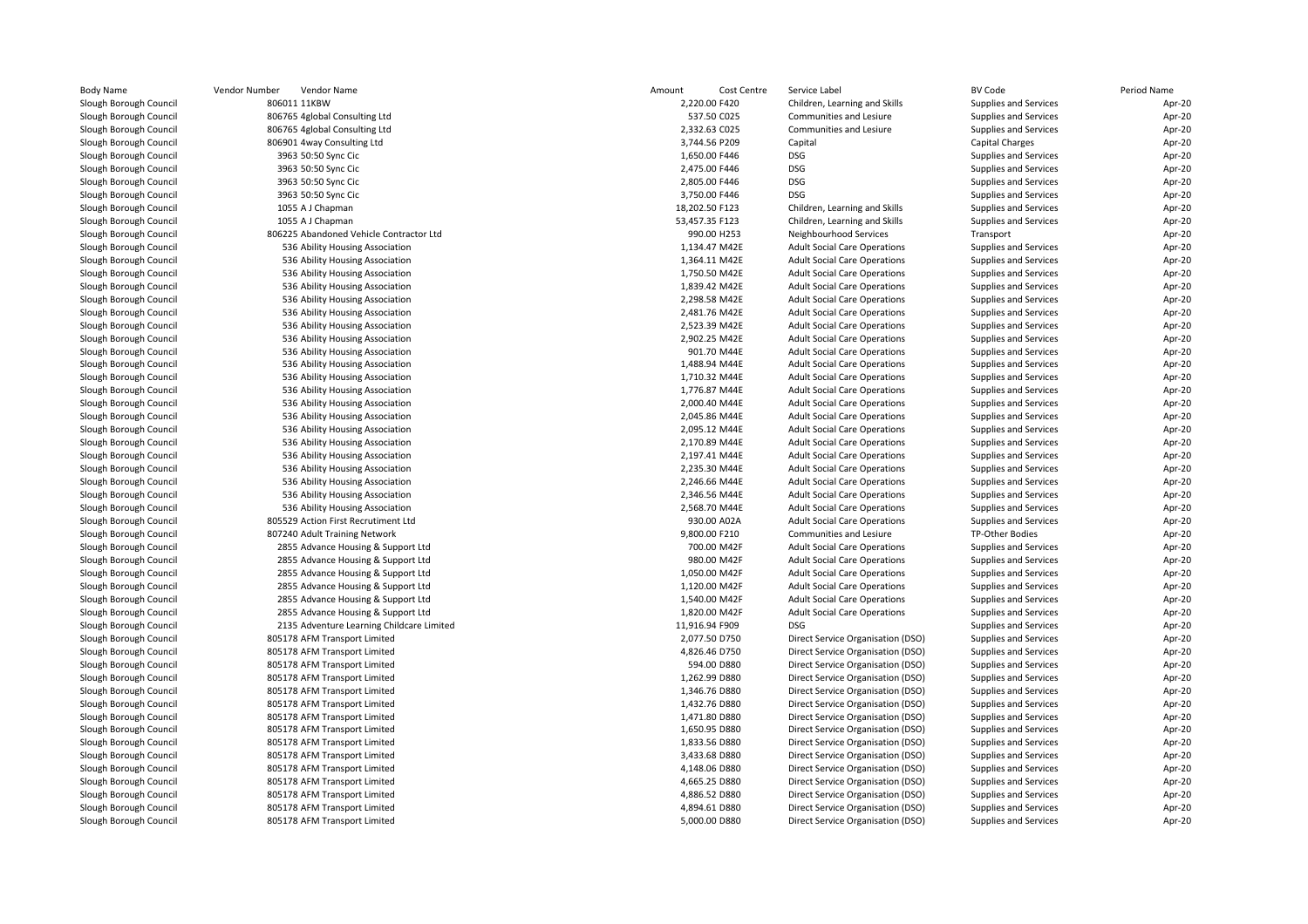| Slough Borough Council | 805178 AFM Transport Limited                 | 6,863.09 D880   | Direct Service Organisation (DSO)   | Supplies and Services        | Apr-20 |
|------------------------|----------------------------------------------|-----------------|-------------------------------------|------------------------------|--------|
| Slough Borough Council | 805178 AFM Transport Limited                 | 9,072.00 D880   | Direct Service Organisation (DSO)   | Supplies and Services        | Apr-20 |
| Slough Borough Council | 805178 AFM Transport Limited                 | 11,580.80 D880  | Direct Service Organisation (DSO)   | Supplies and Services        | Apr-20 |
| Slough Borough Council | 805178 AFM Transport Limited                 | 17,024.00 D880  | Direct Service Organisation (DSO)   | Supplies and Services        | Apr-20 |
| Slough Borough Council | 805088 Agilysis Ltd                          | 846.00 D500     | Major Infrastructure Projects       | Supplies and Services        | Apr-20 |
| Slough Borough Council | 805088 Agilysis Ltd                          | 14,820.00 D500  | Major Infrastructure Projects       | Supplies and Services        | Apr-20 |
| Slough Borough Council | 2486 Agriculture And Estate Services Limited | 890.00 C001     | Communities and Lesiure             | Premises                     | Apr-20 |
| Slough Borough Council | 2486 Agriculture And Estate Services Limited | 4,289.00 C001   | Communities and Lesiure             | Premises                     | Apr-20 |
| Slough Borough Council | 2486 Agriculture And Estate Services Limited | 10,703.00 C001  | Communities and Lesiure             | Premises                     | Apr-20 |
| Slough Borough Council | 2486 Agriculture And Estate Services Limited | 5,475.00 P220   | Capital                             | Capital Charges              | Apr-20 |
| Slough Borough Council | 805318 AH Planning Ltd                       | 5,270.00 D013   | Major Infrastructure Projects       | Supplies and Services        | Apr-20 |
| Slough Borough Council | 2301 Aik Saath                               | 31,250.00 C402  | Communities and Lesiure             | Supplies and Services        | Apr-20 |
| Slough Borough Council | 2956 Alpha Parking Limited                   | 4,725.00 D124   | Planning and Transport              | Supplies and Services        | Apr-20 |
| Slough Borough Council | 803273 Altia Solutions Ltd                   | 10,105.00 H009  | Finance                             | Supplies and Services        | Apr-20 |
| Slough Borough Council | 2197 Altwood Housing Ltd                     | 510.00 H205     | <b>Strategic Housing Services</b>   | Supplies and Services        | Apr-20 |
| Slough Borough Council | 2197 Altwood Housing Ltd                     | 570.00 H205     | <b>Strategic Housing Services</b>   | Supplies and Services        | Apr-20 |
| Slough Borough Council | 2197 Altwood Housing Ltd                     | 744.00 H205     | <b>Strategic Housing Services</b>   | Supplies and Services        | Apr-20 |
| Slough Borough Council | 2197 Altwood Housing Ltd                     | 900.00 H205     | <b>Strategic Housing Services</b>   | Supplies and Services        | Apr-20 |
| Slough Borough Council | 2197 Altwood Housing Ltd                     | 930.00 H205     | <b>Strategic Housing Services</b>   | Supplies and Services        | Apr-20 |
| Slough Borough Council |                                              | 930.00 H205     |                                     |                              | Apr-20 |
|                        | 2197 Altwood Housing Ltd                     | 930.00 H205     | <b>Strategic Housing Services</b>   | Supplies and Services        | Apr-20 |
| Slough Borough Council | 2197 Altwood Housing Ltd                     |                 | <b>Strategic Housing Services</b>   | Supplies and Services        |        |
| Slough Borough Council | 2197 Altwood Housing Ltd                     | 930.00 H205     | <b>Strategic Housing Services</b>   | Supplies and Services        | Apr-20 |
| Slough Borough Council | 2197 Altwood Housing Ltd                     | 660.00 H216     | <b>Strategic Housing Services</b>   | <b>Government Grants</b>     | Apr-20 |
| Slough Borough Council | 2197 Altwood Housing Ltd                     | 744.00 H216     | <b>Strategic Housing Services</b>   | <b>Government Grants</b>     | Apr-20 |
| Slough Borough Council | 86 Altwood Properties Ltd                    | 49,813.50 H205  | <b>Strategic Housing Services</b>   | Premises                     | Apr-20 |
| Slough Borough Council | 3137 Applegarth Care Home Ltd                | 2,800.00 M25C   | <b>Adult Social Care Operations</b> | Supplies and Services        | Apr-20 |
| Slough Borough Council | 3137 Applegarth Care Home Ltd                | 3,200.00 M25C   | <b>Adult Social Care Operations</b> | Supplies and Services        | Apr-20 |
| Slough Borough Council | 3137 Applegarth Care Home Ltd                | 3,000.00 M27C   | <b>Adult Social Care Operations</b> | Supplies and Services        | Apr-20 |
| Slough Borough Council | 3778 Aranlaw House Care Home                 | 2,812.14 M17C   | <b>Adult Social Care Operations</b> | Supplies and Services        | Apr-20 |
| Slough Borough Council | 3350 Arbour Vale School                      | 404,419.14 E509 | DSG                                 | Supplies and Services        | Apr-20 |
| Slough Borough Council | 806299 ARC Group London Limited              | 20,304.28 P577  | Capital                             | Capital Charges              | Apr-20 |
| Slough Borough Council | 2073 Arc Preschool                           | 12,497.78 F909  | <b>DSG</b>                          | Supplies and Services        | Apr-20 |
| Slough Borough Council | 831 Argos Business Solutions Ltd             | -942.62 D305    | <b>Customer and Communications</b>  | Supplies and Services        | Apr-20 |
| Slough Borough Council | 831 Argos Business Solutions Ltd             | -930.57 D305    | <b>Customer and Communications</b>  | Supplies and Services        | Apr-20 |
| Slough Borough Council | 831 Argos Business Solutions Ltd             | 580.96 D305     | <b>Customer and Communications</b>  | Supplies and Services        | Apr-20 |
| Slough Borough Council | 831 Argos Business Solutions Ltd             | 598.39 D305     | <b>Customer and Communications</b>  | Supplies and Services        | Apr-20 |
| Slough Borough Council | 831 Argos Business Solutions Ltd             | 623.17 D305     | <b>Customer and Communications</b>  | Supplies and Services        | Apr-20 |
| Slough Borough Council | 831 Argos Business Solutions Ltd             | 625.97 D305     | <b>Customer and Communications</b>  | Supplies and Services        | Apr-20 |
| Slough Borough Council | 831 Argos Business Solutions Ltd             | 644.18 D305     | <b>Customer and Communications</b>  | Supplies and Services        | Apr-20 |
| Slough Borough Council | 831 Argos Business Solutions Ltd             | 761.63 D305     | <b>Customer and Communications</b>  | Supplies and Services        | Apr-20 |
| Slough Borough Council | 831 Argos Business Solutions Ltd             | 772.17 D305     | <b>Customer and Communications</b>  | <b>Supplies and Services</b> | Apr-20 |
| Slough Borough Council | 831 Argos Business Solutions Ltd             | 772.17 D305     | <b>Customer and Communications</b>  | Supplies and Services        | Apr-20 |
| Slough Borough Council | 831 Argos Business Solutions Ltd             | 846.37 D305     | <b>Customer and Communications</b>  | Supplies and Services        | Apr-20 |
| Slough Borough Council | 1637 Arlingclose Ltd                         | 26,729.62 B015  | Finance                             | Supplies and Services        | Apr-20 |
| Slough Borough Council | 785 Artifax Software Ltd                     | 1,749.19 B064   | <b>Building Management</b>          | Supplies and Services        | Apr-20 |
| Slough Borough Council | 420 Ashburn Estate Agents                    | 102,305.00 H205 | <b>Strategic Housing Services</b>   | Premises                     | Apr-20 |
| Slough Borough Council | 3666 Assisted Living South West              | 3,130.28 M26E   | <b>Adult Social Care Operations</b> | Supplies and Services        | Apr-20 |
| Slough Borough Council | 807055 Athena Angels Gymnastics Club         | 1,250.00 C031   | Communities and Lesiure             | Supplies and Services        | Apr-20 |
| Slough Borough Council | 570 Atkins Limited                           | 2,567.60 P053   | Capital                             | Capital Charges              | Apr-20 |
| Slough Borough Council | 570 Atkins Limited                           | 1,250.00 P209   | Capital                             | <b>Capital Charges</b>       | Apr-20 |
| Slough Borough Council | 570 Atkins Limited                           | 18,750.00 P210  | Capital                             | <b>Capital Charges</b>       | Apr-20 |
| Slough Borough Council | 570 Atkins Limited                           | 17,500.00 P212  | Capital                             | Capital Charges              | Apr-20 |
| Slough Borough Council | 570 Atkins Limited                           | 21,750.00 P214  | Capital                             | <b>Capital Charges</b>       | Apr-20 |
| Slough Borough Council | 570 Atkins Limited                           | 2,000.00 P215   | Capital                             | <b>Capital Charges</b>       | Apr-20 |
| Slough Borough Council | 827 B & M Care                               | 3,214.29 M25C   | <b>Adult Social Care Operations</b> | <b>Supplies and Services</b> | Apr-20 |
| Slough Borough Council | 827 B & M Care                               | 3.321.43 M25C   | <b>Adult Social Care Operations</b> | Supplies and Services        | Apr-20 |
| Slough Borough Council | 3370 Baylis Court School                     | 2,208.33 E709   | DSG                                 | Supplies and Services        | Apr-20 |
|                        |                                              |                 |                                     |                              |        |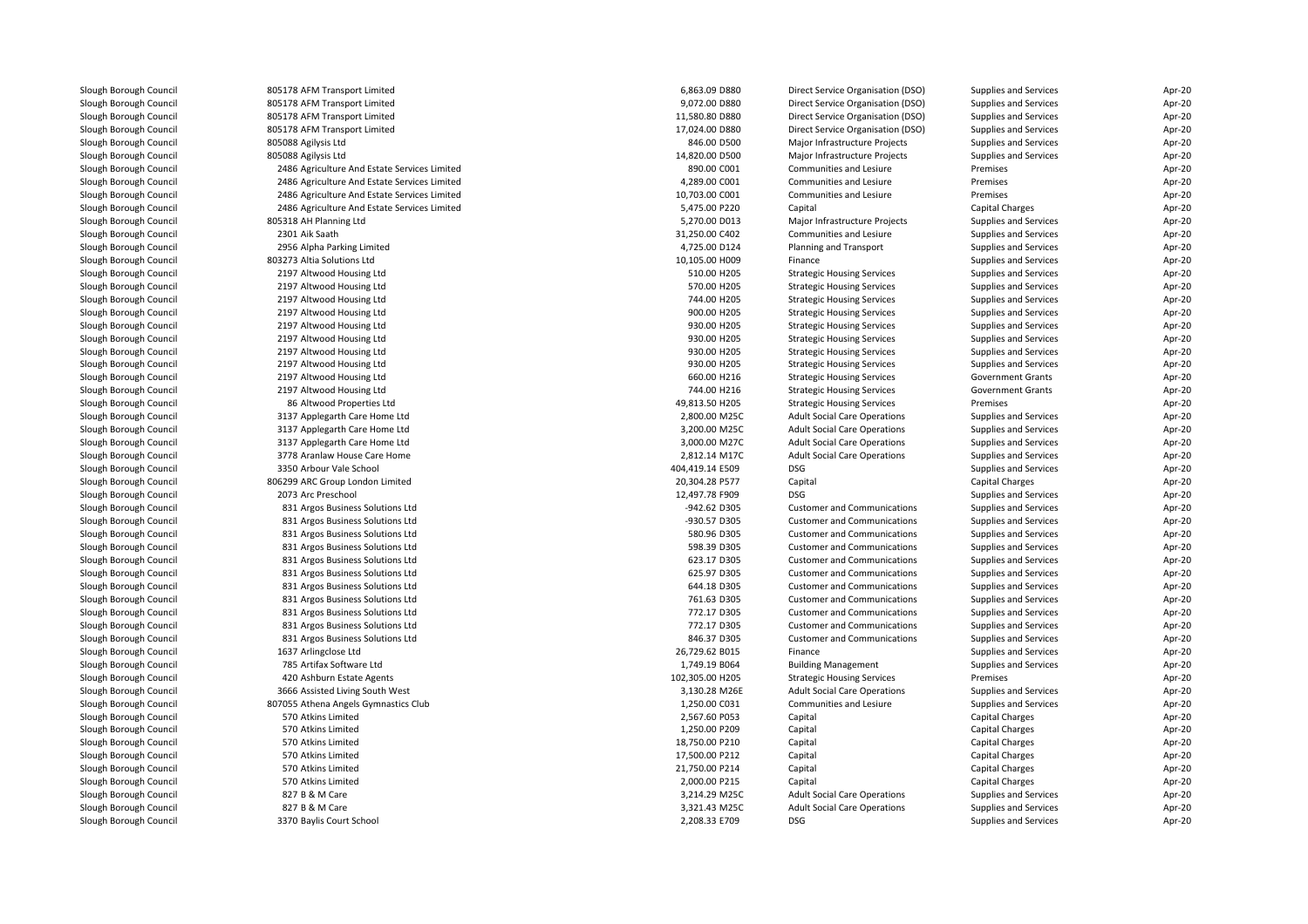| Slough Borough Council | 3208 Be Happy Pre School                                       | 4,945.59 F909  | <b>DSG</b>                          | Supplies and Services        | Apr-20 |
|------------------------|----------------------------------------------------------------|----------------|-------------------------------------|------------------------------|--------|
| Slough Borough Council | 3208 Be Happy Pre School                                       | 7,075.19 F909  | <b>DSG</b>                          | Supplies and Services        | Apr-20 |
| Slough Borough Council | 1818 Bear Buses                                                | 720.36 D512    | Major Infrastructure Projects       | Supplies and Services        | Apr-20 |
| Slough Borough Council | 609 Beechwood Secondary School                                 | 10,666.67 E519 | <b>DSG</b>                          | Supplies and Services        | Apr-20 |
| Slough Borough Council | 611 Berkshire College Of Agriculture                           | 34,442.86 F558 | <b>DSG</b>                          | Supplies and Services        | Apr-20 |
| Slough Borough Council | 806987 Better Life Care Ltd                                    | 8,959.00 M44E  | <b>Adult Social Care Operations</b> | Supplies and Services        | Apr-20 |
| Slough Borough Council | 1736 Bevan Brittan Llp                                         | 1,876.20 M01A  | Children, Learning and Skills       | Supplies and Services        | Apr-20 |
| Slough Borough Council | 1736 Bevan Brittan Llp                                         | 2,627.50 M01A  | Children, Learning and Skills       | Supplies and Services        | Apr-20 |
| Slough Borough Council | 1736 Bevan Brittan Llp                                         | 2,798.40 M01A  | Children, Learning and Skills       | Supplies and Services        | Apr-20 |
| Slough Borough Council | 1736 Bevan Brittan Llp                                         | 3,865.00 M01A  | Children, Learning and Skills       | Supplies and Services        | Apr-20 |
| Slough Borough Council | 1736 Bevan Brittan Llp                                         | 6,750.00 M01A  | Children, Learning and Skills       | Supplies and Services        | Apr-20 |
| Slough Borough Council | 1736 Bevan Brittan Llp                                         | 836.00 P128    | Capital                             | Capital Charges              | Apr-20 |
| Slough Borough Council | 1224 Big Yellow Self Storage                                   | 5,415.00 A07R  | <b>Adult Social Care Operations</b> | Supplies and Services        | Apr-20 |
| Slough Borough Council | 3611 Birch Assist Ltd T/A Bluebird Care (South Bucks & Slough) | 2,551.50 M44C  | <b>Adult Social Care Operations</b> | Supplies and Services        | Apr-20 |
| Slough Borough Council | 3611 Birch Assist Ltd T/A Bluebird Care (South Bucks & Slough) | 2,268.00 M44D  | <b>Adult Social Care Operations</b> | Supplies and Services        | Apr-20 |
| Slough Borough Council | 803828 Blue Willow Day Nursery Ltd                             | 16,150.09 F909 | <b>DSG</b>                          | Supplies and Services        | Apr-20 |
| Slough Borough Council | 803237 BME Imaging                                             | 3,750.00 F402  | Children, Learning and Skills       | Supplies and Services        | Apr-20 |
| Slough Borough Council | 803237 BME Imaging                                             | 4,620.00 F200  | Children, Learning and Skills       | Supplies and Services        | Apr-20 |
| Slough Borough Council | 803601 Bolinda UK Ltd                                          | 2,500.00 C104  | Communities and Lesiure             | Supplies and Services        | Apr-20 |
| Slough Borough Council | 803601 Bolinda UK Ltd                                          | 4,000.00 C104  | Communities and Lesiure             | <b>Supplies and Services</b> | Apr-20 |
| Slough Borough Council | 803601 Bolinda UK Ltd                                          | 4,000.00 C104  | Communities and Lesiure             | Supplies and Services        | Apr-20 |
| Slough Borough Council | 803601 Bolinda UK Ltd                                          | 4,000.00 C104  | Communities and Lesiure             | Supplies and Services        | Apr-20 |
| Slough Borough Council | 806917 Boulters Lock                                           | 4,714.29 M27F  | <b>Adult Social Care Operations</b> | Supplies and Services        | Apr-20 |
| Slough Borough Council | 2856 Brain Injury Rehabilitation Trust                         | 5,151.43 M26E  | <b>Adult Social Care Operations</b> | Supplies and Services        | Apr-20 |
| Slough Borough Council | 2856 Brain Injury Rehabilitation Trust                         | 6,891.43 M27C  | <b>Adult Social Care Operations</b> | Supplies and Services        | Apr-20 |
| Slough Borough Council | 805179 Braywood Tree Surgery Ltd                               | 520.62 D760    | Direct Service Organisation (DSO)   | Supplies and Services        | Apr-20 |
| Slough Borough Council | 805179 Braywood Tree Surgery Ltd                               | 755.16 D760    | Direct Service Organisation (DSO)   | Supplies and Services        | Apr-20 |
| Slough Borough Council | 805179 Braywood Tree Surgery Ltd                               | 1,644.00 D760  | Direct Service Organisation (DSO)   | Supplies and Services        | Apr-20 |
| Slough Borough Council | 805179 Braywood Tree Surgery Ltd                               | 590.00 D880    | Direct Service Organisation (DSO)   | Supplies and Services        | Apr-20 |
| Slough Borough Council | 805179 Braywood Tree Surgery Ltd                               | 815.20 D880    | Direct Service Organisation (DSO)   | Supplies and Services        | Apr-20 |
| Slough Borough Council | 805179 Braywood Tree Surgery Ltd                               | 865.20 D880    | Direct Service Organisation (DSO)   | Supplies and Services        | Apr-20 |
| Slough Borough Council | 805179 Braywood Tree Surgery Ltd                               | 680.00 P220    | Capital                             | Capital Charges              | Apr-20 |
| Slough Borough Council | 805179 Braywood Tree Surgery Ltd                               | 1,161.50 P220  | Capital                             | <b>Capital Charges</b>       | Apr-20 |
| Slough Borough Council | 805179 Braywood Tree Surgery Ltd                               | 1,300.00 P220  | Capital                             | Capital Charges              | Apr-20 |
| Slough Borough Council | 805817 Bright World Nurseries                                  | 11,913.16 F909 | <b>DSG</b>                          | Supplies and Services        | Apr-20 |
| Slough Borough Council | 617 British Telecommunications                                 | 2,830.32 P210  | Capital                             | Capital Charges              | Apr-20 |
| Slough Borough Council | 504 Britwell Baptist Pre School                                | 5,577.23 F909  | DSG                                 | Supplies and Services        | Apr-20 |
| Slough Borough Council | 806464 Broxap Limited,                                         | 1,421.70 C001  | Communities and Lesiure             | Supplies and Services        | Apr-20 |
| Slough Borough Council | 620 Buckinghamshire County Council                             | 765.00 D012    | Major Infrastructure Projects       | Supplies and Services        | Apr-20 |
| Slough Borough Council | 620 Buckinghamshire County Council                             | 1,275.00 D012  | Major Infrastructure Projects       | Supplies and Services        | Apr-20 |
| Slough Borough Council | 620 Buckinghamshire County Council                             | 16,107.50 D012 | Major Infrastructure Projects       | Supplies and Services        | Apr-20 |
| Slough Borough Council | 620 Buckinghamshire County Council                             | 18,232.50 D012 | Major Infrastructure Projects       | Supplies and Services        | Apr-20 |
| Slough Borough Council | 964 Bucks County Council                                       | 575.00 D012    | Major Infrastructure Projects       | Supplies and Services        | Apr-20 |
| Slough Borough Council | 964 Bucks County Council                                       | 2,805.00 D012  | Major Infrastructure Projects       | Supplies and Services        | Apr-20 |
| Slough Borough Council | 964 Bucks County Council                                       | 4,507.50 D012  | Major Infrastructure Projects       | Supplies and Services        | Apr-20 |
| Slough Borough Council | 964 Bucks County Council                                       | 13,002.50 D012 | Major Infrastructure Projects       | Supplies and Services        | Apr-20 |
| Slough Borough Council | 964 Bucks County Council                                       | 18,535.00 D012 | Major Infrastructure Projects       | Supplies and Services        | Apr-20 |
| Slough Borough Council | 964 Bucks County Council                                       | 24,025.00 D012 | Major Infrastructure Projects       | Supplies and Services        | Apr-20 |
| Slough Borough Council | 741 Bunnies Pre-School                                         | 6,169.79 F909  | <b>DSG</b>                          | Supplies and Services        | Apr-20 |
| Slough Borough Council | 2675 Burnham Lodge Ltd                                         | -4,285.54 M18C | <b>Adult Social Care Operations</b> | Supplies and Services        | Apr-20 |
| Slough Borough Council | 2675 Burnham Lodge Ltd                                         | 4,433.31 M18C  | <b>Adult Social Care Operations</b> | Supplies and Services        | Apr-20 |
| Slough Borough Council | 805591 Business Solutions in Construction                      | 725.00 P101    | Capital                             | Capital Charges              | Apr-20 |
| Slough Borough Council | 805591 Business Solutions in Construction                      | 1,470.00 P101  | Capital                             | Capital Charges              | Apr-20 |
| Slough Borough Council | 806806 Bymead House                                            | 3,800.00 M18C  | <b>Adult Social Care Operations</b> | Supplies and Services        | Apr-20 |
| Slough Borough Council | 2177 C F Roberts (Electrical Contractors)Plc                   | 37,421.82 P180 | Capital                             | Capital Charges              | Apr-20 |
| Slough Borough Council | 629 C.H.O.I.C.E Limited                                        | 7,887.46 M26E  | <b>Adult Social Care Operations</b> | Supplies and Services        | Apr-20 |
| Slough Borough Council | 629 C.H.O.I.C.E Limited                                        | 9,000.00 M26E  | <b>Adult Social Care Operations</b> | Supplies and Services        | Apr-20 |
|                        |                                                                |                |                                     |                              |        |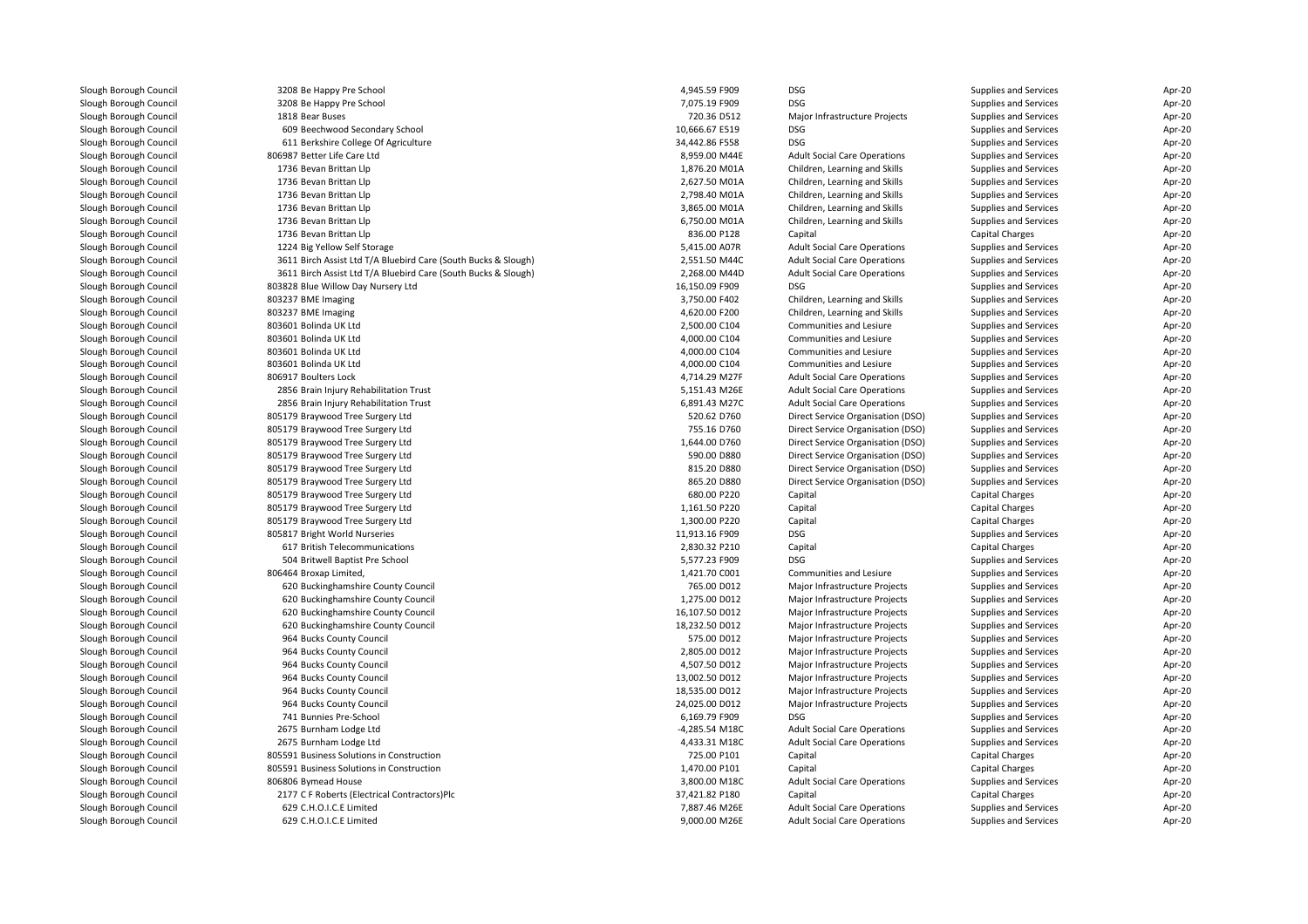| Slough Borough Council | 629 C.H.O.I.C.E Limited                                                  | 9,482.23 M26E  | <b>Adult Social Care Operations</b> | Supplies and Services                          | Apr-20 |
|------------------------|--------------------------------------------------------------------------|----------------|-------------------------------------|------------------------------------------------|--------|
| Slough Borough Council | 629 C.H.O.I.C.E Limited                                                  | 10,090.89 M26E | <b>Adult Social Care Operations</b> | Supplies and Services                          | Apr-20 |
| Slough Borough Council | 629 C.H.O.I.C.E Limited                                                  | 10,409.83 M26E | <b>Adult Social Care Operations</b> | Supplies and Services                          | Apr-20 |
| Slough Borough Council | 629 C.H.O.I.C.E Limited                                                  | 10,409.83 M26E | <b>Adult Social Care Operations</b> | Supplies and Services                          | Apr-20 |
| Slough Borough Council | 629 C.H.O.I.C.E Limited                                                  | 10,642.89 M26E | <b>Adult Social Care Operations</b> | Supplies and Services                          | Apr-20 |
| Slough Borough Council | 629 C.H.O.I.C.E Limited                                                  | 11,078.13 M26E | <b>Adult Social Care Operations</b> | Supplies and Services                          | Apr-20 |
| Slough Borough Council | 629 C.H.O.I.C.E Limited                                                  | 8,456.61 M42E  | <b>Adult Social Care Operations</b> | Supplies and Services                          | Apr-20 |
| Slough Borough Council | 807129 Calcot Services for Children Ltd (Eton Dorney Therapeutic School) | 13,556.75 F551 | <b>DSG</b>                          | Supplies and Services                          | Apr-20 |
| Slough Borough Council | 807129 Calcot Services for Children Ltd (Eton Dorney Therapeutic School) | 21,387.50 F551 | <b>DSG</b>                          | Supplies and Services                          | Apr-20 |
| Slough Borough Council | 805883 Camelot Care Homes Ltd                                            | 3,000.00 M17C  | <b>Adult Social Care Operations</b> | Supplies and Services                          | Apr-20 |
| Slough Borough Council | 807068 Capita                                                            | 580.60 D224    | Planning and Transport              | Supplies and Services                          | Apr-20 |
| Slough Borough Council | 737 Capita Business Services Ltd                                         | 6,093.68 H015  | <b>Customer and Communications</b>  | <b>Government Grants</b>                       | Apr-20 |
| Slough Borough Council | 806971 Capital Staffing Services Ltd                                     | 3,439.20 F446  | <b>DSG</b>                          | Supplies and Services                          | Apr-20 |
| Slough Borough Council | 804861 Care Management Group Ltd                                         | 2,750.18 M26E  | <b>Adult Social Care Operations</b> | Supplies and Services                          | Apr-20 |
| Slough Borough Council | 804861 Care Management Group Ltd                                         | 2,878.30 M26E  | <b>Adult Social Care Operations</b> | Supplies and Services                          | Apr-20 |
| Slough Borough Council | 804861 Care Management Group Ltd                                         | 1,749.94 M42F  | <b>Adult Social Care Operations</b> | Supplies and Services                          | Apr-20 |
| Slough Borough Council | 804861 Care Management Group Ltd                                         | 1,810.29 M42F  | <b>Adult Social Care Operations</b> | Supplies and Services                          | Apr-20 |
| Slough Borough Council | 804861 Care Management Group Ltd                                         | 1,870.63 M42F  | <b>Adult Social Care Operations</b> | Supplies and Services                          | Apr-20 |
| Slough Borough Council | 804861 Care Management Group Ltd                                         | 1,870.63 M42F  | <b>Adult Social Care Operations</b> | Supplies and Services                          | Apr-20 |
| Slough Borough Council | 804861 Care Management Group Ltd                                         | 2,213.44 M44F  | <b>Adult Social Care Operations</b> | Supplies and Services                          | Apr-20 |
| Slough Borough Council | 805621 Care Staff Services                                               | 954.36 M41D    | <b>Adult Social Care Operations</b> | Supplies and Services                          | Apr-20 |
| Slough Borough Council | 805621 Care Staff Services                                               | 504.00 M44C    | <b>Adult Social Care Operations</b> | Supplies and Services                          | Apr-20 |
| Slough Borough Council | 805621 Care Staff Services                                               | 508.50 M44C    | <b>Adult Social Care Operations</b> | Supplies and Services                          | Apr-20 |
| Slough Borough Council | 805621 Care Staff Services                                               | 540.00 M44C    | <b>Adult Social Care Operations</b> | Supplies and Services                          | Apr-20 |
| Slough Borough Council | 805621 Care Staff Services                                               | 576.00 M44C    | <b>Adult Social Care Operations</b> | Supplies and Services                          | Apr-20 |
| Slough Borough Council | 805621 Care Staff Services                                               | 594.00 M44C    | <b>Adult Social Care Operations</b> | Supplies and Services                          | Apr-20 |
| Slough Borough Council | 805621 Care Staff Services                                               | 607.50 M44C    | <b>Adult Social Care Operations</b> |                                                | Apr-20 |
| Slough Borough Council | 805621 Care Staff Services                                               | 660.06 M44C    | <b>Adult Social Care Operations</b> | Supplies and Services<br>Supplies and Services | Apr-20 |
|                        | 805621 Care Staff Services                                               | 837.00 M44C    | <b>Adult Social Care Operations</b> |                                                | Apr-20 |
| Slough Borough Council |                                                                          |                |                                     | Supplies and Services                          |        |
| Slough Borough Council | 805621 Care Staff Services                                               | 846.00 M44C    | <b>Adult Social Care Operations</b> | Supplies and Services                          | Apr-20 |
| Slough Borough Council | 805621 Care Staff Services                                               | 867.24 M44C    | <b>Adult Social Care Operations</b> | Supplies and Services                          | Apr-20 |
| Slough Borough Council | 805621 Care Staff Services                                               | 882.00 M44C    | <b>Adult Social Care Operations</b> | Supplies and Services                          | Apr-20 |
| Slough Borough Council | 805621 Care Staff Services                                               | 1,005.66 M44C  | <b>Adult Social Care Operations</b> | Supplies and Services                          | Apr-20 |
| Slough Borough Council | 805621 Care Staff Services                                               | 1,008.00 M44C  | <b>Adult Social Care Operations</b> | Supplies and Services                          | Apr-20 |
| Slough Borough Council | 805621 Care Staff Services                                               | 1,008.36 M44C  | <b>Adult Social Care Operations</b> | Supplies and Services                          | Apr-20 |
| Slough Borough Council | 805621 Care Staff Services                                               | 1,026.00 M44C  | <b>Adult Social Care Operations</b> | Supplies and Services                          | Apr-20 |
| Slough Borough Council | 805621 Care Staff Services                                               | 1,035.00 M44C  | <b>Adult Social Care Operations</b> | Supplies and Services                          | Apr-20 |
| Slough Borough Council | 805621 Care Staff Services                                               | 1,080.36 M44C  | <b>Adult Social Care Operations</b> | Supplies and Services                          | Apr-20 |
| Slough Borough Council | 805621 Care Staff Services                                               | 1,088.64 M44C  | <b>Adult Social Care Operations</b> | Supplies and Services                          | Apr-20 |
| Slough Borough Council | 805621 Care Staff Services                                               | 1,134.00 M44C  | <b>Adult Social Care Operations</b> | Supplies and Services                          | Apr-20 |
| Slough Borough Council | 805621 Care Staff Services                                               | 1,152.00 M44C  | <b>Adult Social Care Operations</b> | Supplies and Services                          | Apr-20 |
| Slough Borough Council | 805621 Care Staff Services                                               | 1,166.94 M44C  | <b>Adult Social Care Operations</b> | Supplies and Services                          | Apr-20 |
| Slough Borough Council | 805621 Care Staff Services                                               | 1,260.00 M44C  | <b>Adult Social Care Operations</b> | Supplies and Services                          | Apr-20 |
| Slough Borough Council | 805621 Care Staff Services                                               | 1,364.94 M44C  | <b>Adult Social Care Operations</b> | Supplies and Services                          | Apr-20 |
| Slough Borough Council | 805621 Care Staff Services                                               | 1,386.00 M44C  | <b>Adult Social Care Operations</b> | Supplies and Services                          | Apr-20 |
| Slough Borough Council | 805621 Care Staff Services                                               | 1,422.00 M44C  | <b>Adult Social Care Operations</b> | Supplies and Services                          | Apr-20 |
| Slough Borough Council | 805621 Care Staff Services                                               | 1,764.00 M44C  | <b>Adult Social Care Operations</b> | Supplies and Services                          | Apr-20 |
| Slough Borough Council | 805621 Care Staff Services                                               | 1,764.00 M44C  | <b>Adult Social Care Operations</b> | Supplies and Services                          | Apr-20 |
| Slough Borough Council | 805621 Care Staff Services                                               | 1,917.00 M44C  | <b>Adult Social Care Operations</b> | Supplies and Services                          | Apr-20 |
| Slough Borough Council | 805621 Care Staff Services                                               | 2,151.00 M44C  | <b>Adult Social Care Operations</b> | Supplies and Services                          | Apr-20 |
| Slough Borough Council | 805621 Care Staff Services                                               | 2.268.00 M44C  | <b>Adult Social Care Operations</b> | Supplies and Services                          | Apr-20 |
| Slough Borough Council | 805621 Care Staff Services                                               | 2,520.00 M44C  | <b>Adult Social Care Operations</b> | Supplies and Services                          | Apr-20 |
| Slough Borough Council | 805621 Care Staff Services                                               | 2,571.84 M44C  | <b>Adult Social Care Operations</b> | Supplies and Services                          | Apr-20 |
| Slough Borough Council | 805621 Care Staff Services                                               | 549.00 M44D    | <b>Adult Social Care Operations</b> | Supplies and Services                          | Apr-20 |
| Slough Borough Council | 805621 Care Staff Services                                               | 670.50 M44D    | <b>Adult Social Care Operations</b> | Supplies and Services                          | Apr-20 |
| Slough Borough Council | 805621 Care Staff Services                                               | 697.50 M44D    | <b>Adult Social Care Operations</b> | Supplies and Services                          | Apr-20 |
| Slough Borough Council | 805621 Care Staff Services                                               | 648.00 M44E    | <b>Adult Social Care Operations</b> | Supplies and Services                          | Apr-20 |
|                        |                                                                          |                |                                     |                                                |        |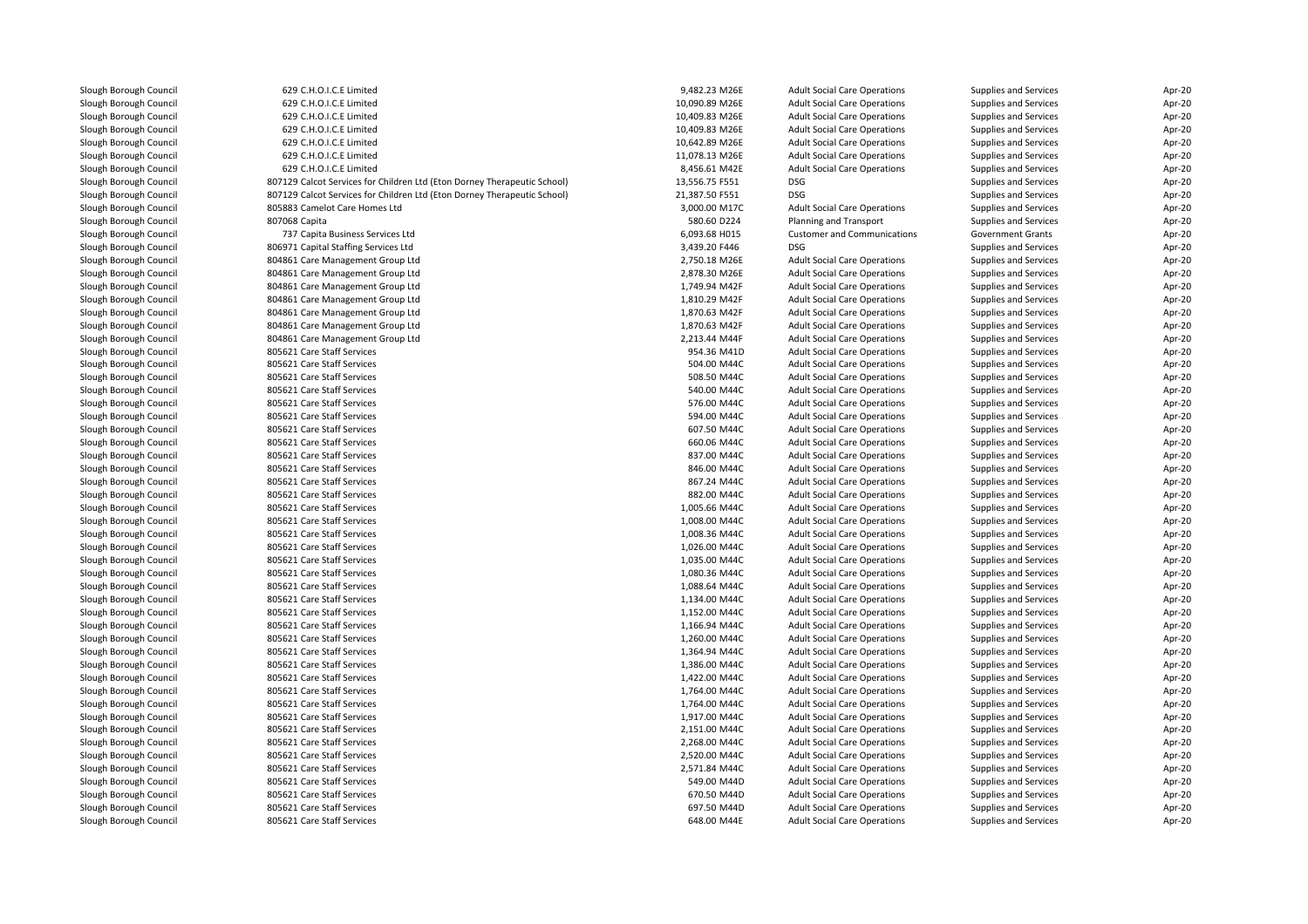| Slough Borough Council | 805621 Care Staff Services             | 648.00 M44F    | <b>Adult Social Care Operations</b> | Supplies and Services        | Apr-20 |
|------------------------|----------------------------------------|----------------|-------------------------------------|------------------------------|--------|
| Slough Borough Council | 805621 Care Staff Services             | 972.00 M44F    | <b>Adult Social Care Operations</b> | Supplies and Services        | Apr-20 |
| Slough Borough Council | 805621 Care Staff Services             | 1,180.44 M44F  | <b>Adult Social Care Operations</b> | Supplies and Services        | Apr-20 |
| Slough Borough Council | 805621 Care Staff Services             | 1,134.00 M45C  | <b>Adult Social Care Operations</b> | Supplies and Services        | Apr-20 |
| Slough Borough Council | 805621 Care Staff Services             | 1,044.00 M48C  | <b>Adult Social Care Operations</b> | Supplies and Services        | Apr-20 |
| Slough Borough Council | 1162 Care Uk Community Partnership Ltd | 3,175.20 A03E  | <b>Adult Social Care Operations</b> | Supplies and Services        | Apr-20 |
| Slough Borough Council | 1162 Care Uk Community Partnership Ltd | 3,275.60 A03E  | <b>Adult Social Care Operations</b> | Supplies and Services        | Apr-20 |
| Slough Borough Council | 1162 Care Uk Community Partnership Ltd | -6,930.80 M15D | <b>Adult Social Care Operations</b> | <b>Supplies and Services</b> | Apr-20 |
| Slough Borough Council | 1162 Care Uk Community Partnership Ltd | 2,736.00 M15D  | <b>Adult Social Care Operations</b> | Supplies and Services        | Apr-20 |
| Slough Borough Council | 1162 Care Uk Community Partnership Ltd | 3,465.40 M15D  | <b>Adult Social Care Operations</b> | Supplies and Services        | Apr-20 |
| Slough Borough Council | 1162 Care Uk Community Partnership Ltd | 3,465.40 M15D  | <b>Adult Social Care Operations</b> | Supplies and Services        | Apr-20 |
| Slough Borough Council | 1162 Care Uk Community Partnership Ltd | 3,571.44 M15D  | <b>Adult Social Care Operations</b> | Supplies and Services        | Apr-20 |
| Slough Borough Council | 1162 Care Uk Community Partnership Ltd | 3,571.44 M15D  | <b>Adult Social Care Operations</b> | Supplies and Services        | Apr-20 |
| Slough Borough Council | 1162 Care Uk Community Partnership Ltd | 3,571.44 M15D  | <b>Adult Social Care Operations</b> | <b>Supplies and Services</b> | Apr-20 |
| Slough Borough Council | 1162 Care Uk Community Partnership Ltd | 3,465.40 M17C  | <b>Adult Social Care Operations</b> | Supplies and Services        | Apr-20 |
| Slough Borough Council | 1162 Care Uk Community Partnership Ltd | 3,465.40 M17C  | <b>Adult Social Care Operations</b> | Supplies and Services        | Apr-20 |
| Slough Borough Council | 1162 Care Uk Community Partnership Ltd | 3,465.40 M17C  | <b>Adult Social Care Operations</b> | Supplies and Services        | Apr-20 |
| Slough Borough Council | 1162 Care Uk Community Partnership Ltd | 3,571.44 M17C  | <b>Adult Social Care Operations</b> | Supplies and Services        | Apr-20 |
| Slough Borough Council | 1162 Care Uk Community Partnership Ltd | 3,571.44 M17C  | <b>Adult Social Care Operations</b> | Supplies and Services        | Apr-20 |
| Slough Borough Council | 1162 Care Uk Community Partnership Ltd | 3,571.44 M17C  | <b>Adult Social Care Operations</b> | Supplies and Services        | Apr-20 |
| Slough Borough Council | 1162 Care Uk Community Partnership Ltd | 3,617.28 M17C  | <b>Adult Social Care Operations</b> | <b>Supplies and Services</b> | Apr-20 |
| Slough Borough Council | 1162 Care Uk Community Partnership Ltd | 3,617.28 M17C  | <b>Adult Social Care Operations</b> | <b>Supplies and Services</b> | Apr-20 |
| Slough Borough Council | 1162 Care Uk Community Partnership Ltd | 3,617.28 M17C  | <b>Adult Social Care Operations</b> | Supplies and Services        | Apr-20 |
| Slough Borough Council | 1162 Care Uk Community Partnership Ltd | 3,617.28 M17C  | <b>Adult Social Care Operations</b> | <b>Supplies and Services</b> | Apr-20 |
| Slough Borough Council | 1162 Care Uk Community Partnership Ltd | 3,617.28 M17C  | <b>Adult Social Care Operations</b> | <b>Supplies and Services</b> | Apr-20 |
| Slough Borough Council | 1162 Care Uk Community Partnership Ltd | 3,617.28 M17C  | <b>Adult Social Care Operations</b> | Supplies and Services        | Apr-20 |
|                        |                                        |                |                                     |                              |        |
| Slough Borough Council | 1162 Care Uk Community Partnership Ltd | 3,728.00 M17C  | <b>Adult Social Care Operations</b> | Supplies and Services        | Apr-20 |
| Slough Borough Council | 1162 Care Uk Community Partnership Ltd | 3,728.00 M17C  | <b>Adult Social Care Operations</b> | Supplies and Services        | Apr-20 |
| Slough Borough Council | 1162 Care Uk Community Partnership Ltd | 3,728.00 M17C  | <b>Adult Social Care Operations</b> | Supplies and Services        | Apr-20 |
| Slough Borough Council | 1162 Care Uk Community Partnership Ltd | 3,728.00 M17C  | <b>Adult Social Care Operations</b> | Supplies and Services        | Apr-20 |
| Slough Borough Council | 1162 Care Uk Community Partnership Ltd | 3,728.00 M17C  | <b>Adult Social Care Operations</b> | Supplies and Services        | Apr-20 |
| Slough Borough Council | 1162 Care Uk Community Partnership Ltd | 3,728.00 M17C  | <b>Adult Social Care Operations</b> | Supplies and Services        | Apr-20 |
| Slough Borough Council | 1162 Care Uk Community Partnership Ltd | 19,895.04 M17C | <b>Adult Social Care Operations</b> | Supplies and Services        | Apr-20 |
| Slough Borough Council | 1162 Care Uk Community Partnership Ltd | 24,176.64 M17C | <b>Adult Social Care Operations</b> | Supplies and Services        | Apr-20 |
| Slough Borough Council | 1162 Care Uk Community Partnership Ltd | 3,465.40 M18C  | <b>Adult Social Care Operations</b> | Supplies and Services        | Apr-20 |
| Slough Borough Council | 1162 Care Uk Community Partnership Ltd | 3,465.40 M18C  | <b>Adult Social Care Operations</b> | Supplies and Services        | Apr-20 |
| Slough Borough Council | 1162 Care Uk Community Partnership Ltd | 3,465.40 M18C  | <b>Adult Social Care Operations</b> | Supplies and Services        | Apr-20 |
| Slough Borough Council | 1162 Care Uk Community Partnership Ltd | 3,465.40 M18C  | <b>Adult Social Care Operations</b> | <b>Supplies and Services</b> | Apr-20 |
| Slough Borough Council | 1162 Care Uk Community Partnership Ltd | 3,465.40 M18C  | <b>Adult Social Care Operations</b> | Supplies and Services        | Apr-20 |
| Slough Borough Council | 1162 Care Uk Community Partnership Ltd | 3,465.40 M18C  | <b>Adult Social Care Operations</b> | Supplies and Services        | Apr-20 |
| Slough Borough Council | 1162 Care Uk Community Partnership Ltd | 3.465.40 M18C  | <b>Adult Social Care Operations</b> | <b>Supplies and Services</b> | Apr-20 |
| Slough Borough Council | 1162 Care Uk Community Partnership Ltd | 3,465.40 M18C  | <b>Adult Social Care Operations</b> | Supplies and Services        | Apr-20 |
| Slough Borough Council | 1162 Care Uk Community Partnership Ltd | 3,465.40 M18C  | <b>Adult Social Care Operations</b> | Supplies and Services        | Apr-20 |
| Slough Borough Council | 1162 Care Uk Community Partnership Ltd | 3,465.40 M18C  | <b>Adult Social Care Operations</b> | Supplies and Services        | Apr-20 |
| Slough Borough Council | 1162 Care Uk Community Partnership Ltd | 3,465.40 M18C  | <b>Adult Social Care Operations</b> | Supplies and Services        | Apr-20 |
| Slough Borough Council | 1162 Care Uk Community Partnership Ltd | 3,465.40 M18C  | <b>Adult Social Care Operations</b> | Supplies and Services        | Apr-20 |
| Slough Borough Council | 1162 Care Uk Community Partnership Ltd | 3,465.40 M18C  | <b>Adult Social Care Operations</b> | Supplies and Services        | Apr-20 |
| Slough Borough Council | 1162 Care Uk Community Partnership Ltd | 3,465.40 M18C  | <b>Adult Social Care Operations</b> | Supplies and Services        | Apr-20 |
| Slough Borough Council | 1162 Care Uk Community Partnership Ltd | 3,465.40 M18C  | <b>Adult Social Care Operations</b> | Supplies and Services        | Apr-20 |
| Slough Borough Council | 1162 Care Uk Community Partnership Ltd | 3,571.44 M18C  | <b>Adult Social Care Operations</b> | <b>Supplies and Services</b> | Apr-20 |
| Slough Borough Council | 1162 Care Uk Community Partnership Ltd | 3,571.44 M18C  | <b>Adult Social Care Operations</b> | Supplies and Services        | Apr-20 |
| Slough Borough Council | 1162 Care Uk Community Partnership Ltd | 3,571.44 M18C  | <b>Adult Social Care Operations</b> | Supplies and Services        | Apr-20 |
| Slough Borough Council | 1162 Care Uk Community Partnership Ltd | 3,571.44 M18C  | <b>Adult Social Care Operations</b> | Supplies and Services        | Apr-20 |
| Slough Borough Council | 1162 Care Uk Community Partnership Ltd | 3,571.44 M18C  | <b>Adult Social Care Operations</b> | Supplies and Services        | Apr-20 |
| Slough Borough Council | 1162 Care Uk Community Partnership Ltd | 3,571.44 M18C  | <b>Adult Social Care Operations</b> | <b>Supplies and Services</b> | Apr-20 |
| Slough Borough Council | 1162 Care Uk Community Partnership Ltd | 3,571.44 M18C  | <b>Adult Social Care Operations</b> | Supplies and Services        | Apr-20 |
| Slough Borough Council | 1162 Care Uk Community Partnership Ltd | 3,571.44 M18C  | <b>Adult Social Care Operations</b> | Supplies and Services        | Apr-20 |
|                        |                                        |                |                                     |                              |        |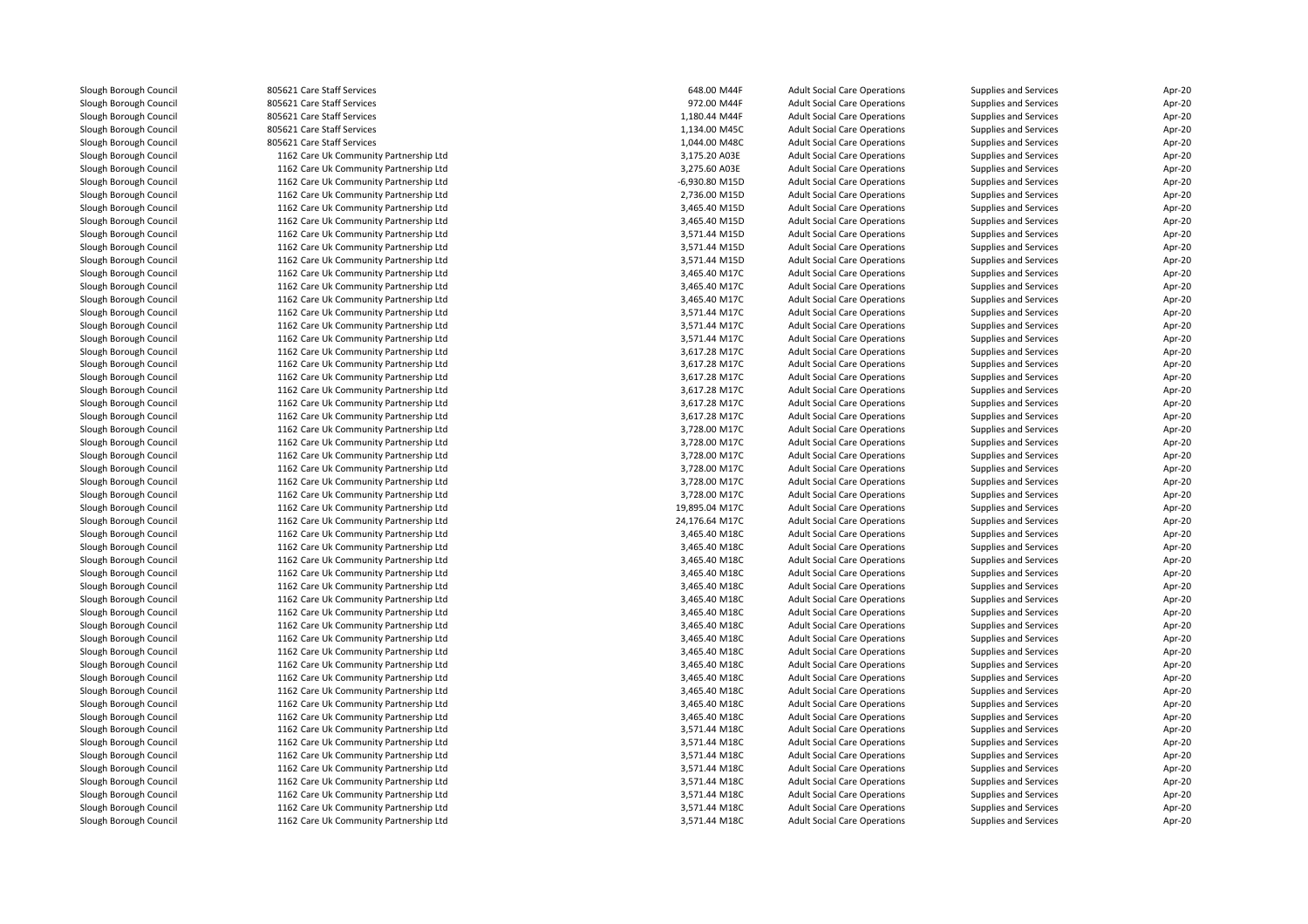Slough Borough Council 1162 Care Uk Community Partnership Ltd<br>1162 Care Uk Community Partnership Ltd Slough Borough Council 1162 Care Uk Community Partnership Ltd<br>1162 Care Uk Community Partnership Ltd Slough Borough Council 1162 Care Uk Community Partnership Ltd<br>1162 Care Uk Community Partnership Ltd Slough Borough Council 1162 Care Uk Community Partnership Ltd<br>1162 Care Uk Community Partnership Ltd Slough Borough Council 1162 Care Uk Community Partnership Ltd<br>1162 Care Uk Community Partnership Ltd Slough Borough Council 1162 Care Uk Community Partnership Ltd<br>1162 Care Uk Community Partnership Ltd Slough Borough Council 1162 Care Uk Community Partnership Ltd<br>1162 Care Uk Community Partnership Ltd Slough Borough Council 1162 Care Uk Community Partnership Ltd<br>1162 Care Uk Community Partnership Ltd Slough Borough Council 1162 Care Uk Community Partnership Ltd<br>Slough Borough Council 1162 Care Uk Community Partnership Ltd Slough Borough Council 1162 Care Uk Community Partnership Ltd<br>1162 Care Uk Community Partnership Ltd Slough Borough Council 1162 Care Uk Community Partnership Ltd<br>1162 Care Uk Community Partnership Ltd Slough Borough Council 1162 Care Uk Community Partnership Ltd<br>1162 Care Uk Community Partnership Ltd Slough Borough Council 1162 Care Uk Community Partnership Ltd<br>1162 Care Uk Community Partnership Ltd Slough Borough Council 1162 Care Uk Community Partnership Ltd<br>1162 Care Uk Community Partnership Ltd Slough Borough Council 1162 Care Uk Community Partnership Ltd<br>1162 Care Uk Community Partnership Ltd Slough Borough Council 1162 Care Uk Community Partnership Ltd<br>1162 Care Uk Community Partnership Ltd Slough Borough Council 1162 Care Uk Community Partnership Ltd<br>1162 Care Uk Community Partnership Ltd Slough Borough Council 1162 Care Uk Community Partnership Ltd<br>1162 Care Uk Community Partnership Ltd Slough Borough Council 1162 Care Uk Community Partnership Ltd<br>Slough Borough Council 1162 Care Uk Community Partnership Ltd Slough Borough Council 1162 Care Uk Community Partnership Ltd<br>1162 Care Uk Community Partnership Ltd Slough Borough Council 1162 Care Uk Community Partnership Ltd<br>1162 Care Uk Community Partnership Ltd Slough Borough Council 1162 Care Uk Community Partnership Ltd<br>1162 Care Uk Community Partnership Ltd Slough Borough Council 1162 Care Uk Community Partnership Ltd<br>1162 Care Uk Community Partnership Ltd Slough Borough Council 1162 Care Uk Community Partnership Ltd<br>1162 Care Uk Community Partnership Ltd Slough Borough Council 1162 Care Uk Community Partnership Ltd<br>1162 Care Uk Community Partnership Ltd Slough Borough Council 1162 Care Uk Community Partnership Ltd<br>1162 Care Uk Community Partnership Ltd Slough Borough Council 1162 Care Uk Community Partnership Ltd<br>1162 Care Uk Community Partnership Ltd Slough Borough Council 1162 Care Uk Community Partnership Ltd<br>1162 Care Uk Community Partnership Ltd Slough Borough Council 1162 Care Uk Community Partnership Ltd<br>1162 Care Uk Community Partnership Ltd Slough Borough Council 1162 Care Uk Community Partnership Ltd<br>1162 Care Uk Community Partnership Ltd Slough Borough Council 1162 Care Uk Community Partnership Ltd<br>1162 Care Uk Community Partnership Ltd Slough Borough Council 1162 Care Uk Community Partnership Ltd<br>1162 Care Uk Community Partnership Ltd Slough Borough Council 1162 Care Uk Community Partnership Ltd<br>1162 Care Uk Community Partnership Ltd Slough Borough Council 1162 Care Uk Community Partnership Ltd<br>1162 Care Uk Community Partnership Ltd Slough Borough Council 1162 Care Uk Community Partnership Ltd<br>1162 Care Uk Community Partnership Ltd Slough Borough Council 1162 Care Uk Community Partnership Ltd<br>1162 Care Uk Community Partnership Ltd Slough Borough Council 1162 Care Uk Community Partnership Ltd<br>1162 Care Uk Community Partnership Ltd Slough Borough Council 1162 Care Uk Community Partnership Ltd<br>1162 Care Uk Community Partnership Ltd Slough Borough Council 1162 Care Uk Community Partnership Ltd<br>1162 Care Uk Community Partnership Ltd Slough Borough Council 1162 Care Uk Community Partnership Ltd<br>1162 Care Uk Community Partnership Ltd Slough Borough Council 1162 Care Uk Community Partnership Ltd<br>1162 Care Uk Community Partnership Ltd Slough Borough Council 1162 Care Uk Community Partnership Ltd<br>1162 Care Uk Community Partnership Ltd Slough Borough Council 1162 Care Uk Community Partnership Ltd<br>1162 Care Uk Community Partnership Ltd Slough Borough Council 1162 Care Uk Community Partnership Ltd<br>1162 Care Uk Community Partnership Ltd Slough Borough Council 1162 Care Uk Community Partnership Ltd<br>1162 Care Uk Community Partnership Ltd Slough Borough Council 1162 Care Uk Community Partnership Ltd<br>1162 Care Uk Community Partnership Ltd Slough Borough Council 1162 Care Uk Community Partnership Ltd<br>1162 Care Uk Community Partnership Ltd Slough Borough Council 1162 Care Uk Community Partnership Ltd<br>1162 Care Uk Community Partnership Ltd Slough Borough Council 1162 Care Uk Community Partnership Ltd<br>1162 Care Uk Community Partnership Ltd Slough Borough Council 1162 Care Uk Community Partnership Ltd<br>
1162 Care Uk Community Partnership Ltd<br>
1162 Care Uk Community Partnership Ltd Slough Borough Council 1162 Care Uk Community Partnership Ltd<br>1162 Care Uk Community Partnership Ltd Slough Borough Council 1162 Care Uk Community Partnership Ltd<br>1162 Care Uk Community Partnership Ltd Slough Borough Council 1162 Care Uk Community Partnership Ltd<br>1162 Care Uk Community Partnership Ltd Slough Borough Council 1162 Care Uk Community Partnership Ltd<br>1162 Care Uk Community Partnership Ltd Slough Borough Council 1162 Care Uk Community Partnership Ltd<br>1162 Care Uk Community Partnership Ltd Slough Borough Council 1162 Care Uk Community Partnership Ltd<br>1162 Care Uk Community Partnership Ltd 1162 Care Uk Community Partnership Ltd

| d | 3,571.44 M18C  | <b>Adult Social Care Operations</b> | Supplies and Services | Apr-20 |
|---|----------------|-------------------------------------|-----------------------|--------|
| d | 3,571.44 M18C  | <b>Adult Social Care Operations</b> | Supplies and Services | Apr-20 |
| d | 3,571.44 M18C  | <b>Adult Social Care Operations</b> | Supplies and Services | Apr-20 |
| d | 3,571.44 M18C  | <b>Adult Social Care Operations</b> | Supplies and Services | Apr-20 |
| d | 3,571.44 M18C  | <b>Adult Social Care Operations</b> | Supplies and Services | Apr-20 |
| d | 3,571.44 M18C  | <b>Adult Social Care Operations</b> | Supplies and Services | Apr-20 |
| d | 3,571.44 M18C  | <b>Adult Social Care Operations</b> | Supplies and Services | Apr-20 |
| d | 3,571.44 M18C  | <b>Adult Social Care Operations</b> | Supplies and Services | Apr-20 |
| d | 3,617.28 M18C  | <b>Adult Social Care Operations</b> | Supplies and Services | Apr-20 |
| d | 3,617.28 M18C  | <b>Adult Social Care Operations</b> | Supplies and Services | Apr-20 |
| d | 3,617.28 M18C  | <b>Adult Social Care Operations</b> | Supplies and Services | Apr-20 |
| d | 3,617.28 M18C  | <b>Adult Social Care Operations</b> | Supplies and Services | Apr-20 |
| d | 3,728.00 M18C  | <b>Adult Social Care Operations</b> | Supplies and Services | Apr-20 |
| d | 3,728.00 M18C  | <b>Adult Social Care Operations</b> | Supplies and Services | Apr-20 |
| d | 3,728.00 M18C  | <b>Adult Social Care Operations</b> | Supplies and Services | Apr-20 |
| d | 21,428.64 M18C | <b>Adult Social Care Operations</b> | Supplies and Services | Apr-20 |
| d | 34,654.00 M18C | <b>Adult Social Care Operations</b> | Supplies and Services | Apr-20 |
| d | 1,474.20 M25C  | <b>Adult Social Care Operations</b> | Supplies and Services | Apr-20 |
| d | 3,175.20 M25C  | <b>Adult Social Care Operations</b> | Supplies and Services | Apr-20 |
| d | 3,175.20 M25C  | <b>Adult Social Care Operations</b> | Supplies and Services | Apr-20 |
| d | 3,175.20 M25C  | <b>Adult Social Care Operations</b> | Supplies and Services | Apr-20 |
| d | 3,175.20 M25C  | <b>Adult Social Care Operations</b> | Supplies and Services | Apr-20 |
| d | 3,175.20 M25C  | <b>Adult Social Care Operations</b> | Supplies and Services | Apr-20 |
| d | 3,175.20 M25C  | <b>Adult Social Care Operations</b> | Supplies and Services | Apr-20 |
| d | 3,175.20 M25C  | <b>Adult Social Care Operations</b> | Supplies and Services | Apr-20 |
| d | 3,272.36 M25C  | <b>Adult Social Care Operations</b> | Supplies and Services | Apr-20 |
| d | 3,272.36 M25C  | <b>Adult Social Care Operations</b> | Supplies and Services | Apr-20 |
| d | 3,272.36 M25C  | <b>Adult Social Care Operations</b> | Supplies and Services | Apr-20 |
| d | 3,272.36 M25C  | <b>Adult Social Care Operations</b> | Supplies and Services | Apr-20 |
| d | 3,272.36 M25C  | <b>Adult Social Care Operations</b> | Supplies and Services | Apr-20 |
| d | 3,272.36 M25C  | <b>Adult Social Care Operations</b> | Supplies and Services | Apr-20 |
| d | 3,272.36 M25C  | <b>Adult Social Care Operations</b> | Supplies and Services | Apr-20 |
| d | 42,978.60 M25C | <b>Adult Social Care Operations</b> | Supplies and Services | Apr-20 |
| d | 49,085.40 M25C | <b>Adult Social Care Operations</b> | Supplies and Services | Apr-20 |
| d | 2,898.96 M25D  | <b>Adult Social Care Operations</b> | Supplies and Services | Apr-20 |
| d | 2,987.68 M25D  | <b>Adult Social Care Operations</b> | Supplies and Services | Apr-20 |
| d | 3,175.20 M26E  | <b>Adult Social Care Operations</b> | Supplies and Services | Apr-20 |
| d | 3,272.36 M26E  | <b>Adult Social Care Operations</b> | Supplies and Services | Apr-20 |
| d | 3,465.40 M26E  | <b>Adult Social Care Operations</b> | Supplies and Services | Apr-20 |
| d | 3,571.44 M26E  | <b>Adult Social Care Operations</b> | Supplies and Services | Apr-20 |
| d | -8,360.60 M27C | <b>Adult Social Care Operations</b> | Supplies and Services | Apr-20 |
| d | -6,350.40 M27C | <b>Adult Social Care Operations</b> | Supplies and Services | Apr-20 |
| d | 2,898.96 M27C  | <b>Adult Social Care Operations</b> | Supplies and Services | Apr-20 |
| d | 2,898.96 M27C  | <b>Adult Social Care Operations</b> | Supplies and Services | Apr-20 |
| d | 2,898.96 M27C  | <b>Adult Social Care Operations</b> | Supplies and Services | Apr-20 |
| d | 2,898.96 M27C  | <b>Adult Social Care Operations</b> | Supplies and Services | Apr-20 |
| d | 2,898.96 M27C  | <b>Adult Social Care Operations</b> | Supplies and Services | Apr-20 |
| d | 2,898.96 M27C  | <b>Adult Social Care Operations</b> | Supplies and Services | Apr-20 |
| d | 2,898.96 M27C  | <b>Adult Social Care Operations</b> | Supplies and Services | Apr-20 |
| d | 2,987.68 M27C  | <b>Adult Social Care Operations</b> | Supplies and Services | Apr-20 |
| d | 2,987.68 M27C  | <b>Adult Social Care Operations</b> | Supplies and Services | Apr-20 |
| d | 2,987.68 M27C  | <b>Adult Social Care Operations</b> | Supplies and Services | Apr-20 |
| d | 2,987.68 M27C  | <b>Adult Social Care Operations</b> | Supplies and Services | Apr-20 |
| d | 2,987.68 M27C  | <b>Adult Social Care Operations</b> | Supplies and Services | Apr-20 |
| d | 2,987.68 M27C  | <b>Adult Social Care Operations</b> | Supplies and Services | Apr-20 |
| d | 2,987.68 M27C  | <b>Adult Social Care Operations</b> | Supplies and Services | Apr-20 |
| d | 3,175.20 M27C  | <b>Adult Social Care Operations</b> | Supplies and Services | Apr-20 |
|   |                |                                     |                       |        |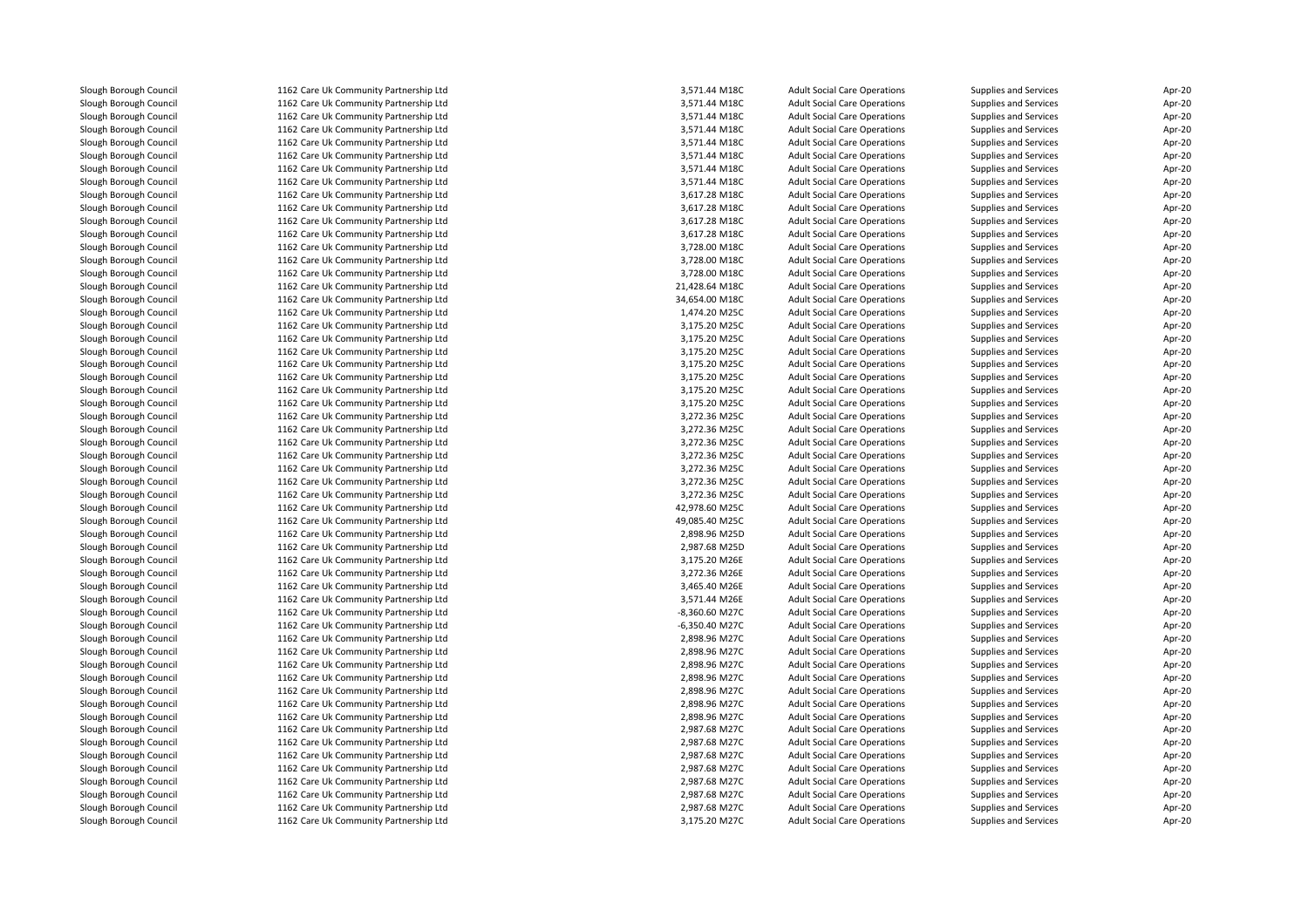| Slough Borough Council | 1162 Care Uk Community Partnership Ltd                     | 3,175.20 M27C  | <b>Adult Social Care Operations</b> | Supplies and Services        | Apr-20 |
|------------------------|------------------------------------------------------------|----------------|-------------------------------------|------------------------------|--------|
| Slough Borough Council | 1162 Care Uk Community Partnership Ltd                     | 3,175.20 M27C  | <b>Adult Social Care Operations</b> | Supplies and Services        | Apr-20 |
| Slough Borough Council | 1162 Care Uk Community Partnership Ltd                     | 3,175.20 M27C  | <b>Adult Social Care Operations</b> | Supplies and Services        | Apr-20 |
| Slough Borough Council | 1162 Care Uk Community Partnership Ltd                     | 3,175.20 M27C  | <b>Adult Social Care Operations</b> | Supplies and Services        | Apr-20 |
| Slough Borough Council | 1162 Care Uk Community Partnership Ltd                     | 3,175.20 M27C  | <b>Adult Social Care Operations</b> | Supplies and Services        | Apr-20 |
| Slough Borough Council | 1162 Care Uk Community Partnership Ltd                     | 3,175.20 M27C  | <b>Adult Social Care Operations</b> | Supplies and Services        | Apr-20 |
| Slough Borough Council | 1162 Care Uk Community Partnership Ltd                     | 3,175.20 M27C  | <b>Adult Social Care Operations</b> | Supplies and Services        | Apr-20 |
| Slough Borough Council | 1162 Care Uk Community Partnership Ltd                     | 3,175.20 M27C  | <b>Adult Social Care Operations</b> | Supplies and Services        | Apr-20 |
| Slough Borough Council | 1162 Care Uk Community Partnership Ltd                     | 3,216.00 M27C  | <b>Adult Social Care Operations</b> | Supplies and Services        | Apr-20 |
| Slough Borough Council | 1162 Care Uk Community Partnership Ltd                     | 3,272.36 M27C  | <b>Adult Social Care Operations</b> | Supplies and Services        | Apr-20 |
| Slough Borough Council | 1162 Care Uk Community Partnership Ltd                     | 3,272.36 M27C  | <b>Adult Social Care Operations</b> | Supplies and Services        | Apr-20 |
| Slough Borough Council | 1162 Care Uk Community Partnership Ltd                     | 3,272.36 M27C  | <b>Adult Social Care Operations</b> | Supplies and Services        | Apr-20 |
| Slough Borough Council | 1162 Care Uk Community Partnership Ltd                     | 3,272.36 M27C  | <b>Adult Social Care Operations</b> | Supplies and Services        | Apr-20 |
| Slough Borough Council | 1162 Care Uk Community Partnership Ltd                     | 3,272.36 M27C  | <b>Adult Social Care Operations</b> | Supplies and Services        | Apr-20 |
| Slough Borough Council | 1162 Care Uk Community Partnership Ltd                     | 3,272.36 M27C  | <b>Adult Social Care Operations</b> | Supplies and Services        | Apr-20 |
| Slough Borough Council | 1162 Care Uk Community Partnership Ltd                     | 3,272.36 M27C  | <b>Adult Social Care Operations</b> | Supplies and Services        | Apr-20 |
| Slough Borough Council | 1162 Care Uk Community Partnership Ltd                     | 3,272.36 M27C  | <b>Adult Social Care Operations</b> | Supplies and Services        | Apr-20 |
| Slough Borough Council | 1162 Care Uk Community Partnership Ltd                     | 6,166.58 M27C  | <b>Adult Social Care Operations</b> | Supplies and Services        | Apr-20 |
| Slough Borough Council | 1162 Care Uk Community Partnership Ltd                     | 18,480.08 M27C | <b>Adult Social Care Operations</b> | Supplies and Services        | Apr-20 |
| Slough Borough Council | 1162 Care Uk Community Partnership Ltd                     | 20,913.76 M27C | <b>Adult Social Care Operations</b> | Supplies and Services        | Apr-20 |
| Slough Borough Council | 1162 Care Uk Community Partnership Ltd                     | 3,465.40 M28C  | <b>Adult Social Care Operations</b> | Supplies and Services        | Apr-20 |
| Slough Borough Council | 1162 Care Uk Community Partnership Ltd                     | 3,571.44 M28C  | <b>Adult Social Care Operations</b> | Supplies and Services        | Apr-20 |
| Slough Borough Council | 1621 Carlisle Security Services Limited                    | 17,579.38 P405 | Capital                             | Capital Charges              | Apr-20 |
| Slough Borough Council | 1910 Carousel Buses Ltd                                    | 2,003.35 D512  | Major Infrastructure Projects       | Supplies and Services        | Apr-20 |
| Slough Borough Council | 34 Castle Gate Legal And Commercial Ltd                    | 6,788.78 F868  | Children, Learning and Skills       | Supplies and Services        | Apr-20 |
| Slough Borough Council | 804413 Castle Water                                        | 559.82 C019    | Communities and Lesiure             | Premises                     | Apr-20 |
| Slough Borough Council | 418 Castleview School                                      | 38,070.00 E239 | <b>DSG</b>                          | <b>Supplies and Services</b> | Apr-20 |
| Slough Borough Council | 803208 CBRE LTD                                            | 36,029.78 A107 | <b>Building Management</b>          | Premises                     | Apr-20 |
| Slough Borough Council | 803208 CBRE LTD                                            | 2,645.41 A107  | <b>Building Management</b>          | Premises                     | Apr-20 |
| Slough Borough Council | 803208 CBRE LTD                                            | 5,126.82 A107  | <b>Building Management</b>          | Premises                     | Apr-20 |
| Slough Borough Council | 803560 Centennial Property Limited T/A Rent Connect        | 9,120.00 H205  | <b>Strategic Housing Services</b>   | Premises                     | Apr-20 |
| Slough Borough Council | 805619 Centennial Property Limited T/A The Housing Network | 22,165.00 H205 | <b>Strategic Housing Services</b>   | Premises                     | Apr-20 |
| Slough Borough Council | 3609 Centurion Healthcare Ltd                              | 5,837.10 M26E  | <b>Adult Social Care Operations</b> | Supplies and Services        | Apr-20 |
| Slough Borough Council | 805174 Certas Energy                                       | 10,613.35 D910 | Direct Service Organisation (DSO)   | <b>Supplies and Services</b> | Apr-20 |
| Slough Borough Council | 805174 Certas Energy                                       | 12,940.50 D910 | Direct Service Organisation (DSO)   | Supplies and Services        | Apr-20 |
| Slough Borough Council | 805174 Certas Energy                                       | 574.20 D910    | Direct Service Organisation (DSO)   | Supplies and Services        | Apr-20 |
| Slough Borough Council | 805174 Certas Energy                                       | 574.20 D910    | Direct Service Organisation (DSO)   | Supplies and Services        | Apr-20 |
| Slough Borough Council | 2608 Chandos Lodge Nursing Home                            | 3,000.00 M18C  | <b>Adult Social Care Operations</b> | Supplies and Services        | Apr-20 |
| Slough Borough Council | 2608 Chandos Lodge Nursing Home                            | 3,600.00 M18C  | <b>Adult Social Care Operations</b> | Supplies and Services        | Apr-20 |
| Slough Borough Council | 807017 Chelmsford Safety Supplies Ltd                      | 597.00 D610    | Direct Service Organisation (DSO)   | Supplies and Services        | Apr-20 |
| Slough Borough Council | 807017 Chelmsford Safety Supplies Ltd                      | 1,990.00 D610  | Direct Service Organisation (DSO)   | Supplies and Services        | Apr-20 |
| Slough Borough Council | 807017 Chelmsford Safety Supplies Ltd                      | 5,795.00 D610  | Direct Service Organisation (DSO)   | Supplies and Services        | Apr-20 |
| Slough Borough Council | 807017 Chelmsford Safety Supplies Ltd                      | 1,689.35 D750  | Direct Service Organisation (DSO)   | Supplies and Services        | Apr-20 |
| Slough Borough Council | 3114 Cherry Trees Day Nursery                              | 28,039.68 F909 | DSG                                 | Supplies and Services        | Apr-20 |
| Slough Borough Council | 2871 Cherry Trees Residential Care                         | 2,307.14 M27F  | <b>Adult Social Care Operations</b> | Supplies and Services        | Apr-20 |
| Slough Borough Council | 2871 Cherry Trees Residential Care                         | 3,400.00 M27F  | <b>Adult Social Care Operations</b> | Supplies and Services        | Apr-20 |
| Slough Borough Council | 2871 Cherry Trees Residential Care                         | 3,764.29 M27F  | <b>Adult Social Care Operations</b> | Supplies and Services        | Apr-20 |
| Slough Borough Council | 2871 Cherry Trees Residential Care                         | 1,607.14 M42F  | <b>Adult Social Care Operations</b> | Supplies and Services        | Apr-20 |
| Slough Borough Council | 803495 Christchurch Court Ltd                              | 8,324.00 M15D  | <b>Adult Social Care Operations</b> | Supplies and Services        | Apr-20 |
| Slough Borough Council | 2561 Christies Care Ltd                                    | 4,404.00 M44D  | <b>Adult Social Care Operations</b> | Supplies and Services        | Apr-20 |
|                        |                                                            | 696.16 M44C    |                                     |                              |        |
| Slough Borough Council | 3752 Chrome Tree Ltd<br>3752 Chrome Tree Ltd               | 720.03 M44C    | <b>Adult Social Care Operations</b> | Supplies and Services        | Apr-20 |
| Slough Borough Council | 3752 Chrome Tree Ltd                                       | 809.54 M44C    | <b>Adult Social Care Operations</b> | Supplies and Services        | Apr-20 |
| Slough Borough Council |                                                            |                | <b>Adult Social Care Operations</b> | Supplies and Services        | Apr-20 |
| Slough Borough Council | 3752 Chrome Tree Ltd                                       | 812.18 M44C    | <b>Adult Social Care Operations</b> | Supplies and Services        | Apr-20 |
| Slough Borough Council | 3752 Chrome Tree Ltd                                       | 812.24 M44C    | <b>Adult Social Care Operations</b> | Supplies and Services        | Apr-20 |
| Slough Borough Council | 3752 Chrome Tree Ltd                                       | 826.11 M44C    | <b>Adult Social Care Operations</b> | Supplies and Services        | Apr-20 |
| Slough Borough Council | 3752 Chrome Tree Ltd                                       | 885.39 M44C    | <b>Adult Social Care Operations</b> | Supplies and Services        | Apr-20 |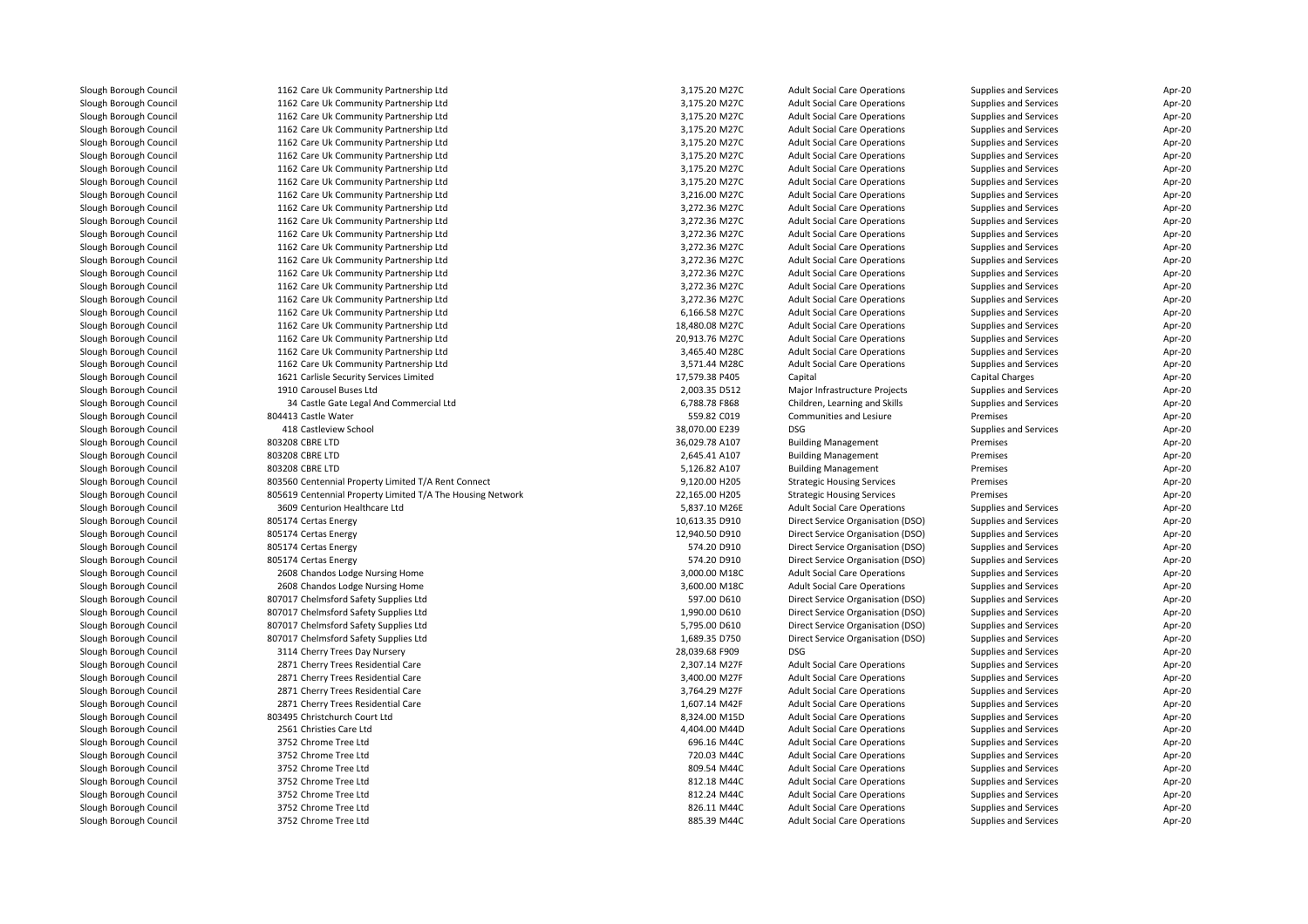Slough Borough Council 3752 Chrome Tree Ltd<br>
Slough Borough Council 3752 Chrome Tree Ltd Slough Borough Council <sup>3752</sup> Chrome Tree LtdSlough Borough Council and the Same Tree Ltd 3752 Chrome Tree Ltd 3000 Slough Borough Council 3752 Chrome Tree Ltd Slough Borough Council and the Same Tree Ltd Slough Borough Council and the Same Tree Ltd Slough Borough Council Slough Borough Council 3752 Chrome Tree Ltd<br>
Slough Borough Council 3752 Chrome Tree Ltd Slough Borough Council <sup>3752</sup> Chrome Tree LtdSlough Borough Council 3752 Chrome Tree Ltd<br>Slough Borough Council 3752 Chrome Tree Ltd Slough Borough Council <sup>3752</sup> Chrome Tree LtdSlough Borough Council and the Same Tree Ltd 3752 Chrome Tree Ltd 3000 Slough Borough Council 3752 Chrome Tree Ltd Slough Borough Council <sup>3752</sup> Chrome Tree LtdSlough Borough Council 3752 Chrome Tree Ltd<br>
Slough Borough Council 3752 Chrome Tree Ltd Slough Borough Council 3752 Chrome Tree Ltd<br>Slough Borough Council 3752 Chrome Tree Ltd Slough Borough Council <sup>3752</sup> Chrome Tree LtdSlough Borough Council and the Same Tree Ltd Slough Borough Council and the Same Tree Ltd Slough Borough Council Slough Borough Council 3752 Chrome Tree Ltd<br>
Slough Borough Council 3752 Chrome Tree Ltd Slough Borough Council 3752 Chrome Tree Ltd<br>
Slough Borough Council 3752 Chrome Tree Ltd Slough Borough Council 3752 Chrome Tree Ltd<br>Slough Borough Council 3752 Chrome Tree Ltd Slough Borough Council <sup>3752</sup> Chrome Tree LtdSlough Borough Council and the State of the Slough Borough Council 3752 Chrome Tree Ltd Slough Borough Council 3752 Chrome Tree Ltd<br>
Slough Borough Council 3752 Chrome Tree Ltd Slough Borough Council <sup>3752</sup> Chrome Tree LtdSlough Borough Council 3752 Chrome Tree Ltd<br>
Slough Borough Council 3752 Chrome Tree Ltd Slough Borough Council and the State of the Slough Borough Council 3752 Chrome Tree Ltd<br>3752 Chrome Tree Ltd Slough Borough Council and the Same Tree Ltd Slough Borough Council 3752 Chrome Tree Ltd Slough Borough Council 3752 Chrome Tree Ltd<br>
Slough Borough Council 3752 Chrome Tree Ltd Slough Borough Council <sup>3752</sup> Chrome Tree LtdSlough Borough Council <sup>3752</sup> Chrome Tree LtdSlough Borough Council and the Same Tree Ltd Slough Borough Council 3752 Chrome Tree Ltd Slough Borough Council and the Same Tree Ltd Slough Borough Council 3752 Chrome Tree Ltd Slough Borough Council 3752 Chrome Tree Ltd<br>
Slough Borough Council 3752 Chrome Tree Ltd Slough Borough Council <sup>3752</sup> Chrome Tree LtdSlough Borough Council and the State of the Slough Borough Council 3752 Chrome Tree Ltd Slough Borough Council and the Same Tree Ltd Slough Borough Council 3752 Chrome Tree Ltd Slough Borough Council and the Same Tree Ltd Slough Borough Council 3752 Chrome Tree Ltd Slough Borough Council<br>Slough Borough Council Slough Borough Council **806550 City Homecare Ltd**<br>806550 City Homecare Ltd Slough Borough Council **806550 City Homecare Ltd**<br>806550 City Homecare Ltd Slough Borough Council and Superinte and Sound Borough Council and Superinte Superinte Superinte Superinte Superinte Superinte Superinte Superinte Superinte Superinte Superinte Superinte Superinte Superinte Superinte Super Slough Borough Council and the Superson City Homecare Ltd<br>Slough Borough Council and the Superson City Homecare Ltd Slough Borough Council and the Superson City Homecare Ltd<br>Slough Borough Council and the Superson City Homecare Ltd Slough Borough Council and Suppose the Sound Borough Council and Sound Borough Sound Borough Council and Sound Borough Sound Borough Sound Borough Suppose the Sound Borough Suppose of Sound Borough Suppose the Sound Boroug Slough Borough Council<br>Slough Borough Council Slough Borough Council and the Superson City Homecare Ltd<br>Slough Borough Council and the Superson City Homecare Ltd Slough Borough Council and the Superson City Homecare Ltd<br>Slough Borough Council and the Superson City Homecare Ltd Slough Borough Council <sup>806550</sup> City Homecare LtdSlough Borough Council **806550 City Homecare Ltd**<br>806550 City Homecare Ltd Slough Borough Council <sup>806550</sup> City Homecare LtdSlough Borough Council and the Superson City Homecare Ltd<br>Slough Borough Council and the Superson City Homecare Ltd Slough Borough Council <sup>806550</sup> City Homecare LtdSlough Borough Council **806550 City Homecare Ltd**<br>806550 City Homecare Ltd

Slough Borough Council 3752 Chrome Tree Ltd<br>
Slough Borough Council 3752 Chrome Tree Ltd Slough Borough Council <sup>2674</sup> Cippenham Baptist Pre-School 8,945.87 F909 DSGSlough Borough Council <sup>767</sup> Cippenham Infants School 6,083.33 E249 DSGSlough Borough Council <sup>631</sup> Cippenham Primary School 8,000.00 E729 DSG806550 City Homecare Ltd<br>806550 City Homecare Ltd Slough Borough Council **806550 City Homecare Ltd**<br>806550 City Homecare Ltd 806550 City Homecare Ltd

| d               | 895.05 M44C   | <b>Adult Social Care Operations</b> | <b>Supplies and Services</b> | Apr-20           |
|-----------------|---------------|-------------------------------------|------------------------------|------------------|
| d               | 905.00 M44C   | <b>Adult Social Care Operations</b> | <b>Supplies and Services</b> | Apr-20           |
| d               | 1,023.36 M44C | <b>Adult Social Care Operations</b> | <b>Supplies and Services</b> | Apr-20           |
| d               | 1,035.28 M44C | <b>Adult Social Care Operations</b> | <b>Supplies and Services</b> | Apr-20           |
| d               | 1,113.84 M44C | <b>Adult Social Care Operations</b> | <b>Supplies and Services</b> | Apr-20           |
| d               | 1,158.27 M44C | <b>Adult Social Care Operations</b> | Supplies and Services        | Apr-20           |
| d               | 1,225.23 M44C | <b>Adult Social Care Operations</b> | <b>Supplies and Services</b> | Apr-20           |
| d               | 1,253.08 M44C | <b>Adult Social Care Operations</b> | <b>Supplies and Services</b> | Apr-20           |
| d               | 1,253.08 M44C | <b>Adult Social Care Operations</b> | <b>Supplies and Services</b> | Apr-20           |
| d               | 1,253.08 M44C | <b>Adult Social Care Operations</b> | <b>Supplies and Services</b> | Apr-20           |
| d               | 1,265.35 M44C | <b>Adult Social Care Operations</b> | <b>Supplies and Services</b> | Apr-20           |
| d               | 1,382.36 M44C | <b>Adult Social Care Operations</b> | <b>Supplies and Services</b> | Apr-20           |
| d               | 1,443.70 M44C | <b>Adult Social Care Operations</b> | <b>Supplies and Services</b> | Apr-20           |
| d               | 1,982.55 M44C | <b>Adult Social Care Operations</b> | <b>Supplies and Services</b> | Apr-20           |
| d               | 2,222.05 M44C | <b>Adult Social Care Operations</b> | <b>Supplies and Services</b> | Apr-20           |
| d               | 2,224.04 M44C | <b>Adult Social Care Operations</b> | <b>Supplies and Services</b> | Apr-20           |
| d               | 2,227.68 M44C | <b>Adult Social Care Operations</b> | <b>Supplies and Services</b> | Apr-20           |
| d               | 2,506.14 M44C | <b>Adult Social Care Operations</b> | <b>Supplies and Services</b> | Apr-20           |
| d               | 2,792.56 M44C | <b>Adult Social Care Operations</b> | <b>Supplies and Services</b> | Apr-20           |
| d               | 3,063.06 M44C | <b>Adult Social Care Operations</b> | <b>Supplies and Services</b> | Apr-20           |
| d               | 3,233.75 M44C | <b>Adult Social Care Operations</b> | <b>Supplies and Services</b> | Apr-20           |
| d               | 518.14 M44D   | <b>Adult Social Care Operations</b> | <b>Supplies and Services</b> | Apr-20           |
| d               | 701.80 M44D   | <b>Adult Social Care Operations</b> | <b>Supplies and Services</b> | Apr-20           |
| d               | 1,087.15 M44D | <b>Adult Social Care Operations</b> | <b>Supplies and Services</b> | Apr-20           |
| d               | 1,249.44 M44D | <b>Adult Social Care Operations</b> | <b>Supplies and Services</b> | Apr-20           |
| d               | 2,784.60 M44D | <b>Adult Social Care Operations</b> | <b>Supplies and Services</b> | Apr-20           |
| d               | 865.22 M44F   | <b>Adult Social Care Operations</b> | <b>Supplies and Services</b> | Apr-20           |
| d               | 2,370.56 M44F | <b>Adult Social Care Operations</b> | <b>Supplies and Services</b> | Apr-20           |
| d               | 1,190.08 M45C | <b>Adult Social Care Operations</b> | <b>Supplies and Services</b> | Apr-20           |
| d               | 556.92 M48C   | <b>Adult Social Care Operations</b> | <b>Supplies and Services</b> | Apr-20           |
| d               | 832.09 M48C   | <b>Adult Social Care Operations</b> | Supplies and Services        | Apr-20           |
| d               | 846.04 M48C   | <b>Adult Social Care Operations</b> | <b>Supplies and Services</b> | Apr-20           |
| d               | 851.64 M48C   | <b>Adult Social Care Operations</b> | <b>Supplies and Services</b> | Apr-20           |
|                 | 1,040.58 M48C | <b>Adult Social Care Operations</b> | <b>Supplies and Services</b> | Apr-20           |
| d               | 1,392.30 M48C | <b>Adult Social Care Operations</b> | <b>Supplies and Services</b> | Apr-20           |
|                 | 1,392.30 M48C | <b>Adult Social Care Operations</b> | Supplies and Services        | Apr-20           |
| tist Pre-School | 8,945.87 F909 | <b>DSG</b>                          | Supplies and Services        | Apr-20           |
| ınts School     | 6,083.33 E249 | <b>DSG</b>                          | Supplies and Services        | Apr-20           |
|                 |               | <b>DSG</b>                          |                              |                  |
| nary School     | 8,000.00 E729 |                                     | Supplies and Services        | Apr-20<br>Apr-20 |
| Ltd             | 1,423.80 A07R | <b>Adult Social Care Operations</b> | <b>Supplies and Services</b> |                  |
| Ltd             | 2,657.76 A07R | <b>Adult Social Care Operations</b> | <b>Supplies and Services</b> | Apr-20           |
| Ltd             | 522.06 M44C   | <b>Adult Social Care Operations</b> | <b>Supplies and Services</b> | Apr-20           |
| Ltd             | 553.70 M44C   | <b>Adult Social Care Operations</b> | <b>Supplies and Services</b> | Apr-20           |
| Ltd             | 553.70 M44C   | <b>Adult Social Care Operations</b> | <b>Supplies and Services</b> | Apr-20           |
| Ltd             | 569.52 M44C   | <b>Adult Social Care Operations</b> | <b>Supplies and Services</b> | Apr-20           |
| Ltd             | 569.52 M44C   | <b>Adult Social Care Operations</b> | <b>Supplies and Services</b> | Apr-20           |
| Ltd             | 581.85 M44C   | <b>Adult Social Care Operations</b> | <b>Supplies and Services</b> | Apr-20           |
| Ltd             | 629.63 M44C   | <b>Adult Social Care Operations</b> | <b>Supplies and Services</b> | Apr-20           |
| Ltd             | 650.99 M44C   | <b>Adult Social Care Operations</b> | <b>Supplies and Services</b> | Apr-20           |
| Ltd             | 664.44 M44C   | <b>Adult Social Care Operations</b> | <b>Supplies and Services</b> | Apr-20           |
| Ltd             | 664.44 M44C   | <b>Adult Social Care Operations</b> | <b>Supplies and Services</b> | Apr-20           |
| Ltd             | 664.44 M44C   | <b>Adult Social Care Operations</b> | <b>Supplies and Services</b> | Apr-20           |
| Ltd             | 680.26 M44C   | <b>Adult Social Care Operations</b> | <b>Supplies and Services</b> | Apr-20           |
| Ltd             | 727.72 M44C   | <b>Adult Social Care Operations</b> | <b>Supplies and Services</b> | Apr-20           |
| Ltd             | 743.54 M44C   | <b>Adult Social Care Operations</b> | <b>Supplies and Services</b> | Apr-20           |
| Ltd             | 775.18 M44C   | <b>Adult Social Care Operations</b> | <b>Supplies and Services</b> | Apr-20           |
| Ltd             | 854.28 M44C   | <b>Adult Social Care Operations</b> | <b>Supplies and Services</b> | Apr-20           |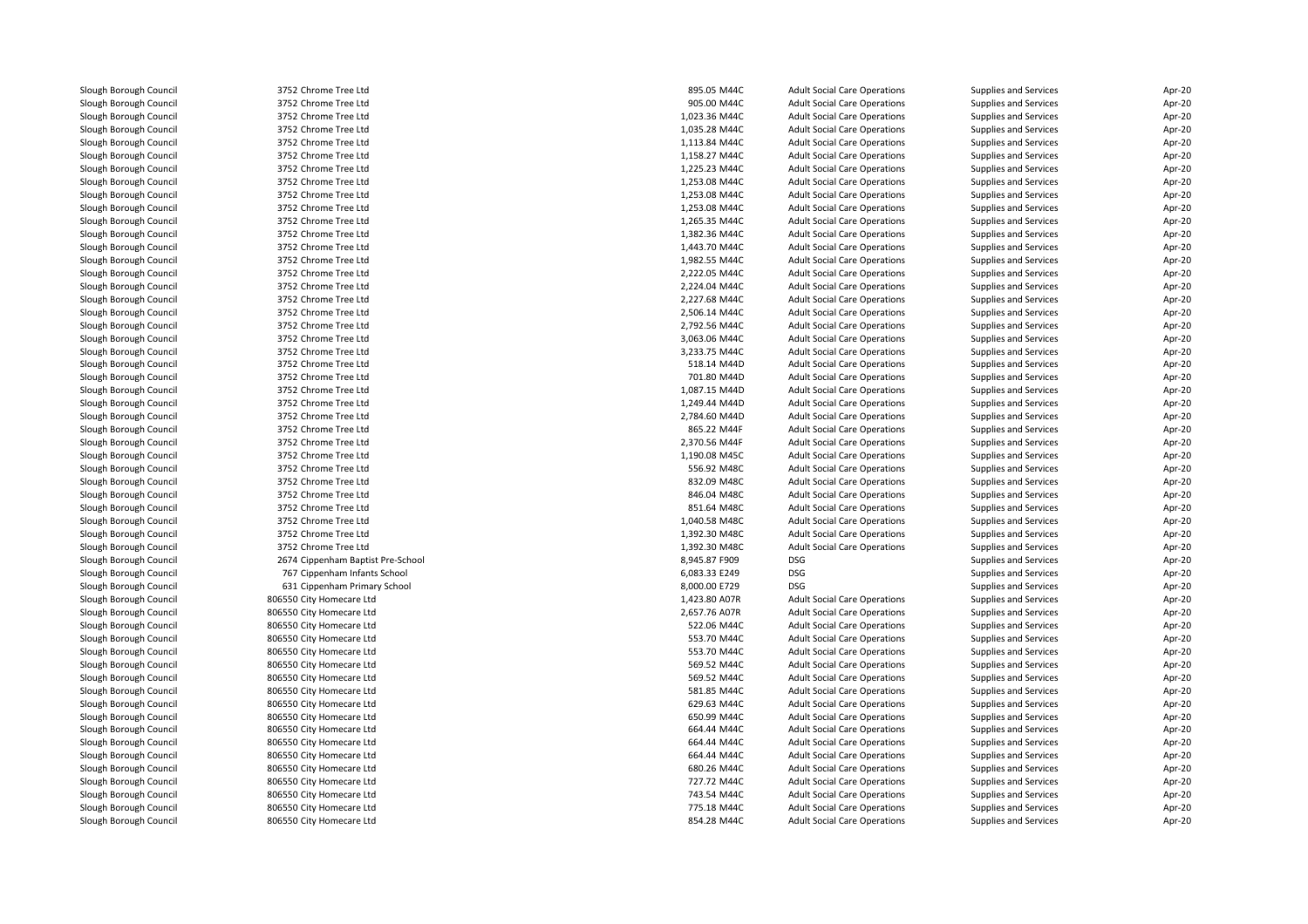| Slough Borough Council | 806550 City Homecare Ltd            | 885.92 M44C     | <b>Adult Social Care Operations</b> | Supplies and Services | Apr-20 |
|------------------------|-------------------------------------|-----------------|-------------------------------------|-----------------------|--------|
| Slough Borough Council | 806550 City Homecare Ltd            | 885.92 M44C     | <b>Adult Social Care Operations</b> | Supplies and Services | Apr-20 |
| Slough Borough Council | 806550 City Homecare Ltd            | 917.56 M44C     | <b>Adult Social Care Operations</b> | Supplies and Services | Apr-20 |
| Slough Borough Council | 806550 City Homecare Ltd            | 1,107.40 M44C   | <b>Adult Social Care Operations</b> | Supplies and Services | Apr-20 |
| Slough Borough Council | 806550 City Homecare Ltd            | 1,107.40 M44C   | <b>Adult Social Care Operations</b> | Supplies and Services | Apr-20 |
| Slough Borough Council | 806550 City Homecare Ltd            | 1,107.40 M44C   | <b>Adult Social Care Operations</b> | Supplies and Services | Apr-20 |
| Slough Borough Council | 806550 City Homecare Ltd            | 1,107.40 M44C   | <b>Adult Social Care Operations</b> | Supplies and Services | Apr-20 |
| Slough Borough Council | 806550 City Homecare Ltd            | 1,123.22 M44C   | <b>Adult Social Care Operations</b> | Supplies and Services | Apr-20 |
| Slough Borough Council | 806550 City Homecare Ltd            | 1,297.24 M44C   | <b>Adult Social Care Operations</b> | Supplies and Services | Apr-20 |
| Slough Borough Council | 806550 City Homecare Ltd            | 1.771.84 M44C   | <b>Adult Social Care Operations</b> | Supplies and Services | Apr-20 |
| Slough Borough Council | 806550 City Homecare Ltd            | 1,993.32 M44C   | <b>Adult Social Care Operations</b> | Supplies and Services | Apr-20 |
| Slough Borough Council | 806550 City Homecare Ltd            | 2,135.70 M44C   | <b>Adult Social Care Operations</b> | Supplies and Services | Apr-20 |
| Slough Borough Council | 806550 City Homecare Ltd            | 2,214.80 M44C   | <b>Adult Social Care Operations</b> | Supplies and Services | Apr-20 |
| Slough Borough Council | 806550 City Homecare Ltd            | -506.24 M44D    | <b>Adult Social Care Operations</b> | Supplies and Services | Apr-20 |
| Slough Borough Council | 806550 City Homecare Ltd            | 636.75 M44D     | <b>Adult Social Care Operations</b> | Supplies and Services | Apr-20 |
| Slough Borough Council | 806550 City Homecare Ltd            | 743.54 M44D     | <b>Adult Social Care Operations</b> | Supplies and Services | Apr-20 |
| Slough Borough Council | 806550 City Homecare Ltd            | 743.54 M44D     | <b>Adult Social Care Operations</b> | Supplies and Services | Apr-20 |
| Slough Borough Council | 806550 City Homecare Ltd            | 775.18 M44D     | <b>Adult Social Care Operations</b> | Supplies and Services | Apr-20 |
| Slough Borough Council | 806550 City Homecare Ltd            | 775.18 M44D     | <b>Adult Social Care Operations</b> | Supplies and Services | Apr-20 |
| Slough Borough Council | 806550 City Homecare Ltd            | 791.00 M44D     | <b>Adult Social Care Operations</b> | Supplies and Services | Apr-20 |
| Slough Borough Council | 806550 City Homecare Ltd            | 1,771.84 M44D   | <b>Adult Social Care Operations</b> | Supplies and Services | Apr-20 |
| Slough Borough Council |                                     |                 |                                     |                       |        |
|                        | 806550 City Homecare Ltd            | 1,771.84 M44D   | <b>Adult Social Care Operations</b> | Supplies and Services | Apr-20 |
| Slough Borough Council | 806550 City Homecare Ltd            | 2,657.76 M44D   | <b>Adult Social Care Operations</b> | Supplies and Services | Apr-20 |
| Slough Borough Council | 806550 City Homecare Ltd            | 759.36 M44F     | <b>Adult Social Care Operations</b> | Supplies and Services | Apr-20 |
| Slough Borough Council | 806550 City Homecare Ltd            | 664.44 M48C     | <b>Adult Social Care Operations</b> | Supplies and Services | Apr-20 |
| Slough Borough Council | 806550 City Homecare Ltd            | 664.44 M48C     | <b>Adult Social Care Operations</b> | Supplies and Services | Apr-20 |
| Slough Borough Council | 1083 Civica Uk Limited              | 612.50 C104     | Communities and Lesiure             | Supplies and Services | Apr-20 |
| Slough Borough Council | 1083 Civica Uk Limited              | 21,500.00 C104  | Communities and Lesiure             | Supplies and Services | Apr-20 |
| Slough Borough Council | 1151 Claycots Primary School        | 642,380.09 E209 | <b>DSG</b>                          | Supplies and Services | Apr-20 |
| Slough Borough Council | 408 Clear Channel Uk Ltd            | 850.00 B213     | <b>Customer and Communications</b>  | Supplies and Services | Apr-20 |
| Slough Borough Council | 408 Clear Channel Uk Ltd            | 4,871.00 B213   | <b>Customer and Communications</b>  | Supplies and Services | Apr-20 |
| Slough Borough Council | 3685 Coghlan Lodges Limited         | 1,075.66 M42F   | <b>Adult Social Care Operations</b> | Supplies and Services | Apr-20 |
| Slough Borough Council | 3685 Coghlan Lodges Limited         | 1,788.00 M42F   | <b>Adult Social Care Operations</b> | Supplies and Services | Apr-20 |
| Slough Borough Council | 3685 Coghlan Lodges Limited         | 2,258.00 M42F   | <b>Adult Social Care Operations</b> | Supplies and Services | Apr-20 |
| Slough Borough Council | 3685 Coghlan Lodges Limited         | 2,316.72 M42F   | <b>Adult Social Care Operations</b> | Supplies and Services | Apr-20 |
| Slough Borough Council | 3685 Coghlan Lodges Limited         | 2,116.04 M44D   | <b>Adult Social Care Operations</b> | Supplies and Services | Apr-20 |
| Slough Borough Council | 805823 Collaborative Care Solutions | 8,571.42 M42E   | <b>Adult Social Care Operations</b> | Supplies and Services | Apr-20 |
| Slough Borough Council | 805823 Collaborative Care Solutions | 8,571.42 M42E   | <b>Adult Social Care Operations</b> | Supplies and Services | Apr-20 |
| Slough Borough Council | 805823 Collaborative Care Solutions | 9,171.42 M42E   | <b>Adult Social Care Operations</b> | Supplies and Services | Apr-20 |
| Slough Borough Council | 805823 Collaborative Care Solutions | 10,714.28 M42E  | <b>Adult Social Care Operations</b> | Supplies and Services | Apr-20 |
| Slough Borough Council | 805823 Collaborative Care Solutions | 2,062.85 M42F   | <b>Adult Social Care Operations</b> | Supplies and Services | Apr-20 |
| Slough Borough Council | 805823 Collaborative Care Solutions | 2,571.42 M42F   | <b>Adult Social Care Operations</b> | Supplies and Services | Apr-20 |
| Slough Borough Council | 805823 Collaborative Care Solutions | 2,875.71 M42F   | <b>Adult Social Care Operations</b> | Supplies and Services | Apr-20 |
| Slough Borough Council | 805823 Collaborative Care Solutions | 3,124.28 M42F   | <b>Adult Social Care Operations</b> | Supplies and Services | Apr-20 |
| Slough Borough Council | 805823 Collaborative Care Solutions | 3,365.71 M42F   | <b>Adult Social Care Operations</b> | Supplies and Services | Apr-20 |
| Slough Borough Council | 805823 Collaborative Care Solutions | 3,257.14 M44F   | <b>Adult Social Care Operations</b> | Supplies and Services | Apr-20 |
| Slough Borough Council | 806524 Colliers International       | 3,666.67 J006   | Housing Revenue Account             | Supplies and Services | Apr-20 |
| Slough Borough Council | 286 Colnbrook C Of E Primary School | 15,263.33 E219  | <b>DSG</b>                          | Supplies and Services | Apr-20 |
| Slough Borough Council | 804912 CommuniKate Ltd              | 534.90 M22D     | <b>Adult Social Care Operations</b> | Supplies and Services | Apr-20 |
| Slough Borough Council | 804912 CommuniKate Ltd              | 534.90 M22D     | <b>Adult Social Care Operations</b> | Supplies and Services | Apr-20 |
| Slough Borough Council | 804912 CommuniKate Ltd              | 534.90 M22D     | <b>Adult Social Care Operations</b> | Supplies and Services | Apr-20 |
| Slough Borough Council | 804912 CommuniKate Ltd              | 534.90 M22D     | <b>Adult Social Care Operations</b> | Supplies and Services | Apr-20 |
| Slough Borough Council | 804912 CommuniKate Ltd              | 534.90 M22D     | <b>Adult Social Care Operations</b> | Supplies and Services | Apr-20 |
| Slough Borough Council | 804912 CommuniKate Ltd              | 534.90 M22D     | <b>Adult Social Care Operations</b> | Supplies and Services | Apr-20 |
| Slough Borough Council | 804912 CommuniKate Ltd              | 534.90 M22D     | <b>Adult Social Care Operations</b> | Supplies and Services | Apr-20 |
| Slough Borough Council | 3840 Community Housing And Therapy  | 2,048.21 M80F   | <b>Adult Social Care Operations</b> | Supplies and Services | Apr-20 |
| Slough Borough Council | 1772 Computershare Voucher Services | 6,043.25 B348   | People                              | Supplies and Services | Apr-20 |
|                        |                                     |                 |                                     |                       |        |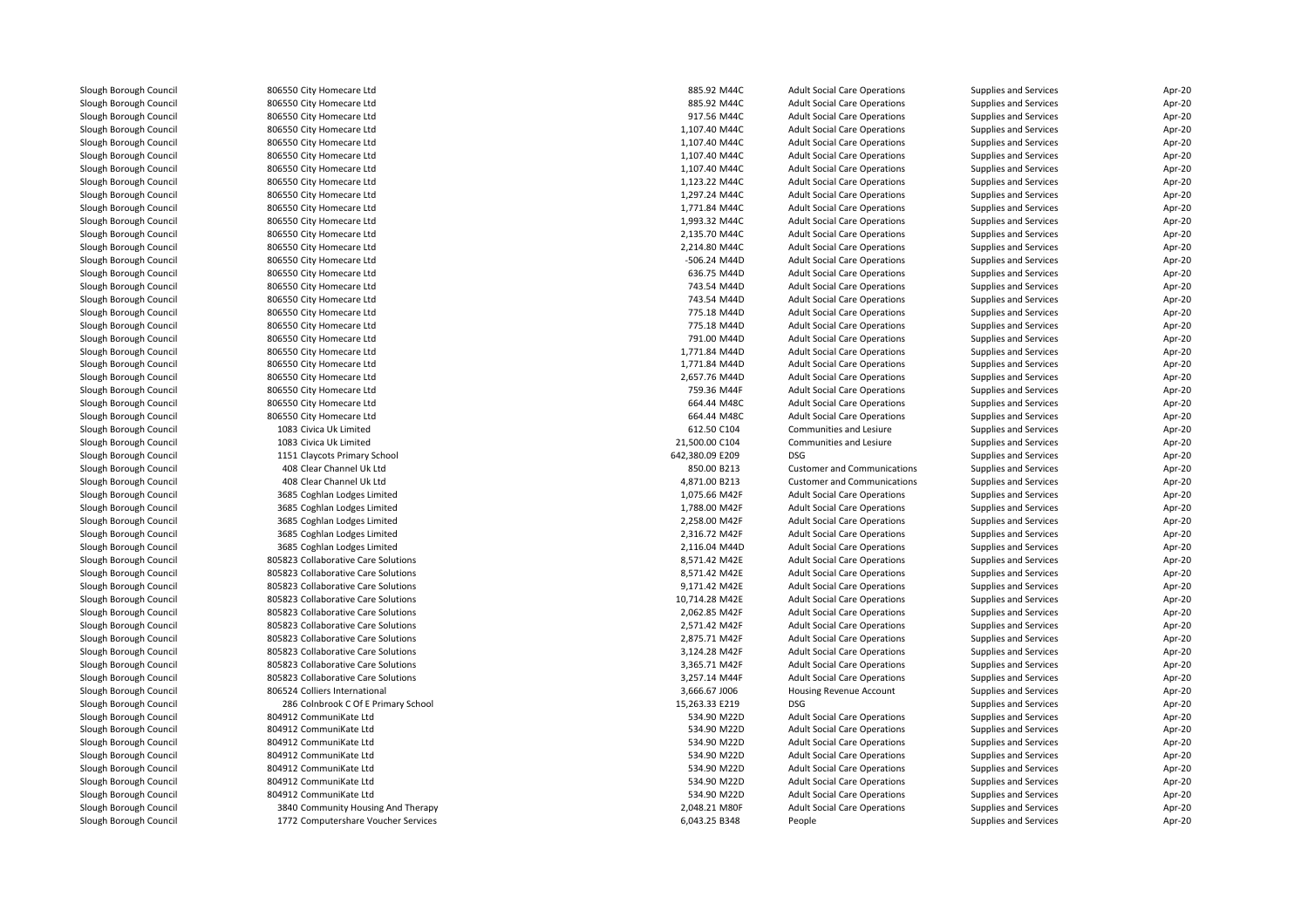| Slough Borough Council | 805278 Countrystyle Recycling Ltd               | 1,840.00 D342   | <b>Environmental Services</b>          | Supplies and Services | Apr-20 |
|------------------------|-------------------------------------------------|-----------------|----------------------------------------|-----------------------|--------|
| Slough Borough Council | 805278 Countrystyle Recycling Ltd               | 3,796.75 D342   | <b>Environmental Services</b>          | Supplies and Services | Apr-20 |
| Slough Borough Council | 167 Courtney Coaches Ltd                        | 8,639.44 D512   | Major Infrastructure Projects          | Supplies and Services | Apr-20 |
| Slough Borough Council | 167 Courtney Coaches Ltd                        | 16,825.94 D512  | Major Infrastructure Projects          | Supplies and Services | Apr-20 |
| Slough Borough Council | 167 Courtney Coaches Ltd                        | 17,901.54 D512  | Major Infrastructure Projects          | Supplies and Services | Apr-20 |
| Slough Borough Council | 3670 Craegmoor Birches Grove Priory             | 3,622.32 M27F   | <b>Adult Social Care Operations</b>    | Supplies and Services | Apr-20 |
| Slough Borough Council | 3670 Craegmoor Birches Grove Priory             | 3,776.84 M27F   | <b>Adult Social Care Operations</b>    | Supplies and Services | Apr-20 |
| Slough Borough Council | 1638 Creative Support Ltd                       | 8,417.92 A02F   | <b>Adult Social Care Commissioning</b> | Supplies and Services | Apr-20 |
| Slough Borough Council | 1638 Creative Support Ltd                       | 9,470.16 A02F   | <b>Adult Social Care Commissioning</b> | Supplies and Services | Apr-20 |
| Slough Borough Council | 1638 Creative Support Ltd                       | 10,062.13 A02F  | Adult Social Care Commissioning        | Supplies and Services | Apr-20 |
| Slough Borough Council | 1638 Creative Support Ltd                       | 12,667.57 A02F  | Adult Social Care Commissioning        | Supplies and Services | Apr-20 |
| Slough Borough Council | 1638 Creative Support Ltd                       | 23,371.38 A02F  | <b>Adult Social Care Commissioning</b> | Supplies and Services | Apr-20 |
| Slough Borough Council | 1638 Creative Support Ltd                       | 507.83 M42E     | <b>Adult Social Care Operations</b>    | Supplies and Services | Apr-20 |
| Slough Borough Council | 1638 Creative Support Ltd                       | 599.40 M42E     | <b>Adult Social Care Operations</b>    | Supplies and Services | Apr-20 |
| Slough Borough Council | 1638 Creative Support Ltd                       | 989.01 M42E     | <b>Adult Social Care Operations</b>    | Supplies and Services | Apr-20 |
| Slough Borough Council | 1638 Creative Support Ltd                       | 1,032.30 M42E   | <b>Adult Social Care Operations</b>    | Supplies and Services | Apr-20 |
| Slough Borough Council | 1638 Creative Support Ltd                       | 1,165.50 M42E   | <b>Adult Social Care Operations</b>    | Supplies and Services | Apr-20 |
| Slough Borough Council | 1638 Creative Support Ltd                       | 1,198.80 M42E   | <b>Adult Social Care Operations</b>    | Supplies and Services | Apr-20 |
| Slough Borough Council | 1638 Creative Support Ltd                       | 1,220.78 M42E   | <b>Adult Social Care Operations</b>    | Supplies and Services | Apr-20 |
| Slough Borough Council | 1638 Creative Support Ltd                       | 1,257.08 M42E   | <b>Adult Social Care Operations</b>    | Supplies and Services | Apr-20 |
| Slough Borough Council | 1638 Creative Support Ltd                       | 1,325.34 M42E   | <b>Adult Social Care Operations</b>    | Supplies and Services | Apr-20 |
|                        |                                                 |                 |                                        |                       |        |
| Slough Borough Council | 1638 Creative Support Ltd                       | 1,391.94 M42E   | <b>Adult Social Care Operations</b>    | Supplies and Services | Apr-20 |
| Slough Borough Council | 1638 Creative Support Ltd                       | 1,431.90 M42E   | <b>Adult Social Care Operations</b>    | Supplies and Services | Apr-20 |
| Slough Borough Council | 1638 Creative Support Ltd                       | 1,437.23 M42E   | <b>Adult Social Care Operations</b>    | Supplies and Services | Apr-20 |
| Slough Borough Council | 1638 Creative Support Ltd                       | 1,558.44 M42E   | <b>Adult Social Care Operations</b>    | Supplies and Services | Apr-20 |
| Slough Borough Council | 1638 Creative Support Ltd                       | 1,565.10 M42E   | <b>Adult Social Care Operations</b>    | Supplies and Services | Apr-20 |
| Slough Borough Council | 1638 Creative Support Ltd                       | 2,041.29 M42E   | <b>Adult Social Care Operations</b>    | Supplies and Services | Apr-20 |
| Slough Borough Council | 1638 Creative Support Ltd                       | 2,657.34 M42E   | <b>Adult Social Care Operations</b>    | Supplies and Services | Apr-20 |
| Slough Borough Council | 1638 Creative Support Ltd                       | 3,456.54 M42E   | <b>Adult Social Care Operations</b>    | Supplies and Services | Apr-20 |
| Slough Borough Council | 1638 Creative Support Ltd                       | 616.05 M44C     | <b>Adult Social Care Operations</b>    | Supplies and Services | Apr-20 |
| Slough Borough Council | 1638 Creative Support Ltd                       | 666.00 M44C     | <b>Adult Social Care Operations</b>    | Supplies and Services | Apr-20 |
| Slough Borough Council | 1638 Creative Support Ltd                       | 549.45 M44D     | <b>Adult Social Care Operations</b>    | Supplies and Services | Apr-20 |
| Slough Borough Council | 1638 Creative Support Ltd                       | 549.45 M44D     | <b>Adult Social Care Operations</b>    | Supplies and Services | Apr-20 |
| Slough Borough Council | 1638 Creative Support Ltd                       | 699.30 M44E     | <b>Adult Social Care Operations</b>    | Supplies and Services | Apr-20 |
| Slough Borough Council | 1638 Creative Support Ltd                       | 699.30 M44E     | <b>Adult Social Care Operations</b>    | Supplies and Services | Apr-20 |
| Slough Borough Council | 1638 Creative Support Ltd                       | 932.40 M44E     | <b>Adult Social Care Operations</b>    | Supplies and Services | Apr-20 |
| Slough Borough Council | 1638 Creative Support Ltd                       | 932.40 M44E     | <b>Adult Social Care Operations</b>    | Supplies and Services | Apr-20 |
| Slough Borough Council | 1638 Creative Support Ltd                       | 932.40 M44E     | <b>Adult Social Care Operations</b>    | Supplies and Services | Apr-20 |
| Slough Borough Council | 1638 Creative Support Ltd                       | 932.40 M44E     | <b>Adult Social Care Operations</b>    | Supplies and Services | Apr-20 |
| Slough Borough Council | 1638 Creative Support Ltd                       | 965.70 M44E     | <b>Adult Social Care Operations</b>    | Supplies and Services | Apr-20 |
| Slough Borough Council | 1638 Creative Support Ltd                       | 965.70 M44E     | <b>Adult Social Care Operations</b>    | Supplies and Services | Apr-20 |
| Slough Borough Council | 1638 Creative Support Ltd                       | 1,215.45 M44E   | <b>Adult Social Care Operations</b>    | Supplies and Services | Apr-20 |
| Slough Borough Council | 1638 Creative Support Ltd                       | 1,215.45 M44E   | <b>Adult Social Care Operations</b>    | Supplies and Services | Apr-20 |
| Slough Borough Council | 1638 Creative Support Ltd                       | 949.05 M44F     | <b>Adult Social Care Operations</b>    | Supplies and Services | Apr-20 |
| Slough Borough Council | 1638 Creative Support Ltd                       | 1,032.30 M44F   | <b>Adult Social Care Operations</b>    | Supplies and Services | Apr-20 |
| Slough Borough Council | 806542 Cripps LLP t/a Cripps Pemberton Greenish | 2,034.00 B480   | <b>Regeneration Development</b>        | Supplies and Services | Apr-20 |
| Slough Borough Council | 806542 Cripps LLP t/a Cripps Pemberton Greenish | 13,541.40 B480  | <b>Regeneration Development</b>        | Supplies and Services | Apr-20 |
| Slough Borough Council | 806983 Critigom                                 | 623.54 H015     | <b>Customer and Communications</b>     | Supplies and Services | Apr-20 |
| Slough Borough Council | 806983 Critigom                                 | 678.63 H020     | <b>Customer and Communications</b>     | Supplies and Services | Apr-20 |
| Slough Borough Council | 806983 Critigom                                 | 1,087.70 H020   | <b>Customer and Communications</b>     | Supplies and Services | Apr-20 |
| Slough Borough Council | 806983 Critigom                                 | 539.65 H015     | <b>Customer and Communications</b>     | Supplies and Services | Apr-20 |
| Slough Borough Council | 806983 Critigom                                 | 541.70 H015     | <b>Customer and Communications</b>     | Supplies and Services | Apr-20 |
| Slough Borough Council | 806983 Critigom                                 | 594.51 H015     | <b>Customer and Communications</b>     | Supplies and Services | Apr-20 |
| Slough Borough Council | 806983 Critigom                                 | 650.55 H015     | <b>Customer and Communications</b>     | Supplies and Services | Apr-20 |
| Slough Borough Council | 806983 Critigom                                 | 1,424.34 H015   | <b>Customer and Communications</b>     | Supplies and Services | Apr-20 |
| Slough Borough Council | 2068 Dds Demolition                             | 282,427.02 P127 | Capital                                | Capital Charges       | Apr-20 |
| Slough Borough Council | 2068 Dds Demolition                             | 283,127.02 P127 | Capital                                | Capital Charges       | Apr-20 |
|                        |                                                 |                 |                                        |                       |        |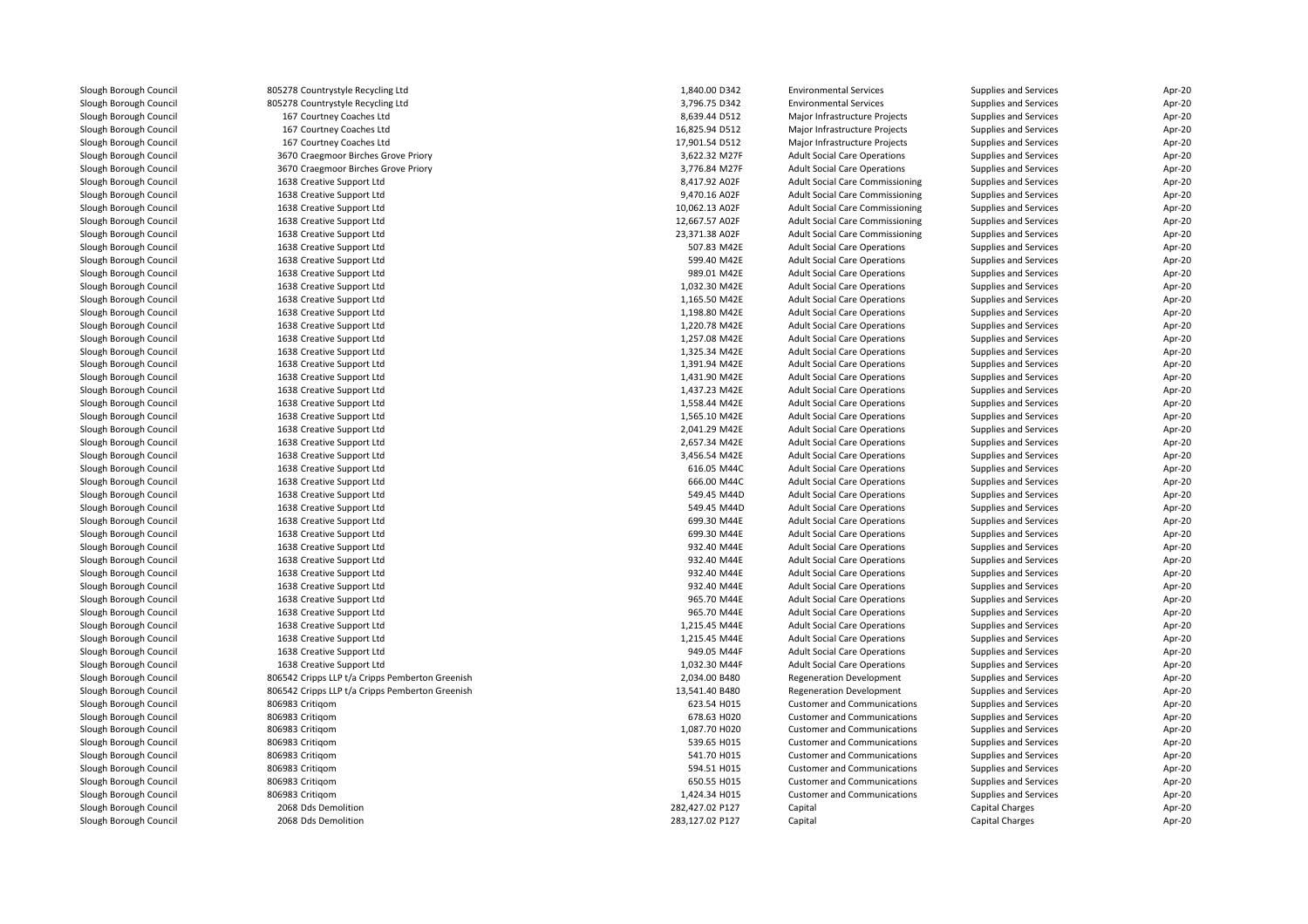| Slough Borough Council | 805483 Direct Tyre Managenent Ltd        | 551.45 D610     | Direct Service Organisation (DSO)   | Transport             | Apr-20 |
|------------------------|------------------------------------------|-----------------|-------------------------------------|-----------------------|--------|
| Slough Borough Council | 803306 Ditton Park Academy               | 12,250.00 E269  | <b>DSG</b>                          | Supplies and Services | Apr-20 |
| Slough Borough Council | 803167 Dotted Eyes Ltd                   | 550.00 D224     | Planning and Transport              | Supplies and Services | Apr-20 |
| Slough Borough Council | 1457 Dr Norman Gordon                    | 2,402.00 D320   | <b>Regulatory Services</b>          | Premises              | Apr-20 |
| Slough Borough Council | 803177 Early Steps Preschool             | 6,308.22 F909   | <b>DSG</b>                          | Supplies and Services | Apr-20 |
| Slough Borough Council | 806235 EDCM Team                         | 610,000.00 P101 | Capital                             | Capital Charges       | Apr-20 |
| Slough Borough Council | 803301 Eden Girls School                 | 1,833.33 E279   | <b>DSG</b>                          | Supplies and Services | Apr-20 |
| Slough Borough Council | 1299 Edf Energy                          | 86,934.10 K526  | <b>Building Management</b>          | Premises              | Apr-20 |
| Slough Borough Council | 1299 Edf Energy                          | 964.45 D413     | Major Infrastructure Projects       | Supplies and Services | Apr-20 |
| Slough Borough Council | 1299 Edf Energy                          | 34,172.85 D413  | Major Infrastructure Projects       | Supplies and Services | Apr-20 |
| Slough Borough Council | 1299 Edf Energy                          | 40,513.85 D413  | Major Infrastructure Projects       | Supplies and Services | Apr-20 |
| Slough Borough Council | 807001 Elegant Care Services Ltd         | 3,107.14 M44F   | <b>Adult Social Care Operations</b> | Supplies and Services | Apr-20 |
| Slough Borough Council | 807001 Elegant Care Services Ltd         | 3,321.42 M44F   | <b>Adult Social Care Operations</b> | Supplies and Services | Apr-20 |
| Slough Borough Council | 807001 Elegant Care Services Ltd         | 3,964.28 M44F   | <b>Adult Social Care Operations</b> | Supplies and Services | Apr-20 |
| Slough Borough Council | 805423 Enriched Care                     | 2,787.00 M44F   | <b>Adult Social Care Operations</b> | Supplies and Services | Apr-20 |
| Slough Borough Council | 805423 Enriched Care                     | 1,594.20 M80F   | <b>Adult Social Care Operations</b> | Supplies and Services | Apr-20 |
| Slough Borough Council | 805423 Enriched Care                     | 1,701.43 M80F   | <b>Adult Social Care Operations</b> | Supplies and Services | Apr-20 |
| Slough Borough Council | 805423 Enriched Care                     | 1,982.10 M80F   | <b>Adult Social Care Operations</b> | Supplies and Services | Apr-20 |
| Slough Borough Council | 803645 Esotec                            | 58.632.67 K089  | <b>Regulatory Services</b>          | Supplies and Services | Apr-20 |
| Slough Borough Council | 805569 Ethical Commercial Services Ltd   | 14,000.00 B015  | Finance                             | Supplies and Services | Apr-20 |
| Slough Borough Council | 804693 Eton College Services Ltd         | 2,250.00 M01A   | Children, Learning and Skills       | Supplies and Services | Apr-20 |
| Slough Borough Council | 2677 Eton House Residential Home         | 2,571.43 M27C   | <b>Adult Social Care Operations</b> | Supplies and Services | Apr-20 |
| Slough Borough Council | 2677 Eton House Residential Home         | 2,657.14 M27C   | <b>Adult Social Care Operations</b> | Supplies and Services | Apr-20 |
| Slough Borough Council | 2677 Eton House Residential Home         | 2,657.14 M27C   | <b>Adult Social Care Operations</b> | Supplies and Services | Apr-20 |
| Slough Borough Council | 806560 Eurofins Forensic Services        | 1,275.00 H009   | Finance                             | Supplies and Services | Apr-20 |
| Slough Borough Council | 806501 Excellent Healthcare Services Ltd | 571.88 M44C     | <b>Adult Social Care Operations</b> | Supplies and Services | Apr-20 |
| Slough Borough Council | 806501 Excellent Healthcare Services Ltd | 915.00 M44F     | <b>Adult Social Care Operations</b> | Supplies and Services | Apr-20 |
| Slough Borough Council | 427 Experian Ltd                         | 4,000.00 H020   | <b>Customer and Communications</b>  | Supplies and Services | Apr-20 |
| Slough Borough Council | 805225 Falcon Surfacing Ltd              | 2,325.60 D750   | Direct Service Organisation (DSO)   | Supplies and Services | Apr-20 |
| Slough Borough Council | 805225 Falcon Surfacing Ltd              | 2,325.60 D750   | Direct Service Organisation (DSO)   | Supplies and Services | Apr-20 |
| Slough Borough Council | 805225 Falcon Surfacing Ltd              | 616.90 D880     | Direct Service Organisation (DSO)   | Supplies and Services | Apr-20 |
| Slough Borough Council | 805225 Falcon Surfacing Ltd              | 617.52 D880     | Direct Service Organisation (DSO)   | Supplies and Services | Apr-20 |
| Slough Borough Council | 805225 Falcon Surfacing Ltd              | 681.90 D880     | Direct Service Organisation (DSO)   | Supplies and Services | Apr-20 |
| Slough Borough Council | 805225 Falcon Surfacing Ltd              | 936.30 D880     | Direct Service Organisation (DSO)   | Supplies and Services | Apr-20 |
| Slough Borough Council | 805225 Falcon Surfacing Ltd              | 991.14 D880     | Direct Service Organisation (DSO)   | Supplies and Services | Apr-20 |
| Slough Borough Council | 805225 Falcon Surfacing Ltd              | 1,080.00 D880   | Direct Service Organisation (DSO)   | Supplies and Services | Apr-20 |
| Slough Borough Council | 805225 Falcon Surfacing Ltd              | 1,087.72 D880   | Direct Service Organisation (DSO)   | Supplies and Services | Apr-20 |
| Slough Borough Council | 805225 Falcon Surfacing Ltd              | 1,139.09 D880   | Direct Service Organisation (DSO)   | Supplies and Services | Apr-20 |
| Slough Borough Council | 805225 Falcon Surfacing Ltd              | 1,232.50 D880   | Direct Service Organisation (DSO)   | Supplies and Services | Apr-20 |
| Slough Borough Council | 805225 Falcon Surfacing Ltd              | 1,265.83 D880   | Direct Service Organisation (DSO)   | Supplies and Services | Apr-20 |
| Slough Borough Council | 805225 Falcon Surfacing Ltd              | 1,321.70 D880   | Direct Service Organisation (DSO)   | Supplies and Services | Apr-20 |
| Slough Borough Council | 805225 Falcon Surfacing Ltd              | 1,500.89 D880   | Direct Service Organisation (DSO)   | Supplies and Services | Apr-20 |
| Slough Borough Council | 805225 Falcon Surfacing Ltd              | 1,502.92 D880   | Direct Service Organisation (DSO)   | Supplies and Services | Apr-20 |
| Slough Borough Council | 805225 Falcon Surfacing Ltd              | 1,520.00 D880   | Direct Service Organisation (DSO)   | Supplies and Services | Apr-20 |
| Slough Borough Council | 805225 Falcon Surfacing Ltd              | 1,538.57 D880   | Direct Service Organisation (DSO)   | Supplies and Services | Apr-20 |
| Slough Borough Council | 805225 Falcon Surfacing Ltd              | 1,588.56 D880   | Direct Service Organisation (DSO)   | Supplies and Services | Apr-20 |
| Slough Borough Council | 805225 Falcon Surfacing Ltd              | 1,647.00 D880   | Direct Service Organisation (DSO)   | Supplies and Services | Apr-20 |
| Slough Borough Council | 805225 Falcon Surfacing Ltd              | 1,747.00 D880   | Direct Service Organisation (DSO)   | Supplies and Services | Apr-20 |
| Slough Borough Council | 805225 Falcon Surfacing Ltd              | 1,791.66 D880   | Direct Service Organisation (DSO)   | Supplies and Services | Apr-20 |
| Slough Borough Council | 805225 Falcon Surfacing Ltd              | 2,031.72 D880   | Direct Service Organisation (DSO)   | Supplies and Services | Apr-20 |
| Slough Borough Council | 805225 Falcon Surfacing Ltd              | 2,120.07 D880   | Direct Service Organisation (DSO)   | Supplies and Services | Apr-20 |
| Slough Borough Council | 805225 Falcon Surfacing Ltd              | 2,745.00 D880   | Direct Service Organisation (DSO)   | Supplies and Services | Apr-20 |
| Slough Borough Council | 805225 Falcon Surfacing Ltd              | 3,377.60 D880   | Direct Service Organisation (DSO)   | Supplies and Services | Apr-20 |
| Slough Borough Council | 805225 Falcon Surfacing Ltd              | 4,014.93 D880   | Direct Service Organisation (DSO)   | Supplies and Services | Apr-20 |
| Slough Borough Council | 805225 Falcon Surfacing Ltd              | 4,260.00 D880   | Direct Service Organisation (DSO)   | Supplies and Services | Apr-20 |
| Slough Borough Council | 805225 Falcon Surfacing Ltd              | 6,220.00 D880   | Direct Service Organisation (DSO)   | Supplies and Services | Apr-20 |
| Slough Borough Council | 805225 Falcon Surfacing Ltd              | 7,600.00 D880   | Direct Service Organisation (DSO)   | Supplies and Services | Apr-20 |
|                        |                                          |                 |                                     |                       |        |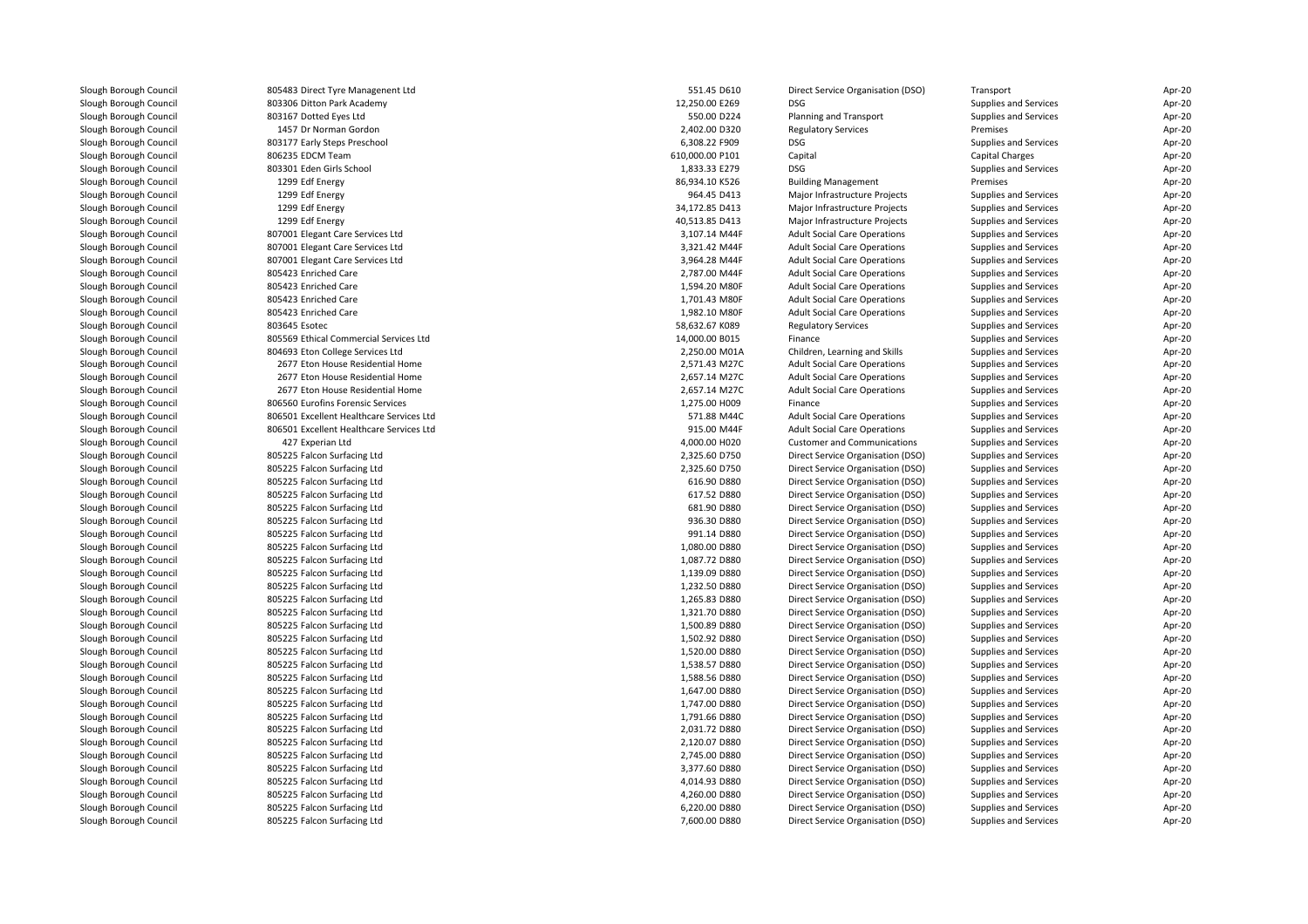| Slough Borough Council | 805225 Falcon Surfacing Ltd                         | 8,580.00 D880                   | Direct Service Organisation (DSO)      | Supplies and Services        | Apr-20           |
|------------------------|-----------------------------------------------------|---------------------------------|----------------------------------------|------------------------------|------------------|
| Slough Borough Council | 805225 Falcon Surfacing Ltd                         | 13,805.00 D880                  | Direct Service Organisation (DSO)      | Supplies and Services        | Apr-20           |
| Slough Borough Council | 805225 Falcon Surfacing Ltd                         | 14,874.06 D880                  | Direct Service Organisation (DSO)      | Supplies and Services        | Apr-20           |
| Slough Borough Council | 805225 Falcon Surfacing Ltd                         | 16,891.34 D880                  | Direct Service Organisation (DSO)      | Supplies and Services        | Apr-20           |
| Slough Borough Council | 805225 Falcon Surfacing Ltd                         | 27.500.00 D880                  | Direct Service Organisation (DSO)      | Supplies and Services        | Apr-20           |
| Slough Borough Council | 805225 Falcon Surfacing Ltd                         | 50,000.00 D880                  | Direct Service Organisation (DSO)      | Supplies and Services        | Apr-20           |
| Slough Borough Council | 805225 Falcon Surfacing Ltd                         | 54,588.59 D880                  | Direct Service Organisation (DSO)      | Supplies and Services        | Apr-20           |
| Slough Borough Council | 4031 Family Support Practise Limited                | 1,350.00 B277                   | Digital and Strategic IT               | Supplies and Services        | Apr-20           |
| Slough Borough Council | 4031 Family Support Practise Limited                | 1.350.00 B277                   | Digital and Strategic IT               | Supplies and Services        | Apr-20           |
| Slough Borough Council | 4031 Family Support Practise Limited                | 1,665.00 B277                   | Digital and Strategic IT               | Supplies and Services        | Apr-20           |
| Slough Borough Council | 4031 Family Support Practise Limited                | 1,665.00 B277                   | Digital and Strategic IT               | Supplies and Services        | Apr-20           |
| Slough Borough Council | 2678 Farnham Common Nurseries Ltd                   | 1,888.00 D760                   | Direct Service Organisation (DSO)      | Supplies and Services        | Apr-20           |
| Slough Borough Council | 2678 Farnham Common Nurseries Ltd                   | 4,300.00 P220                   | Capital                                | Capital Charges              | Apr-20           |
| Slough Borough Council | 475 Farnham Road Surgery                            | 14,133.66 A04C                  | Adult Social Care Commissioning        | Supplies and Services        | Apr-20           |
| Slough Borough Council | 3187 Federation Of Burial And Cremation Authorities | 500.00 D320                     | <b>Regulatory Services</b>             | Supplies and Services        | Apr-20           |
| Slough Borough Council | 3187 Federation Of Burial And Cremation Authorities | 500.00 D320                     | <b>Regulatory Services</b>             | Supplies and Services        | Apr-20           |
| Slough Borough Council | 3187 Federation Of Burial And Cremation Authorities | 500.00 D320                     |                                        |                              |                  |
|                        | 804850 Feltham Construction Ltd                     | 178,175.36 P095                 | <b>Regulatory Services</b>             | Supplies and Services        | Apr-20           |
| Slough Borough Council |                                                     |                                 | Capital                                | Capital Charges              | Apr-20           |
| Slough Borough Council | 955 First Beeline Buses Ltd                         | 101,172.69 D512                 | Major Infrastructure Projects          | Supplies and Services        | Apr-20           |
| Slough Borough Council | 754 First Steps Day Nursery                         | 11,190.70 F909                  | <b>DSG</b>                             | Supplies and Services        | Apr-20           |
| Slough Borough Council | 2519 Fleet Tutors                                   | 3,640.00 F416                   | <b>DSG</b>                             | Supplies and Services        | Apr-20           |
| Slough Borough Council | 2519 Fleet Tutors                                   | 2,200.00 F446                   | <b>DSG</b>                             | Supplies and Services        | Apr-20           |
| Slough Borough Council | 3826 Forever Homecare Ltd                           | 536.00 M44C                     | <b>Adult Social Care Operations</b>    | Supplies and Services        | Apr-20           |
| Slough Borough Council | 3826 Forever Homecare Ltd                           | 586.25 M44C                     | <b>Adult Social Care Operations</b>    | Supplies and Services        | Apr-20           |
| Slough Borough Council | 3826 Forever Homecare Ltd                           | 767.65 M44C                     | <b>Adult Social Care Operations</b>    | Supplies and Services        | Apr-20           |
| Slough Borough Council | 3826 Forever Homecare Ltd                           | 837.50 M44C                     | <b>Adult Social Care Operations</b>    | Supplies and Services        | Apr-20           |
| Slough Borough Council | 3826 Forever Homecare Ltd                           | 938.00 M44C                     | <b>Adult Social Care Operations</b>    | Supplies and Services        | Apr-20           |
| Slough Borough Council | 3826 Forever Homecare Ltd                           | 1,005.00 M44C                   | <b>Adult Social Care Operations</b>    | Supplies and Services        | Apr-20           |
| Slough Borough Council | 3826 Forever Homecare Ltd                           | 1,421.24 M44C                   | <b>Adult Social Care Operations</b>    | Supplies and Services        | Apr-20           |
| Slough Borough Council | 3826 Forever Homecare Ltd                           | 2,091.24 M44C                   | <b>Adult Social Care Operations</b>    | Supplies and Services        | Apr-20           |
| Slough Borough Council | 3826 Forever Homecare Ltd                           | 1,289.75 M44D                   | <b>Adult Social Care Operations</b>    | Supplies and Services        | Apr-20           |
| Slough Borough Council | 3826 Forever Homecare Ltd                           | 1,474.00 M44D                   | <b>Adult Social Care Operations</b>    | Supplies and Services        | Apr-20           |
| Slough Borough Council | 3826 Forever Homecare Ltd                           | 1,072.00 M44E                   | <b>Adult Social Care Operations</b>    | Supplies and Services        | Apr-20           |
| Slough Borough Council | 3826 Forever Homecare Ltd                           | 737.00 M44F                     | <b>Adult Social Care Operations</b>    | Supplies and Services        | Apr-20           |
| Slough Borough Council | 3826 Forever Homecare Ltd                           | 670.00 M48C                     | <b>Adult Social Care Operations</b>    | Supplies and Services        | Apr-20           |
| Slough Borough Council | 3826 Forever Homecare Ltd                           | 1,905.31 M48C                   | <b>Adult Social Care Operations</b>    | Supplies and Services        | Apr-20           |
| Slough Borough Council | 1204 Forget Me Not                                  | 1,710.20 A05C                   | <b>Adult Social Care Commissioning</b> | Supplies and Services        | Apr-20           |
| Slough Borough Council | 1204 Forget Me Not                                  | 3,000.00 M25C                   | <b>Adult Social Care Operations</b>    | Supplies and Services        | Apr-20           |
| Slough Borough Council | 1204 Forget Me Not                                  | 3,000.00 M25C                   | <b>Adult Social Care Operations</b>    | <b>Supplies and Services</b> | Apr-20           |
| Slough Borough Council | 1204 Forget Me Not                                  | 3,000.00 M27C                   | <b>Adult Social Care Operations</b>    | Supplies and Services        | Apr-20           |
| Slough Borough Council | 1204 Forget Me Not                                  | 3,000.00 M27C                   | <b>Adult Social Care Operations</b>    | Supplies and Services        | Apr-20           |
| Slough Borough Council | 1204 Forget Me Not                                  | 3,400.00 M27C                   | <b>Adult Social Care Operations</b>    | Supplies and Services        | Apr-20           |
| Slough Borough Council | 1204 Forget Me Not                                  | 3,400.00 M27C                   | <b>Adult Social Care Operations</b>    | Supplies and Services        | Apr-20           |
| Slough Borough Council | 806249 Formact Ltd                                  | 5,286.20 P547                   | Capital                                | Capital Charges              | Apr-20           |
| Slough Borough Council | 806249 Formact Ltd                                  | 11,024.96 P547                  | Capital                                | Capital Charges              | Apr-20           |
| Slough Borough Council | 806249 Formact Ltd                                  | 4,161.00 P006                   | Capital                                | Capital Charges              | Apr-20           |
| Slough Borough Council | 807250 Forthmeadow Limited                          | 2,232.00 M25C                   | <b>Adult Social Care Operations</b>    | Supplies and Services        | Apr-20           |
| Slough Borough Council | 807250 Forthmeadow Limited                          | 2,232.00 M25C                   | <b>Adult Social Care Operations</b>    | Supplies and Services        | Apr-20           |
| Slough Borough Council | 807250 Forthmeadow Limited                          | 2,328.00 M25C                   | <b>Adult Social Care Operations</b>    | Supplies and Services        | Apr-20           |
| Slough Borough Council | 1997 Fox Williams Llp                               | 1,078.99 B348                   | People                                 | Supplies and Services        | Apr-20           |
| Slough Borough Council | 647 Foxborough Primary School                       | 6,076.67 E229                   | <b>DSG</b>                             | Supplies and Services        | Apr-20           |
| Slough Borough Council | 806616 Foxleigh Grove Nursing Home                  | 3,822.17 M18C                   | <b>Adult Social Care Operations</b>    | Supplies and Services        | Apr-20           |
| Slough Borough Council | 806480 Frontier NX Limited                          | 645.10 A04C                     | Adult Social Care Commissioning        | Supplies and Services        | Apr-20           |
| Slough Borough Council | 806480 Frontier NX Limited                          | 3,594.00 A04C                   | <b>Adult Social Care Commissioning</b> | Supplies and Services        | Apr-20           |
| Slough Borough Council | 807125 Futures For Shared Lives                     | 3,325.50 M36E                   | <b>Adult Social Care Operations</b>    | Supplies and Services        | Apr-20           |
| Slough Borough Council |                                                     |                                 |                                        |                              |                  |
|                        | 806700 G3 Comms Limited                             | 3,811.98 A106<br>22,360.46 B018 | <b>Customer and Communications</b>     | Supplies and Services        | Apr-20<br>Apr-20 |
| Slough Borough Council | 1555 Gallagher Bassett                              |                                 | Finance                                | Supplies and Services        |                  |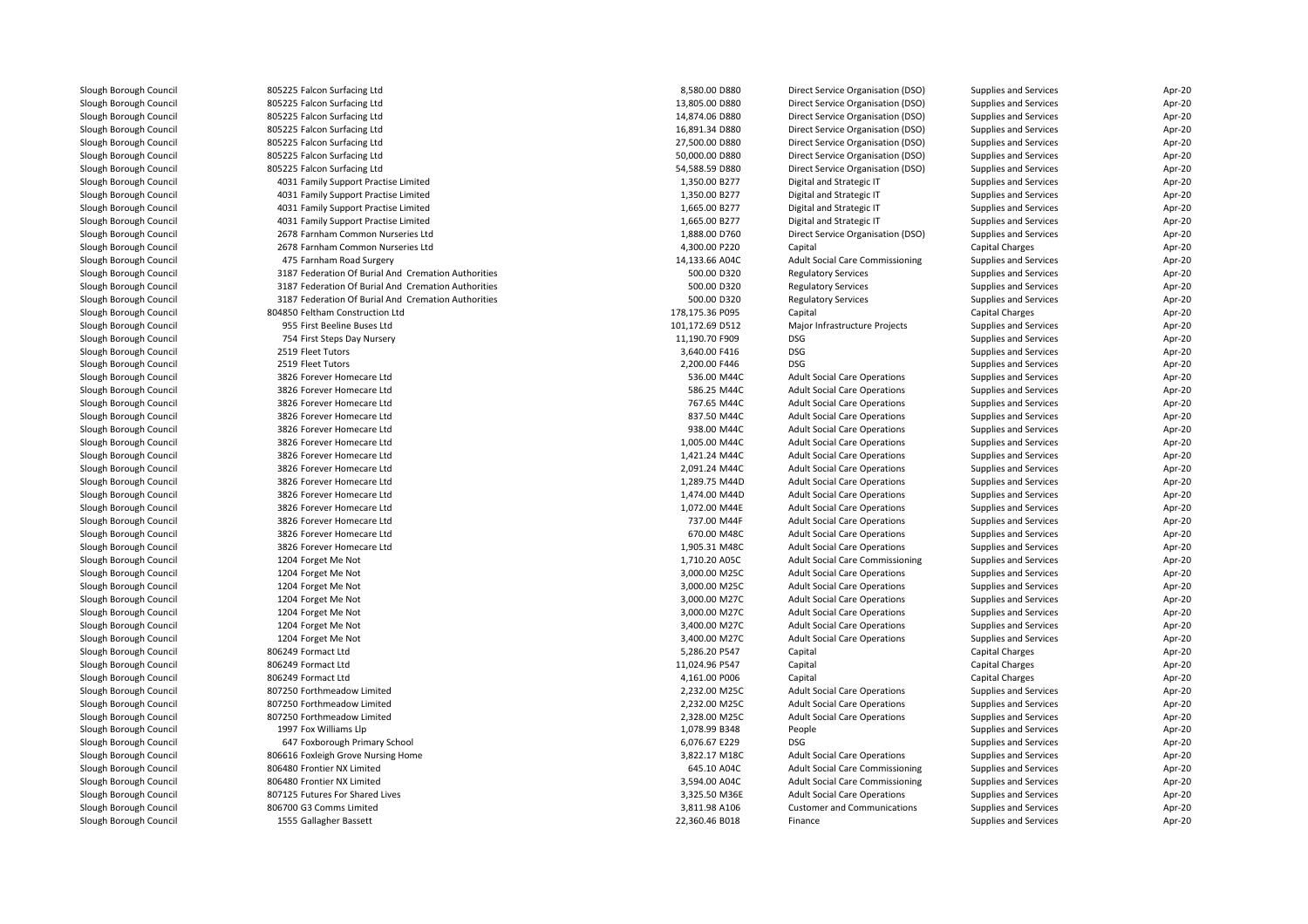| Slough Borough Council | 1555 Gallagher Bassett                              | 72,946.13 B018  | Finance                                | Supplies and Services        | Apr-20 |
|------------------------|-----------------------------------------------------|-----------------|----------------------------------------|------------------------------|--------|
| Slough Borough Council | 804911 GAP Group Limited                            | 724.20 D750     | Direct Service Organisation (DSO)      | Supplies and Services        | Apr-20 |
| Slough Borough Council | 804911 GAP Group Limited                            | 924.00 D880     | Direct Service Organisation (DSO)      | Supplies and Services        | Apr-20 |
| Slough Borough Council | 804911 GAP Group Limited                            | 968.00 D880     | Direct Service Organisation (DSO)      | Supplies and Services        | Apr-20 |
| Slough Borough Council | 804911 GAP Group Limited                            | 990.44 D880     | Direct Service Organisation (DSO)      | Supplies and Services        | Apr-20 |
| Slough Borough Council | 806026 GARIMA AGRAWAL                               | 1,540.00 F558   | <b>DSG</b>                             | Supplies and Services        | Apr-20 |
| Slough Borough Council | 1758 Gas Advisory Services Limited                  | 946.00 J606     | Housing Revenue Account                | Supplies and Services        | Apr-20 |
| Slough Borough Council | 1758 Gas Advisory Services Limited                  | 946.00 J606     | Housing Revenue Account                | Supplies and Services        | Apr-20 |
| Slough Borough Council | 1758 Gas Advisory Services Limited                  | 960.00 J606     | Housing Revenue Account                | Supplies and Services        | Apr-20 |
| Slough Borough Council | 1758 Gas Advisory Services Limited                  | 1,980.00 J606   | Housing Revenue Account                | Supplies and Services        | Apr-20 |
| Slough Borough Council | 1758 Gas Advisory Services Limited                  | 2,112.00 J606   | Housing Revenue Account                | Supplies and Services        | Apr-20 |
| Slough Borough Council | 1758 Gas Advisory Services Limited                  | 3,510.50 J606   | Housing Revenue Account                | Supplies and Services        | Apr-20 |
| Slough Borough Council | 806619 Gate One                                     | 136,584.00 B203 | <b>Strategy and Performance</b>        | Supplies and Services        | Apr-20 |
| Slough Borough Council | 805789 GDT Slough                                   | 1,640.00 D508   | Major Infrastructure Projects          | Supplies and Services        | Apr-20 |
| Slough Borough Council | 1729 Geomatics Limited T/A Land-Surv                | 5,500.00 P210   | Capital                                | Capital Charges              | Apr-20 |
| Slough Borough Council | 805667 Glenside                                     | 8,100.00 M25D   | <b>Adult Social Care Operations</b>    | Supplies and Services        | Apr-20 |
| Slough Borough Council | 652 Godolphin Infant School                         | 8,204.34 E289   | <b>DSG</b>                             | Supplies and Services        | Apr-20 |
| Slough Borough Council | 2830 Golden Rose Comm Care Ltd                      | 598.50 M44C     | <b>Adult Social Care Operations</b>    | Supplies and Services        | Apr-20 |
| Slough Borough Council | 2830 Golden Rose Comm Care Ltd                      | 665.00 M44C     | <b>Adult Social Care Operations</b>    | Supplies and Services        | Apr-20 |
| Slough Borough Council | 2830 Golden Rose Comm Care Ltd                      | 760.00 M44C     | <b>Adult Social Care Operations</b>    | Supplies and Services        | Apr-20 |
| Slough Borough Council | 2830 Golden Rose Comm Care Ltd                      | 1,064.00 M44C   | <b>Adult Social Care Operations</b>    | Supplies and Services        | Apr-20 |
| Slough Borough Council | 2830 Golden Rose Comm Care Ltd                      | 1,197.00 M44C   | <b>Adult Social Care Operations</b>    | Supplies and Services        | Apr-20 |
| Slough Borough Council | 2830 Golden Rose Comm Care Ltd                      | 1,805.00 M44C   | <b>Adult Social Care Operations</b>    | Supplies and Services        | Apr-20 |
| Slough Borough Council | 2830 Golden Rose Comm Care Ltd                      | 1,862.00 M44C   | <b>Adult Social Care Operations</b>    | Supplies and Services        | Apr-20 |
| Slough Borough Council | 2830 Golden Rose Comm Care Ltd                      | 2,090.00 M44C   | <b>Adult Social Care Operations</b>    | Supplies and Services        | Apr-20 |
| Slough Borough Council | 2830 Golden Rose Comm Care Ltd                      | 2,128.00 M44C   | <b>Adult Social Care Operations</b>    | Supplies and Services        | Apr-20 |
| Slough Borough Council | 2830 Golden Rose Comm Care Ltd                      | 2,128.00 M44C   | <b>Adult Social Care Operations</b>    | Supplies and Services        | Apr-20 |
| Slough Borough Council | 2830 Golden Rose Comm Care Ltd                      | 2,318.00 M44C   | <b>Adult Social Care Operations</b>    | Supplies and Services        | Apr-20 |
| Slough Borough Council | 2830 Golden Rose Comm Care Ltd                      | 2,376.00 M44C   | <b>Adult Social Care Operations</b>    | Supplies and Services        | Apr-20 |
| Slough Borough Council | 2830 Golden Rose Comm Care Ltd                      | 2,394.00 M44C   | <b>Adult Social Care Operations</b>    | Supplies and Services        | Apr-20 |
| Slough Borough Council | 2830 Golden Rose Comm Care Ltd                      | 2,394.00 M44C   | <b>Adult Social Care Operations</b>    | Supplies and Services        | Apr-20 |
| Slough Borough Council | 2830 Golden Rose Comm Care Ltd                      | 2,394.00 M44C   | <b>Adult Social Care Operations</b>    | Supplies and Services        | Apr-20 |
| Slough Borough Council | 2830 Golden Rose Comm Care Ltd                      | 2,451.00 M44C   | <b>Adult Social Care Operations</b>    | Supplies and Services        | Apr-20 |
| Slough Borough Council | 2830 Golden Rose Comm Care Ltd                      | 2,660.00 M44C   | <b>Adult Social Care Operations</b>    | Supplies and Services        | Apr-20 |
| Slough Borough Council | 2830 Golden Rose Comm Care Ltd                      | 855.00 M44D     | <b>Adult Social Care Operations</b>    | Supplies and Services        | Apr-20 |
| Slough Borough Council | 2830 Golden Rose Comm Care Ltd                      | 1,311.00 M44D   | <b>Adult Social Care Operations</b>    | Supplies and Services        | Apr-20 |
| Slough Borough Council | 2830 Golden Rose Comm Care Ltd                      | 2,175.50 M44D   | <b>Adult Social Care Operations</b>    | Supplies and Services        | Apr-20 |
| Slough Borough Council | 2830 Golden Rose Comm Care Ltd                      | 2,394.00 M44D   | <b>Adult Social Care Operations</b>    | Supplies and Services        | Apr-20 |
| Slough Borough Council | 2830 Golden Rose Comm Care Ltd                      | 3,296.50 M44D   | <b>Adult Social Care Operations</b>    | <b>Supplies and Services</b> | Apr-20 |
| Slough Borough Council | 2830 Golden Rose Comm Care Ltd                      | 2,128.00 M44F   | <b>Adult Social Care Operations</b>    | Supplies and Services        | Apr-20 |
| Slough Borough Council | 2830 Golden Rose Comm Care Ltd                      | 2,394.00 M48C   | <b>Adult Social Care Operations</b>    | Supplies and Services        | Apr-20 |
| Slough Borough Council | 2830 Golden Rose Comm Care Ltd                      | 2,698.00 M48C   | <b>Adult Social Care Operations</b>    | Supplies and Services        | Apr-20 |
| Slough Borough Council | 2830 Golden Rose Comm Care Ltd                      | 8,900.00 A06C   | <b>Adult Social Care Commissioning</b> | Supplies and Services        | Apr-20 |
| Slough Borough Council | 805693 Gowrings Mobility Group LTD                  | 855.00 M50A     | Major Infrastructure Projects          | Transport                    | Apr-20 |
| Slough Borough Council | 805693 Gowrings Mobility Group LTD                  | 855.00 M50A     | Major Infrastructure Projects          | Transport                    | Apr-20 |
| Slough Borough Council | 805693 Gowrings Mobility Group LTD                  | 900.00 M50A     | Major Infrastructure Projects          | Transport                    | Apr-20 |
| Slough Borough Council | 805693 Gowrings Mobility Group LTD                  | 900.00 M50A     | Major Infrastructure Projects          | Transport                    | Apr-20 |
| Slough Borough Council | 1682 Gpex                                           | 1,458.50 H020   | <b>Customer and Communications</b>     | Supplies and Services        | Apr-20 |
| Slough Borough Council | 806485 GPF Lewis Plc                                | 77,907.88 P101  | Capital                                | Capital Charges              | Apr-20 |
| Slough Borough Council | 805186 Grafton Merchanting GB Ltd                   | 963.43 D880     | Direct Service Organisation (DSO)      | Supplies and Services        | Apr-20 |
| Slough Borough Council | 848 Graham Peters Ltd                               | 6,350.72 P547   | Capital                                | Capital Charges              | Apr-20 |
| Slough Borough Council | 848 Graham Peters Ltd                               | 13,131.25 P006  | Capital                                | Capital Charges              | Apr-20 |
| Slough Borough Council | 803296 Grant Thornton UK LLP                        | 24,548.25 B007  | Finance                                | Supplies and Services        | Apr-20 |
| Slough Borough Council | 804577 Green Monarch ZC2016 c/o Savills(UK) Limited | 2,000.00 B417   | <b>Economic Development</b>            | Premises                     | Apr-20 |
| Slough Borough Council | 805069 Grove Academy                                | 4,666.67 E299   | <b>DSG</b>                             | <b>Supplies and Services</b> | Apr-20 |
| Slough Borough Council | 804447 Grundon Waste Management Limited             | 425,486.60 D342 | <b>Environmental Services</b>          | Supplies and Services        | Apr-20 |
| Slough Borough Council | 3228 H Plus Care Ltd                                | 973.54 M15F     | <b>Adult Social Care Operations</b>    | <b>Supplies and Services</b> | Apr-20 |
|                        |                                                     |                 |                                        |                              |        |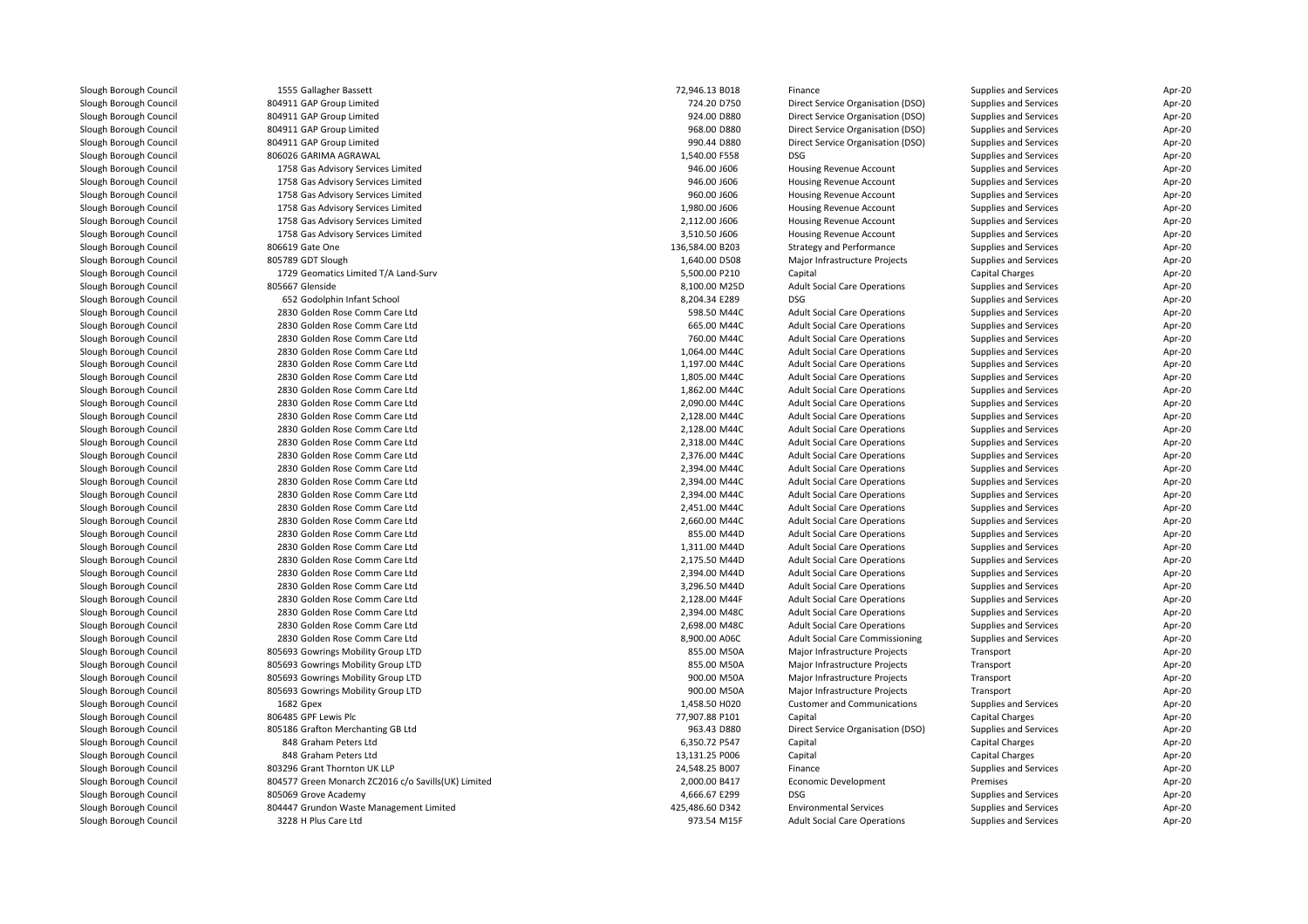| Slough Borough Council                           | 3228 H Plus Care Ltd                                                                                                  | 3,072.17 M15F                  | <b>Adult Social Care Operations</b>           | Supplies and Services                               | Apr-20           |
|--------------------------------------------------|-----------------------------------------------------------------------------------------------------------------------|--------------------------------|-----------------------------------------------|-----------------------------------------------------|------------------|
| Slough Borough Council                           | 3228 H Plus Care Ltd                                                                                                  | 882.85 M17C                    | <b>Adult Social Care Operations</b>           | <b>Supplies and Services</b>                        | Apr-20           |
| Slough Borough Council                           | 3228 H Plus Care Ltd                                                                                                  | 1,005.22 M17C                  | <b>Adult Social Care Operations</b>           | Supplies and Services                               | Apr-20           |
| Slough Borough Council                           | 3228 H Plus Care Ltd                                                                                                  | 3,040.50 M17C                  | <b>Adult Social Care Operations</b>           | Supplies and Services                               | Apr-20           |
| Slough Borough Council                           | 3228 H Plus Care Ltd                                                                                                  | 3,162.86 M17C                  | <b>Adult Social Care Operations</b>           | Supplies and Services                               | Apr-20           |
| Slough Borough Council                           | 3228 H Plus Care Ltd                                                                                                  | 973.54 M18C                    | <b>Adult Social Care Operations</b>           | Supplies and Services                               | Apr-20           |
| Slough Borough Council                           | 3228 H Plus Care Ltd                                                                                                  | 3,072.17 M18C                  | <b>Adult Social Care Operations</b>           | <b>Supplies and Services</b>                        | Apr-20           |
| Slough Borough Council                           | 3228 H Plus Care Ltd                                                                                                  | 960.00 M26E                    | <b>Adult Social Care Operations</b>           | Supplies and Services                               | Apr-20           |
| Slough Borough Council                           | 3228 H Plus Care Ltd                                                                                                  | 11,725.71 M26E                 | <b>Adult Social Care Operations</b>           | Supplies and Services                               | Apr-20           |
| Slough Borough Council                           | 806681 Hako Machines Ltd                                                                                              | 597.42 D620                    | Direct Service Organisation (DSO)             | Supplies and Services                               | Apr-20           |
| Slough Borough Council                           | 1828 Hallens Solicitors                                                                                               | 1,050.00 D900                  | Direct Service Organisation (DSO)             | Indirect Employee Expenses                          | Apr-20           |
| Slough Borough Council                           | 744 Hampshire County Council                                                                                          | 99,517.85 D015                 | Planning and Transport                        | <b>Supplies and Services</b>                        | Apr-20           |
| Slough Borough Council                           | 744 Hampshire County Council                                                                                          | 102,822.83 D015                | Planning and Transport                        | Supplies and Services                               | Apr-20           |
| Slough Borough Council                           | 804468 Harrow College                                                                                                 | 13,584.00 F558                 | DSG                                           | Supplies and Services                               | Apr-20           |
| Slough Borough Council                           | 1465 HAS Technology Limited                                                                                           | 1,000.71 M44C                  | <b>Adult Social Care Operations</b>           | Supplies and Services                               | Apr-20           |
| Slough Borough Council                           | 1465 HAS Technology Limited                                                                                           | 567.15 A02F                    | <b>Adult Social Care Commissioning</b>        | Supplies and Services                               | Apr-20           |
| Slough Borough Council                           | 1465 HAS Technology Limited                                                                                           | 931.54 A07R                    | <b>Adult Social Care Operations</b>           | <b>Supplies and Services</b>                        | Apr-20           |
| Slough Borough Council                           | 1465 HAS Technology Limited                                                                                           | 1,020.41 A07R                  | <b>Adult Social Care Operations</b>           | Supplies and Services                               | Apr-20           |
| Slough Borough Council                           | 804986 Havencare Ltd                                                                                                  | 5,118.00 M26E                  | <b>Adult Social Care Operations</b>           | Supplies and Services                               | Apr-20           |
| Slough Borough Council                           | 804986 Havencare Ltd                                                                                                  | 5,118.00 M26E                  | <b>Adult Social Care Operations</b>           | Supplies and Services                               | Apr-20           |
| Slough Borough Council                           | 1381 Haybrook College                                                                                                 | 118,293.34 E809                | <b>DSG</b>                                    | Supplies and Services                               | Apr-20           |
| Slough Borough Council                           | 3784 Haybrook College Pru                                                                                             | 54,200.00 E809                 | <b>DSG</b>                                    | Supplies and Services                               | Apr-20           |
| Slough Borough Council                           | 803753 Healthcare Homes                                                                                               | 2,734.29 M15D                  | <b>Adult Social Care Operations</b>           | Supplies and Services                               | Apr-20           |
| Slough Borough Council                           | 803753 Healthcare Homes                                                                                               | 3,214.29 M18C                  | <b>Adult Social Care Operations</b>           | Supplies and Services                               | Apr-20           |
| Slough Borough Council                           | 803753 Healthcare Homes                                                                                               | 3,000.00 M27C                  | <b>Adult Social Care Operations</b>           | Supplies and Services                               | Apr-20           |
| Slough Borough Council                           | 805368 Heathermount School                                                                                            | 17,445.67 F462                 | DSG                                           | Supplies and Services                               | Apr-20           |
| Slough Borough Council                           | 3387 Herschel Grammar School                                                                                          | 833.33 E309                    | DSG                                           | Supplies and Services                               | Apr-20           |
| Slough Borough Council                           | 806731 High Hurlands Homes                                                                                            | 6,770.66 M26E                  | <b>Adult Social Care Operations</b>           | Supplies and Services                               | Apr-20           |
| Slough Borough Council                           | 806731 High Hurlands Homes                                                                                            | 6,986.60 M26E                  | <b>Adult Social Care Operations</b>           | Supplies and Services                               | Apr-20           |
| Slough Borough Council                           | 806916 Historical Promotions & Event Managment                                                                        | 8,585.00 C043                  | <b>Customer and Communications</b>            | Supplies and Services                               | Apr-20           |
| Slough Borough Council                           | 806071 HLM Architects                                                                                                 | 1,850.00 P101                  | Capital                                       | Capital Charges                                     | Apr-20           |
| Slough Borough Council                           | 806071 HLM Architects                                                                                                 | 2,200.00 P101                  | Capital                                       | Capital Charges                                     | Apr-20           |
| Slough Borough Council                           | 3250 Hodge Hill Grange H C One Ltd                                                                                    | 2,380.00 M15D                  | <b>Adult Social Care Operations</b>           | Supplies and Services                               | Apr-20           |
| Slough Borough Council                           | 3250 Hodge Hill Grange H C One Ltd                                                                                    | 2,380.00 M15D                  | <b>Adult Social Care Operations</b>           | Supplies and Services                               | Apr-20           |
| Slough Borough Council                           | 850 Holy Family Catholic Primary School                                                                               | 167,474.47 E259                | <b>DSG</b>                                    | Supplies and Services                               | Apr-20           |
| Slough Borough Council                           | 1914 Huntcliff Limited                                                                                                | 1,562.50 J028                  | Housing Revenue Account                       | Supplies and Services                               | Apr-20           |
| Slough Borough Council                           | 1914 Huntcliff Limited                                                                                                | 1,825.00 J028                  | Housing Revenue Account                       | Supplies and Services                               | Apr-20           |
| Slough Borough Council                           | 1914 Huntcliff Limited                                                                                                | 1,825.00 J028                  | Housing Revenue Account                       | Supplies and Services                               | Apr-20           |
|                                                  | 806778 IBB Solicitors                                                                                                 | 840.00 H009                    | Finance                                       |                                                     |                  |
| Slough Borough Council<br>Slough Borough Council | 383 Iken Business Ltd                                                                                                 | 6,305.76 B096                  | Governance                                    | Supplies and Services<br>Supplies and Services      | Apr-20<br>Apr-20 |
|                                                  | 2917 Imperial Coaches Ltd                                                                                             | 8,190.00 F123                  |                                               |                                                     |                  |
| Slough Borough Council                           |                                                                                                                       |                                | Children, Learning and Skills                 | Supplies and Services                               | Apr-20<br>Apr-20 |
| Slough Borough Council<br>Slough Borough Council | 868 Improvement And Development Agency For Local Government<br>3570 Independent Supported Living And Disabilities Ltd | 1,000.00 B409<br>3,000.00 M42E | People<br><b>Adult Social Care Operations</b> | Indirect Employee Expenses<br>Supplies and Services | Apr-20           |
|                                                  |                                                                                                                       | 880.00 M44D                    |                                               |                                                     |                  |
| Slough Borough Council                           | 3570 Independent Supported Living And Disabilities Ltd                                                                |                                | <b>Adult Social Care Operations</b>           | Supplies and Services                               | Apr-20           |
| Slough Borough Council                           | 3570 Independent Supported Living And Disabilities Ltd                                                                | 3,044.16 M44D                  | <b>Adult Social Care Operations</b>           | Supplies and Services                               | Apr-20           |
| Slough Borough Council                           | 3570 Independent Supported Living And Disabilities Ltd                                                                | 1,050.00 M44E                  | <b>Adult Social Care Operations</b>           | Supplies and Services                               | Apr-20           |
| Slough Borough Council                           | 3570 Independent Supported Living And Disabilities Ltd                                                                | 1,440.00 M44E                  | <b>Adult Social Care Operations</b>           | Supplies and Services                               | Apr-20           |
| Slough Borough Council                           | 3570 Independent Supported Living And Disabilities Ltd                                                                | 3,570.00 M44E                  | <b>Adult Social Care Operations</b>           | Supplies and Services                               | Apr-20           |
| Slough Borough Council                           | 3570 Independent Supported Living And Disabilities Ltd                                                                | 4,212.00 M44E                  | <b>Adult Social Care Operations</b>           | Supplies and Services                               | Apr-20           |
| Slough Borough Council                           | 803599 Insight Media Internet Limited                                                                                 | 570.00 B342                    | Digital and Strategic IT                      | Supplies and Services                               | Apr-20           |
| Slough Borough Council                           | 805325 Instarmac Group plc                                                                                            | 1,222.00 D880                  | Direct Service Organisation (DSO)             | Supplies and Services                               | Apr-20           |
| Slough Borough Council                           | 805325 Instarmac Group plc                                                                                            | 1,814.40 D880                  | Direct Service Organisation (DSO)             | Supplies and Services                               | Apr-20           |
| Slough Borough Council                           | 805325 Instarmac Group plc                                                                                            | 4,505.84 D880                  | Direct Service Organisation (DSO)             | Supplies and Services                               | Apr-20           |
| Slough Borough Council                           | 1880 In-Tend Limited                                                                                                  | 5,012.00 B146                  | Governance                                    | Supplies and Services                               | Apr-20           |
| Slough Borough Council                           | 806710 Intercity Managed Services Limited                                                                             | 2,964.50 B342                  | Digital and Strategic IT                      | Supplies and Services                               | Apr-20           |
| Slough Borough Council                           | 806710 Intercity Managed Services Limited                                                                             | 7,700.00 B282                  | Digital and Strategic IT                      | Supplies and Services                               | Apr-20           |
| Slough Borough Council                           | 3500 Iqra Slough Islamic Primary School                                                                               | 61,677.58 E489                 | DSG                                           | Supplies and Services                               | Apr-20           |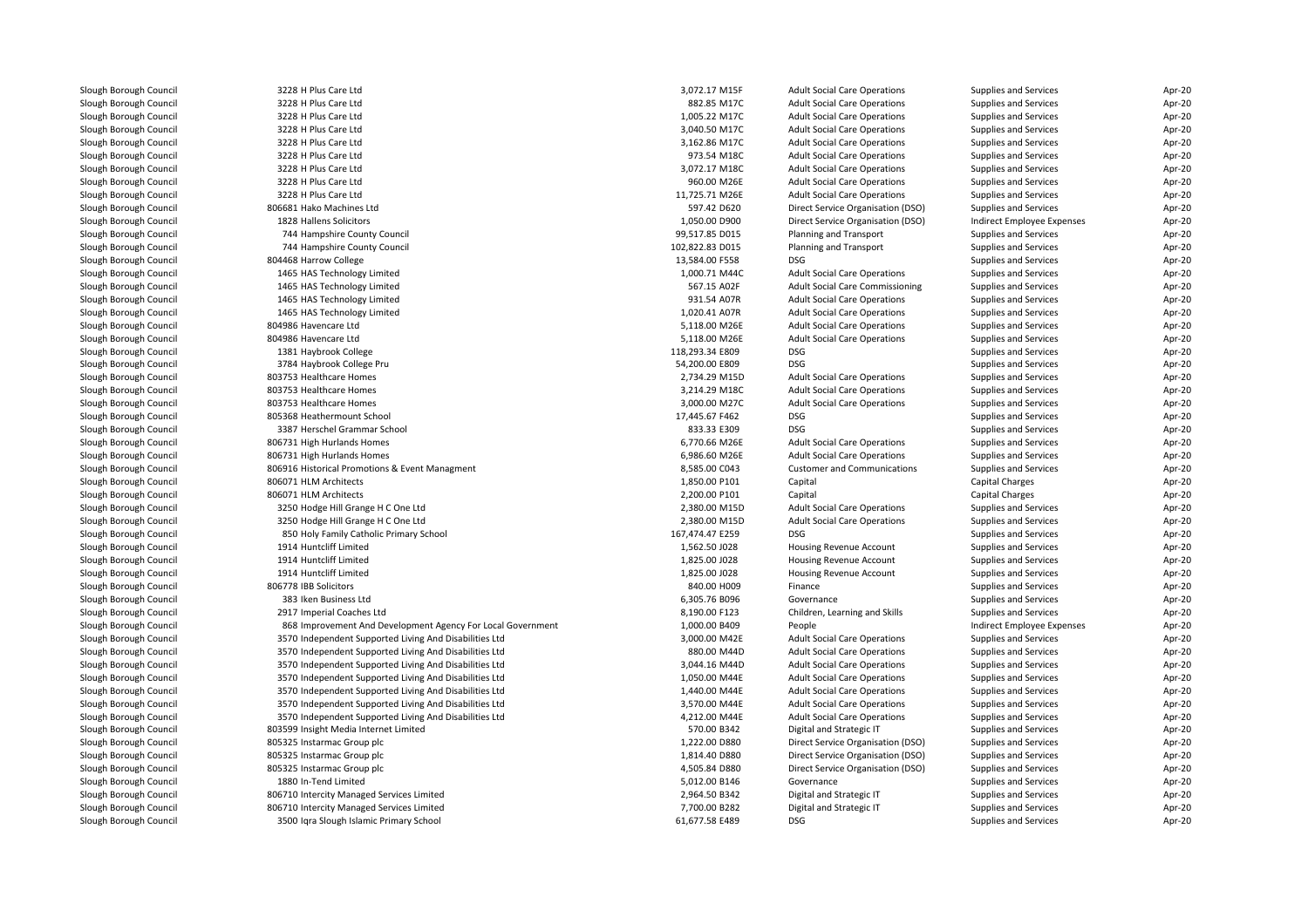| Slough Borough Council | 2919 Islamic Shakhsiyah Foundation                       | 9,275.38 F909                    | DSG                                    | Supplies and Services        | Apr-20 |
|------------------------|----------------------------------------------------------|----------------------------------|----------------------------------------|------------------------------|--------|
| Slough Borough Council | 1858 Itso Limited                                        | 1,030.00 D512                    | Major Infrastructure Projects          | Supplies and Services        | Apr-20 |
| Slough Borough Council | 753 Jack In The Box Day Nursery                          | 9,641.08 F909                    | DSG                                    | Supplies and Services        | Apr-20 |
| Slough Borough Council | 733 James Elliman School                                 | 28,661.67 E319                   | <b>DSG</b>                             | Supplies and Services        | Apr-20 |
| Slough Borough Council | 805226 JD Surfacing & Civil Engineering Limited          | 580.00 D880                      | Direct Service Organisation (DSO)      | Supplies and Services        | Apr-20 |
| Slough Borough Council | 805226 JD Surfacing & Civil Engineering Limited          | 930.00 D880                      | Direct Service Organisation (DSO)      | Supplies and Services        | Apr-20 |
| Slough Borough Council | 805226 JD Surfacing & Civil Engineering Limited          | 1,640.00 D880                    | Direct Service Organisation (DSO)      | Supplies and Services        | Apr-20 |
| Slough Borough Council | 805226 JD Surfacing & Civil Engineering Limited          | 2,285.00 D880                    | Direct Service Organisation (DSO)      | Supplies and Services        | Apr-20 |
| Slough Borough Council | 805226 JD Surfacing & Civil Engineering Limited          | 2,285.00 D880                    | Direct Service Organisation (DSO)      | <b>Supplies and Services</b> | Apr-20 |
| Slough Borough Council | 805226 JD Surfacing & Civil Engineering Limited          | 2,429.00 D880                    | Direct Service Organisation (DSO)      | Supplies and Services        | Apr-20 |
| Slough Borough Council | 805226 JD Surfacing & Civil Engineering Limited          | 3,207.17 D880                    | Direct Service Organisation (DSO)      | Supplies and Services        | Apr-20 |
| Slough Borough Council | 805226 JD Surfacing & Civil Engineering Limited          | 3,389.25 D880                    | Direct Service Organisation (DSO)      | <b>Supplies and Services</b> | Apr-20 |
| Slough Borough Council | 805226 JD Surfacing & Civil Engineering Limited          | 5,297.50 D880                    | Direct Service Organisation (DSO)      | Supplies and Services        | Apr-20 |
| Slough Borough Council | 805226 JD Surfacing & Civil Engineering Limited          | 6,410.00 D880                    | Direct Service Organisation (DSO)      | Supplies and Services        | Apr-20 |
| Slough Borough Council | 805226 JD Surfacing & Civil Engineering Limited          | 10,575.00 D880                   | Direct Service Organisation (DSO)      | Supplies and Services        | Apr-20 |
| Slough Borough Council | 805226 JD Surfacing & Civil Engineering Limited          | 19,755.00 D880                   | Direct Service Organisation (DSO)      | Supplies and Services        | Apr-20 |
| Slough Borough Council | 1592 Jmw Systems Limited                                 | 39,782.80 P192                   | Capital                                | Capital Charges              | Apr-20 |
| Slough Borough Council | 956 John Murphy & Company Ltd                            | 1,465.00 H206                    | <b>Strategic Housing Services</b>      | Premises                     | Apr-20 |
| Slough Borough Council | 956 John Murphy & Company Ltd                            | 1,340.00 B082                    | <b>Regeneration Development</b>        | Supplies and Services        | Apr-20 |
|                        |                                                          | 47,517.80 P577                   |                                        | Capital Charges              | Apr-20 |
| Slough Borough Council | 956 John Murphy & Company Ltd                            | 1,190.00 P095                    | Capital<br>Capital                     | Capital Charges              |        |
| Slough Borough Council | 956 John Murphy & Company Ltd                            |                                  |                                        |                              | Apr-20 |
| Slough Borough Council | 803706 JP Mc Dougall & co Ltd T/A Dulux Decorator Centre | 599.95 J605                      | Housing Revenue Account                | Supplies and Services        | Apr-20 |
| Slough Borough Council | 803815 Kathys Childcare                                  | 2,326.39 F909                    | <b>DSG</b>                             | Supplies and Services        | Apr-20 |
| Slough Borough Council | 2620 Kcare Nursing Agency Ltd                            | 672.00 M44C                      | <b>Adult Social Care Operations</b>    | Supplies and Services        | Apr-20 |
| Slough Borough Council | 2620 Kcare Nursing Agency Ltd                            | 1,008.00 M44C                    | <b>Adult Social Care Operations</b>    | Supplies and Services        | Apr-20 |
| Slough Borough Council | 2620 Kcare Nursing Agency Ltd                            | 1,352.00 M44C                    | <b>Adult Social Care Operations</b>    | Supplies and Services        | Apr-20 |
| Slough Borough Council | 2620 Kcare Nursing Agency Ltd                            | 2,008.00 M44C                    | <b>Adult Social Care Operations</b>    | Supplies and Services        | Apr-20 |
| Slough Borough Council | 2620 Kcare Nursing Agency Ltd                            | 2,016.00 M44C                    | <b>Adult Social Care Operations</b>    | Supplies and Services        | Apr-20 |
| Slough Borough Council | 2620 Kcare Nursing Agency Ltd                            | 2,016.00 M44C                    | <b>Adult Social Care Operations</b>    | Supplies and Services        | Apr-20 |
| Slough Borough Council | 2620 Kcare Nursing Agency Ltd                            | 2,240.00 M44C                    | <b>Adult Social Care Operations</b>    | Supplies and Services        | Apr-20 |
| Slough Borough Council | 2620 Kcare Nursing Agency Ltd                            | 736.00 M44D                      | <b>Adult Social Care Operations</b>    | Supplies and Services        | Apr-20 |
| Slough Borough Council | 2620 Kcare Nursing Agency Ltd                            | 1,264.00 M44D                    | <b>Adult Social Care Operations</b>    | Supplies and Services        | Apr-20 |
| Slough Borough Council | 2620 Kcare Nursing Agency Ltd                            | 668.00 M48C                      | <b>Adult Social Care Operations</b>    | Supplies and Services        | Apr-20 |
| Slough Borough Council | 2620 Kcare Nursing Agency Ltd                            | 1,488.00 M48C                    | <b>Adult Social Care Operations</b>    | Supplies and Services        | Apr-20 |
| Slough Borough Council | 2620 Kcare Nursing Agency Ltd                            | 2,016.00 M48C                    | <b>Adult Social Care Operations</b>    | Supplies and Services        | Apr-20 |
| Slough Borough Council | 2620 Kcare Nursing Agency Ltd                            | 2,488.00 M48C                    | <b>Adult Social Care Operations</b>    | Supplies and Services        | Apr-20 |
| Slough Borough Council | 2620 Kcare Nursing Agency Ltd                            | 2,880.00 M48C                    | <b>Adult Social Care Operations</b>    | Supplies and Services        | Apr-20 |
| Slough Borough Council | 2620 Kcare Nursing Agency Ltd                            | 2,932.00 M48C                    | <b>Adult Social Care Operations</b>    | Supplies and Services        | Apr-20 |
| Slough Borough Council | 2620 Kcare Nursing Agency Ltd                            | 3,120.00 M48C                    | <b>Adult Social Care Operations</b>    | Supplies and Services        | Apr-20 |
| Slough Borough Council | 804887 KCare Nursing Agency Ltd Supported House Living   | 2,926.00 M42F                    | <b>Adult Social Care Operations</b>    | Supplies and Services        | Apr-20 |
| Slough Borough Council | 806164 KCS Consulting Ltd                                | 9,912.50 P101                    | Capital                                | Capital Charges              | Apr-20 |
| Slough Borough Council | 804307 Keegans Limited                                   | 650.00 P128                      | Capital                                | Capital Charges              | Apr-20 |
| Slough Borough Council | 803916 Kharis Solutions                                  | 6,578.00 A05C                    | <b>Adult Social Care Commissioning</b> | Supplies and Services        | Apr-20 |
| Slough Borough Council | 803916 Kharis Solutions                                  | 1,848.00 M44C                    | <b>Adult Social Care Operations</b>    | Supplies and Services        | Apr-20 |
| Slough Borough Council | 803916 Kharis Solutions                                  | 1,848.00 M44C                    | <b>Adult Social Care Operations</b>    | Supplies and Services        | Apr-20 |
| Slough Borough Council | 803916 Kharis Solutions                                  | 2,079.00 M44C                    | <b>Adult Social Care Operations</b>    | Supplies and Services        | Apr-20 |
| Slough Borough Council | 803916 Kharis Solutions                                  | 2,079.00 M44C                    | <b>Adult Social Care Operations</b>    | Supplies and Services        | Apr-20 |
| Slough Borough Council | 803916 Kharis Solutions                                  | 2,079.00 M44C                    | <b>Adult Social Care Operations</b>    | Supplies and Services        | Apr-20 |
| Slough Borough Council | 803916 Kharis Solutions                                  | 2,079.00 M44C                    | <b>Adult Social Care Operations</b>    | Supplies and Services        | Apr-20 |
| Slough Borough Council | 803916 Kharis Solutions                                  | 2,079.00 M44C                    | <b>Adult Social Care Operations</b>    | Supplies and Services        | Apr-20 |
| Slough Borough Council | 803916 Kharis Solutions                                  | 2,103.75 M44C                    | <b>Adult Social Care Operations</b>    | Supplies and Services        | Apr-20 |
| Slough Borough Council | 803916 Kharis Solutions                                  | 2,211.00 M44C                    | <b>Adult Social Care Operations</b>    | Supplies and Services        | Apr-20 |
| Slough Borough Council | 803916 Kharis Solutions                                  | 1,146.75 M44D                    | <b>Adult Social Care Operations</b>    | Supplies and Services        | Apr-20 |
| Slough Borough Council | 803916 Kharis Solutions                                  | 9,324.00 M44E                    | <b>Adult Social Care Operations</b>    | Supplies and Services        | Apr-20 |
| Slough Borough Council | 803916 Kharis Solutions                                  | 9,765.00 M44E                    | <b>Adult Social Care Operations</b>    | Supplies and Services        | Apr-20 |
|                        |                                                          |                                  |                                        |                              |        |
| Slough Borough Council | 803916 Kharis Solutions<br>803916 Kharis Solutions       | 10,395.00 M44E<br>10,521.00 M44E | <b>Adult Social Care Operations</b>    | Supplies and Services        | Apr-20 |
| Slough Borough Council |                                                          |                                  | <b>Adult Social Care Operations</b>    | Supplies and Services        | Apr-20 |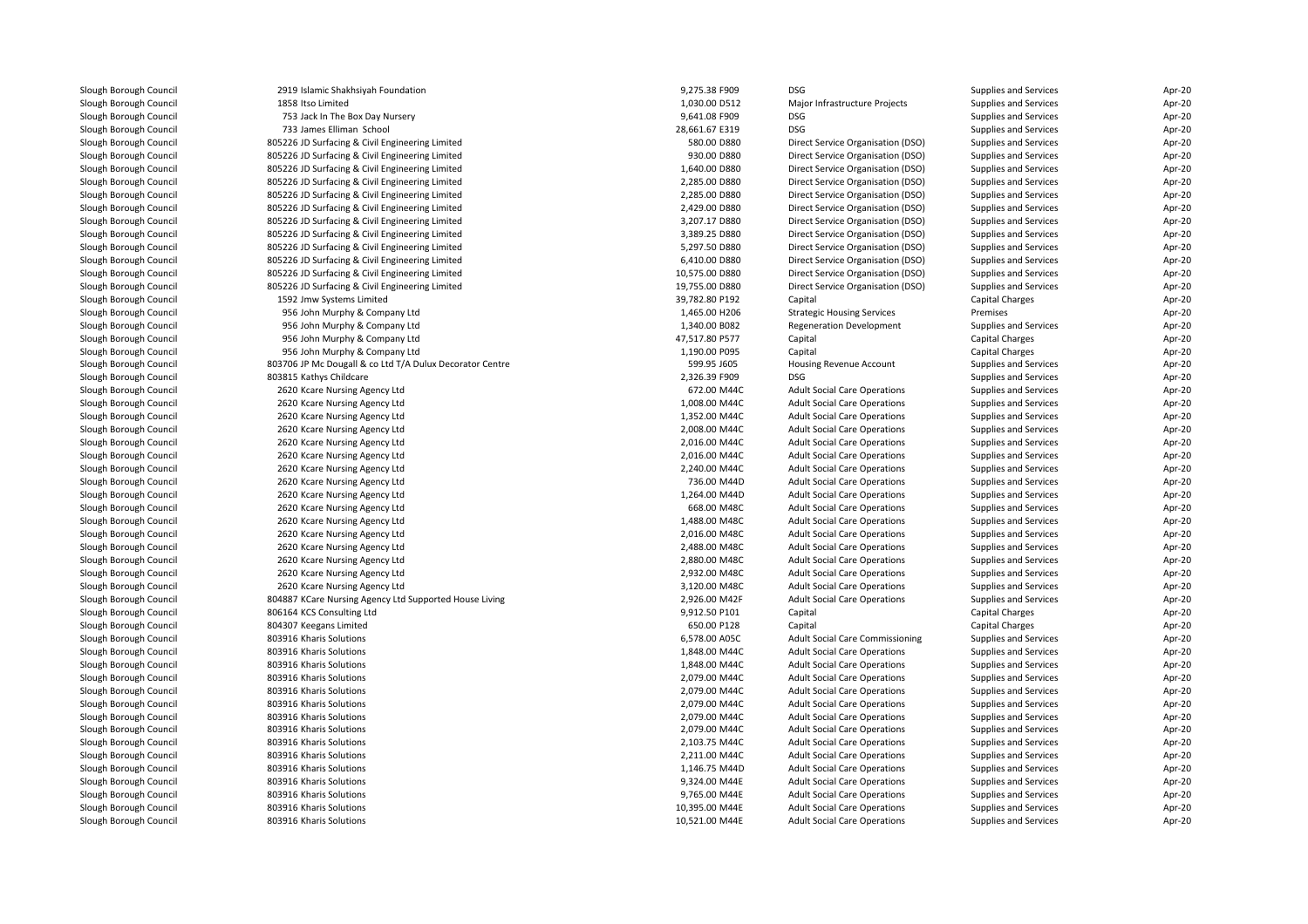| Slough Borough Council                           | 803916 Kharis Solutions                                                | 11,088.00 M44E | <b>Adult Social Care Operations</b> | Supplies and Services      | Apr-20 |
|--------------------------------------------------|------------------------------------------------------------------------|----------------|-------------------------------------|----------------------------|--------|
| Slough Borough Council                           | 803916 Kharis Solutions                                                | 11,088.00 M44E | <b>Adult Social Care Operations</b> | Supplies and Services      | Apr-20 |
| Slough Borough Council                           | 803916 Kharis Solutions                                                | 528.00 M45C    | <b>Adult Social Care Operations</b> | Supplies and Services      | Apr-20 |
| Slough Borough Council                           | 803916 Kharis Solutions                                                | 1,056.00 M45C  | <b>Adult Social Care Operations</b> | Supplies and Services      | Apr-20 |
| Slough Borough Council                           | 803916 Kharis Solutions                                                | 1,509.75 M45C  | <b>Adult Social Care Operations</b> | Supplies and Services      | Apr-20 |
| Slough Borough Council                           | 803916 Kharis Solutions                                                | 1,848.00 M48C  | <b>Adult Social Care Operations</b> | Supplies and Services      | Apr-20 |
| Slough Borough Council                           | 803916 Kharis Solutions                                                | 2,079.00 M48C  | <b>Adult Social Care Operations</b> | Supplies and Services      | Apr-20 |
| Slough Borough Council                           | 807227 LA Directories Ltd.                                             | 6,075.00 H015  | <b>Customer and Communications</b>  | Supplies and Services      | Apr-20 |
| Slough Borough Council                           | 804320 Landmark Chambers                                               | 600.00 P405    | Capital                             | Capital Charges            | Apr-20 |
| Slough Borough Council                           | 664 Langley Grammar School                                             | 833.33 E329    | <b>DSG</b>                          | Supplies and Services      | Apr-20 |
| Slough Borough Council                           | 1699 Langley Hall Primary Academy                                      | 2,833.33 E739  | <b>DSG</b>                          | Supplies and Services      | Apr-20 |
| Slough Borough Council                           | 3001 Langley Haven Care Homes Ltd                                      | 3,257.14 M25C  | <b>Adult Social Care Operations</b> | Supplies and Services      | Apr-20 |
| Slough Borough Council                           | 3001 Langley Haven Care Homes Ltd                                      | 3,257.14 M25C  | <b>Adult Social Care Operations</b> | Supplies and Services      | Apr-20 |
| Slough Borough Council                           | 3001 Langley Haven Care Homes Ltd                                      | 3,257.14 M25C  | <b>Adult Social Care Operations</b> | Supplies and Services      | Apr-20 |
| Slough Borough Council                           | 3001 Langley Haven Care Homes Ltd                                      | 3,428.57 M25C  | <b>Adult Social Care Operations</b> | Supplies and Services      | Apr-20 |
| Slough Borough Council                           | 3001 Langley Haven Care Homes Ltd                                      | 3,857.14 M25C  | <b>Adult Social Care Operations</b> | Supplies and Services      | Apr-20 |
| Slough Borough Council                           | 3001 Langley Haven Care Homes Ltd                                      | 4,191.86 M26E  | <b>Adult Social Care Operations</b> | Supplies and Services      | Apr-20 |
| Slough Borough Council                           | 3001 Langley Haven Care Homes Ltd                                      | 3,257.14 M27C  | <b>Adult Social Care Operations</b> | Supplies and Services      | Apr-20 |
| Slough Borough Council                           | 3001 Langley Haven Care Homes Ltd                                      | 3,257.14 M27C  | <b>Adult Social Care Operations</b> | Supplies and Services      | Apr-20 |
| Slough Borough Council                           | 3001 Langley Haven Care Homes Ltd                                      | 3,257.14 M27C  | <b>Adult Social Care Operations</b> | Supplies and Services      | Apr-20 |
| Slough Borough Council                           | 3001 Langley Haven Care Homes Ltd                                      | 1,800.00 M27F  | <b>Adult Social Care Operations</b> | Supplies and Services      | Apr-20 |
|                                                  |                                                                        | 3,257.14 M27F  | <b>Adult Social Care Operations</b> | Supplies and Services      | Apr-20 |
| Slough Borough Council<br>Slough Borough Council | 3001 Langley Haven Care Homes Ltd<br>3001 Langley Haven Care Homes Ltd | 3,857.14 M27F  | <b>Adult Social Care Operations</b> | Supplies and Services      | Apr-20 |
|                                                  |                                                                        |                |                                     |                            |        |
| Slough Borough Council                           | 3001 Langley Haven Care Homes Ltd                                      | 3,257.14 M28C  | <b>Adult Social Care Operations</b> | Supplies and Services      | Apr-20 |
| Slough Borough Council                           | 3001 Langley Haven Care Homes Ltd                                      | 3,257.14 M29C  | <b>Adult Social Care Operations</b> | Supplies and Services      | Apr-20 |
| Slough Borough Council                           | 3001 Langley Haven Care Homes Ltd                                      | -591.86 M26E   | <b>Adult Social Care Operations</b> | <b>External Receipts</b>   | Apr-20 |
| Slough Borough Council                           | 803686 Lascelles Park Nursery                                          | 3,550.80 F909  | <b>DSG</b>                          | Supplies and Services      | Apr-20 |
| Slough Borough Council                           | 803686 Lascelles Park Nursery                                          | 19,666.17 F909 | <b>DSG</b>                          | Supplies and Services      | Apr-20 |
| Slough Borough Council                           | 807229 LEARNDIRECT LTD                                                 | 3,707.94 F210  | Communities and Lesiure             | Indirect Employee Expenses | Apr-20 |
| Slough Borough Council                           | 807132 Lee Snashfold Crematoria Management & Consultancy Ltd           | 1,626.80 D320  | <b>Regulatory Services</b>          | Supplies and Services      | Apr-20 |
| Slough Borough Council                           | 807132 Lee Snashfold Crematoria Management & Consultancy Ltd           | 1,626.80 D320  | <b>Regulatory Services</b>          | Supplies and Services      | Apr-20 |
| Slough Borough Council                           | 807132 Lee Snashfold Crematoria Management & Consultancy Ltd           | 2,033.50 D320  | <b>Regulatory Services</b>          | Supplies and Services      | Apr-20 |
| Slough Borough Council                           | 807132 Lee Snashfold Crematoria Management & Consultancy Ltd           | 2,203.60 D320  | <b>Regulatory Services</b>          | Supplies and Services      | Apr-20 |
| Slough Borough Council                           | 3482 Leonard Cheshire Disability                                       | 5,159.02 M25D  | <b>Adult Social Care Operations</b> | Supplies and Services      | Apr-20 |
| Slough Borough Council                           | 3482 Leonard Cheshire Disability                                       | 5,665.36 M26E  | <b>Adult Social Care Operations</b> | Supplies and Services      | Apr-20 |
| Slough Borough Council                           | 3482 Leonard Cheshire Disability                                       | 6,056.07 M26E  | <b>Adult Social Care Operations</b> | Supplies and Services      | Apr-20 |
| Slough Borough Council                           | 3019 Lg Futures Limited                                                | 2,045.00 B015  | Finance                             | Supplies and Services      | Apr-20 |
| Slough Borough Council                           | 807007 Liam Russell Architects Ltd                                     | 39,833.32 P208 | Capital                             | Capital Charges            | Apr-20 |
| Slough Borough Council                           | 301 Liberata Uk Limited                                                | 7,692.53 B048  | <b>Customer and Communications</b>  | Supplies and Services      | Apr-20 |
| Slough Borough Council                           | 803392 Liftshare.com LTD                                               | 1,450.00 D508  | Major Infrastructure Projects       | Supplies and Services      | Apr-20 |
| Slough Borough Council                           | 805808 LINDEN LODGE SCHOOL                                             | 30,328.00 F551 | <b>DSG</b>                          | Supplies and Services      | Apr-20 |
| Slough Borough Council                           | 397 Liquidlogic                                                        | 78,538.41 B277 | Digital and Strategic IT            | Supplies and Services      | Apr-20 |
| Slough Borough Council                           | 804692 Little Diamonds Pre School                                      | 15,460.26 F909 | <b>DSG</b>                          | Supplies and Services      | Apr-20 |
| Slough Borough Council                           | 3791 Littledown Pru                                                    | 17,100.00 E807 | <b>DSG</b>                          | Supplies and Services      | Apr-20 |
| Slough Borough Council                           | 667 Littledown School                                                  | 44,340.18 E807 | <b>DSG</b>                          | Supplies and Services      | Apr-20 |
| Slough Borough Council                           | 792 Local Government Association                                       | 25,006.70 B204 | <b>Chief Executive</b>              | Supplies and Services      | Apr-20 |
| Slough Borough Council                           | 803678 London Borough of Ealing                                        | 1,840.00 D012  | Major Infrastructure Projects       | Supplies and Services      | Apr-20 |
| Slough Borough Council                           | 803678 London Borough of Ealing                                        | 1,955.00 D012  | Major Infrastructure Projects       | Supplies and Services      | Apr-20 |
| Slough Borough Council                           | 804544 London Borough of Harrow                                        | 66,686.55 B096 | Governance                          | Indirect Employee Expenses | Apr-20 |
| Slough Borough Council                           | 668 London Borough Of Hounslow                                         | 6,742.50 D012  | Major Infrastructure Projects       | Supplies and Services      | Apr-20 |
| Slough Borough Council                           | 1282 Long Close School                                                 | 20,000.00 F462 | <b>DSG</b>                          | Supplies and Services      | Apr-20 |
| Slough Borough Council                           | 1282 Long Close School                                                 | 10,332.18 F909 | <b>DSG</b>                          | Supplies and Services      | Apr-20 |
| Slough Borough Council                           | 804585 Longlea Ltd                                                     | 3,857.14 M18C  | <b>Adult Social Care Operations</b> | Supplies and Services      | Apr-20 |
| Slough Borough Council                           | 2302 Look Ahead Care And Support                                       | 13,961.64 H211 | <b>Adult Social Care Operations</b> | Supplies and Services      | Apr-20 |
| Slough Borough Council                           | 3910 Lookahead Care & Support                                          | 2,193.60 H216  | <b>Strategic Housing Services</b>   | Supplies and Services      | Apr-20 |
| Slough Borough Council                           | 3910 Lookahead Care & Support                                          | 2,239.17 H216  | <b>Strategic Housing Services</b>   | Supplies and Services      | Apr-20 |
| Slough Borough Council                           | 804919 Louise Seddon (Louise's Little Peeps)                           | 672.53 F909    | <b>DSG</b>                          | Supplies and Services      | Apr-20 |
|                                                  |                                                                        |                |                                     |                            |        |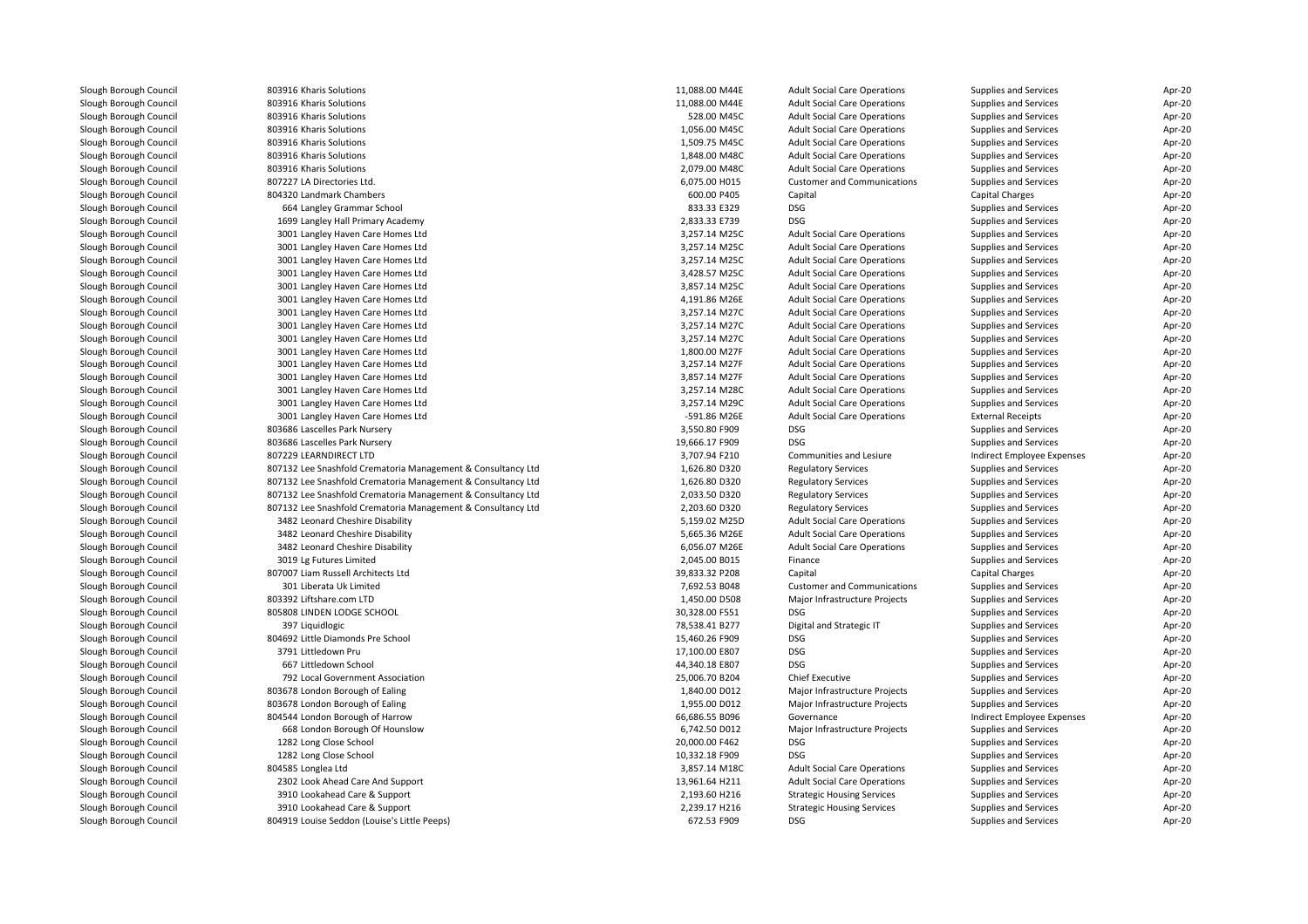| Slough Borough Council | 1195 Lynch Hill (Foundation Primary) School            | 29,044.99 E749  | <b>DSG</b>                          | Supplies and Services  | Apr-20 |
|------------------------|--------------------------------------------------------|-----------------|-------------------------------------|------------------------|--------|
| Slough Borough Council | 1771 Lynch Hill Academy                                | 5,987.81 E359   | <b>DSG</b>                          | Supplies and Services  | Apr-20 |
| Slough Borough Council | 290 Lyreco Uk Limited                                  | 566.16 B064     | <b>Building Management</b>          | Supplies and Services  | Apr-20 |
| Slough Borough Council | 3424 M D Homes                                         | 4,714.29 M15F   | <b>Adult Social Care Operations</b> | Supplies and Services  | Apr-20 |
| Slough Borough Council | 807217 Macadamia Support Limited                       | 897.28 M42E     | <b>Adult Social Care Operations</b> | Supplies and Services  | Apr-20 |
| Slough Borough Council | 807217 Macadamia Support Limited                       | 897.89 M42E     | <b>Adult Social Care Operations</b> | Supplies and Services  | Apr-20 |
| Slough Borough Council | 807217 Macadamia Support Limited                       | 928.57 M42E     | <b>Adult Social Care Operations</b> | Supplies and Services  | Apr-20 |
| Slough Borough Council | 807217 Macadamia Support Limited                       | 1,114.29 M42E   | <b>Adult Social Care Operations</b> | Supplies and Services  | Apr-20 |
| Slough Borough Council | 807217 Macadamia Support Limited                       | 1.215.45 M42E   | <b>Adult Social Care Operations</b> | Supplies and Services  | Apr-20 |
| Slough Borough Council | 807217 Macadamia Support Limited                       | 1,215.45 M42E   | <b>Adult Social Care Operations</b> | Supplies and Services  | Apr-20 |
| Slough Borough Council | 807217 Macadamia Support Limited                       | 1,215.45 M42E   | <b>Adult Social Care Operations</b> | Supplies and Services  | Apr-20 |
| Slough Borough Council | 807217 Macadamia Support Limited                       | 1,215.45 M42E   | <b>Adult Social Care Operations</b> | Supplies and Services  | Apr-20 |
| Slough Borough Council | 807217 Macadamia Support Limited                       | 1,215.45 M42E   | <b>Adult Social Care Operations</b> | Supplies and Services  | Apr-20 |
| Slough Borough Council | 807217 Macadamia Support Limited                       | 1,215.45 M42E   | <b>Adult Social Care Operations</b> | Supplies and Services  | Apr-20 |
| Slough Borough Council | 807217 Macadamia Support Limited                       | 1,215.45 M42E   | <b>Adult Social Care Operations</b> | Supplies and Services  | Apr-20 |
| Slough Borough Council | 807217 Macadamia Support Limited                       | 1,215.45 M42E   | <b>Adult Social Care Operations</b> | Supplies and Services  | Apr-20 |
| Slough Borough Council | 807217 Macadamia Support Limited                       | 1,215.45 M42E   | <b>Adult Social Care Operations</b> | Supplies and Services  | Apr-20 |
| Slough Borough Council | 807217 Macadamia Support Limited                       | 1,216.25 M42E   | <b>Adult Social Care Operations</b> | Supplies and Services  | Apr-20 |
|                        |                                                        |                 |                                     |                        |        |
| Slough Borough Council | 807217 Macadamia Support Limited                       | 1,216.25 M42E   | <b>Adult Social Care Operations</b> | Supplies and Services  | Apr-20 |
| Slough Borough Council | 807217 Macadamia Support Limited                       | 1,216.25 M42E   | <b>Adult Social Care Operations</b> | Supplies and Services  | Apr-20 |
| Slough Borough Council | 807217 Macadamia Support Limited                       | 1,216.25 M42E   | <b>Adult Social Care Operations</b> | Supplies and Services  | Apr-20 |
| Slough Borough Council | 807217 Macadamia Support Limited                       | 1,300.00 M42E   | <b>Adult Social Care Operations</b> | Supplies and Services  | Apr-20 |
| Slough Borough Council | 807217 Macadamia Support Limited                       | 1,300.00 M42E   | <b>Adult Social Care Operations</b> | Supplies and Services  | Apr-20 |
| Slough Borough Council | 1874 Maccabee Pets Hotel                               | 1,485.00 H253   | Neighbourhood Services              | Supplies and Services  | Apr-20 |
| Slough Borough Council | 1941 Manor Green School                                | 20,433.35 F551  | <b>DSG</b>                          | Supplies and Services  | Apr-20 |
| Slough Borough Council | 803625 Mapis Project CIC                               | 3,288.00 F210   | Communities and Lesiure             | TP-Other Bodies        | Apr-20 |
| Slough Borough Council | 529 Marish Primary School                              | 66,226.80 E759  | DSG                                 | Supplies and Services  | Apr-20 |
| Slough Borough Council | 2751 Martin Conway                                     | 618.40 M80F     | <b>Adult Social Care Operations</b> | Supplies and Services  | Apr-20 |
| Slough Borough Council | 2751 Martin Conway                                     | 735.00 M80F     | <b>Adult Social Care Operations</b> | Supplies and Services  | Apr-20 |
| Slough Borough Council | 1886 Matrix Scm                                        | 201,564.49 B023 | Finance                             | <b>Agency Staff</b>    | Apr-20 |
| Slough Borough Council | 1886 Matrix Scm                                        | 226,568.50 B023 | Finance                             | <b>Agency Staff</b>    | Apr-20 |
| Slough Borough Council | 1886 Matrix Scm                                        | 275,994.53 B023 | Finance                             | <b>Agency Staff</b>    | Apr-20 |
| Slough Borough Council | 1886 Matrix Scm                                        | 293,216.77 B023 | Finance                             | <b>Agency Staff</b>    | Apr-20 |
| Slough Borough Council | 807009 Medigold Health Consultancy Ltd                 | 1,140.00 B349   | People                              | Supplies and Services  | Apr-20 |
| Slough Borough Council | 807009 Medigold Health Consultancy Ltd                 | 6,998.25 B349   | People                              | Supplies and Services  | Apr-20 |
| Slough Borough Council | 807115 Methods Business and Digital Technology Limited | 49,000.00 P084  | Capital                             | Capital Charges        | Apr-20 |
| Slough Borough Council | 1887 Michael Dyson Associates Ltd                      | 3,377.77 P101   | Capital                             | <b>Capital Charges</b> | Apr-20 |
| Slough Borough Council | 1496 Mighty Acorns Day Nursery Ltd                     | 16,488.69 F909  | <b>DSG</b>                          | Supplies and Services  | Apr-20 |
| Slough Borough Council | 806737 Mishcon de Reya LLP                             | 800.00 P405     | Capital                             | Capital Charges        | Apr-20 |
| Slough Borough Council | 805121 MMCG (2) Limited                                | 21,964.00 A05C  | Adult Social Care Commissioning     | Supplies and Services  | Apr-20 |
| Slough Borough Council | 805121 MMCG (2) Limited                                | 3,521.43 M17C   | <b>Adult Social Care Operations</b> | Supplies and Services  | Apr-20 |
| Slough Borough Council | 805121 MMCG (2) Limited                                | 3,764.29 M17C   | <b>Adult Social Care Operations</b> | Supplies and Services  | Apr-20 |
| Slough Borough Council | 2645 Modus Care Ltd                                    | 10,455.86 M26E  | <b>Adult Social Care Operations</b> | Supplies and Services  | Apr-20 |
| Slough Borough Council | 2645 Modus Care Ltd                                    | 10,804.39 M26E  | <b>Adult Social Care Operations</b> | Supplies and Services  | Apr-20 |
| Slough Borough Council | 2166 Montague Swift Recruitment Ltd                    | 4,750.00 F402   | Children, Learning and Skills       | Supplies and Services  | Apr-20 |
|                        |                                                        |                 |                                     |                        |        |
| Slough Borough Council | 3302 Montem Primary School                             | 23,488.33 E339  | <b>DSG</b>                          | Supplies and Services  | Apr-20 |
| Slough Borough Council | 1632 Monterpoint Technologies                          | 1,000.00 F210   | Communities and Lesiure             | Supplies and Services  | Apr-20 |
| Slough Borough Council | 807160 Moot Hill Limited                               | 4,475.00 B096   | Governance                          | Supplies and Services  | Apr-20 |
| Slough Borough Council | 805354 Morelock Signs Limited                          | 505.94 D880     | Direct Service Organisation (DSO)   | Supplies and Services  | Apr-20 |
| Slough Borough Council | 806858 MUDDY BOOTS DAY NURSERY LTD                     | 6,151.72 F909   | <b>DSG</b>                          | Supplies and Services  | Apr-20 |
| Slough Borough Council | 806108 My Choice Children's Homes Ltd                  | 15,000.00 F462  | <b>DSG</b>                          | Supplies and Services  | Apr-20 |
| Slough Borough Council | 805504 N A Brown Ltd                                   | 827.70 D620     | Direct Service Organisation (DSO)   | Supplies and Services  | Apr-20 |
| Slough Borough Council | 805369 NAS Services Limited                            | 8,170.16 M42E   | <b>Adult Social Care Operations</b> | Supplies and Services  | Apr-20 |
| Slough Borough Council | 1945 Neem Tree Care Ltd                                | 2,785.71 M17C   | <b>Adult Social Care Operations</b> | Supplies and Services  | Apr-20 |
| Slough Borough Council | 1945 Neem Tree Care Ltd                                | 2,878.57 M17C   | <b>Adult Social Care Operations</b> | Supplies and Services  | Apr-20 |
| Slough Borough Council | 291 Network Rail                                       | 9,135.74 P157   | Capital                             | Capital Charges        | Apr-20 |
| Slough Borough Council | 1216 Network Rail Infrastructure Ltd                   | 10,850.12 P053  | Capital                             | Capital Charges        | Apr-20 |
|                        |                                                        |                 |                                     |                        |        |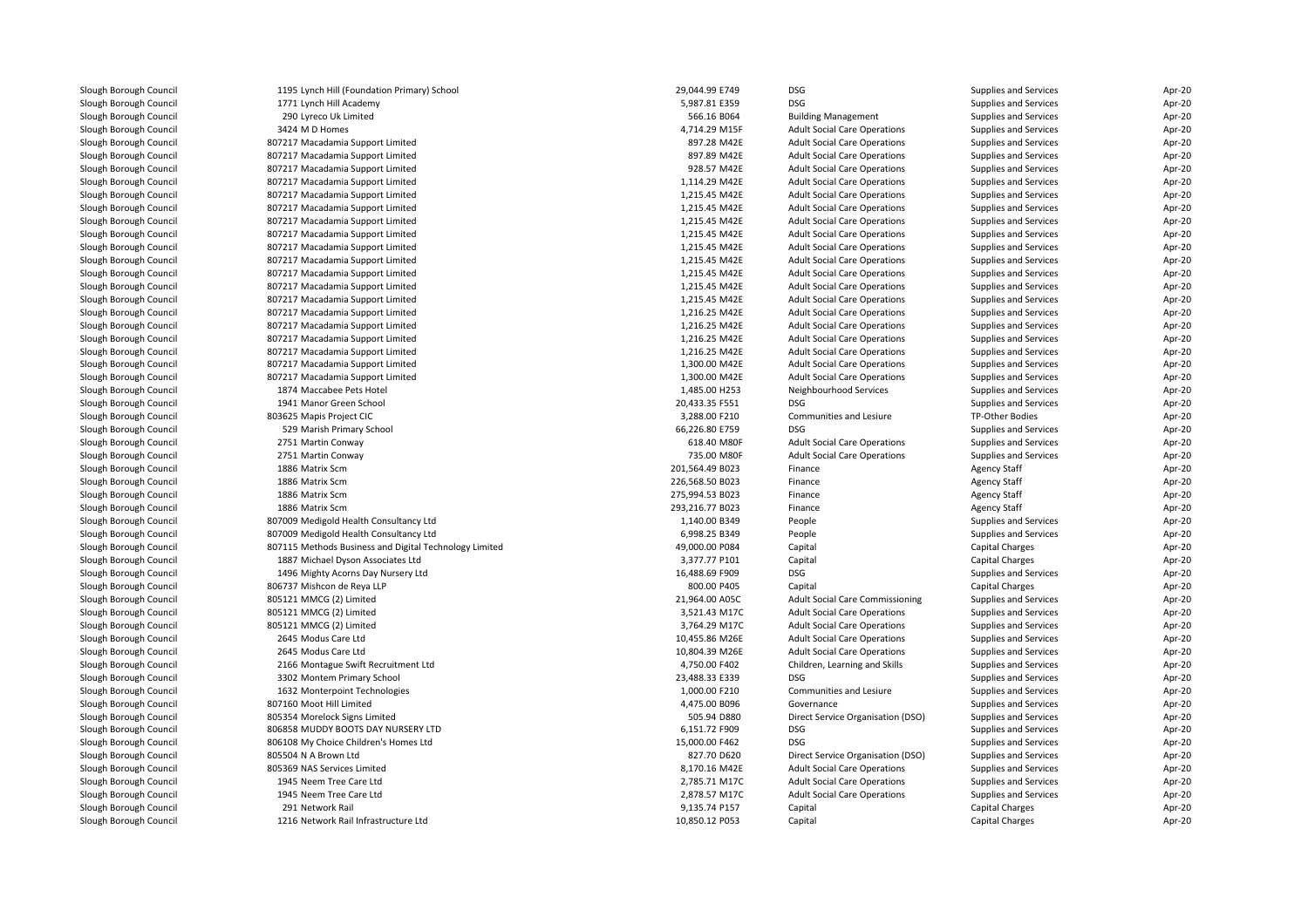| Slough Borough Council | 1216 Network Rail Infrastructure Ltd    | 5,959.65 D411  | Major Infrastructure Projects          | Supplies and Services        | Apr-20 |
|------------------------|-----------------------------------------|----------------|----------------------------------------|------------------------------|--------|
| Slough Borough Council | 601 Nfer Trading Ltd                    | 1,710.13 C003  | Communities and Lesiure                | Supplies and Services        | Apr-20 |
| Slough Borough Council | 805932 NHS East Berkshire CCG           | 15,464.39 A06C | <b>Adult Social Care Commissioning</b> | <b>Agency Staff</b>          | Apr-20 |
| Slough Borough Council | 805932 NHS East Berkshire CCG           | 26,320.85 A06C | <b>Adult Social Care Commissioning</b> | <b>Agency Staff</b>          | Apr-20 |
| Slough Borough Council | 805932 NHS East Berkshire CCG           | 52,453.54 A06C | <b>Adult Social Care Commissioning</b> | <b>Agency Staff</b>          | Apr-20 |
| Slough Borough Council | 805330 Norden Farm Centre Trust Limited | 600.00 B175    | <b>Building Management</b>             | <b>External Receipts</b>     | Apr-20 |
| Slough Borough Council | 805330 Norden Farm Centre Trust Limited | 1,480.00 B175  | <b>Building Management</b>             | <b>External Receipts</b>     | Apr-20 |
| Slough Borough Council | 1391 Northgate Public Services (Uk) Ltd | 1,685.00 P216  | Capital                                | Capital Charges              | Apr-20 |
| Slough Borough Council | 1391 Northgate Public Services (Uk) Ltd | 1,824.38 P216  | Capital                                | Capital Charges              | Apr-20 |
| Slough Borough Council | 1391 Northgate Public Services (Uk) Ltd | 11,875.00 P216 | Capital                                | Capital Charges              | Apr-20 |
| Slough Borough Council | 1391 Northgate Public Services (Uk) Ltd | 42,051.05 P216 | Capital                                | Capital Charges              | Apr-20 |
| Slough Borough Council | 1343 Novacroft                          | 2,928.03 D512  | Major Infrastructure Projects          | <b>Supplies and Services</b> | Apr-20 |
| Slough Borough Council | 443 Npower Ltd                          | 2,136.76 B082  | <b>Regeneration Development</b>        | Premises                     | Apr-20 |
| Slough Borough Council | 443 Npower Ltd                          | 828.28 B082    | <b>Regeneration Development</b>        | Premises                     | Apr-20 |
| Slough Borough Council | 803238 Oasis Care and Training Agency   | 541.48 M42C    | <b>Adult Social Care Operations</b>    | Supplies and Services        | Apr-20 |
| Slough Borough Council | 803238 Oasis Care and Training Agency   | 528.60 M44C    | <b>Adult Social Care Operations</b>    | Supplies and Services        | Apr-20 |
| Slough Borough Council | 803238 Oasis Care and Training Agency   | 601.64 M44C    | <b>Adult Social Care Operations</b>    | Supplies and Services        | Apr-20 |
| Slough Borough Council | 803238 Oasis Care and Training Agency   | 803.64 M44C    | <b>Adult Social Care Operations</b>    | Supplies and Services        | Apr-20 |
| Slough Borough Council | 803238 Oasis Care and Training Agency   | 928.28 M44C    | <b>Adult Social Care Operations</b>    | Supplies and Services        | Apr-20 |
| Slough Borough Council | 803238 Oasis Care and Training Agency   | 936.85 M44C    | <b>Adult Social Care Operations</b>    | Supplies and Services        | Apr-20 |
| Slough Borough Council | 803238 Oasis Care and Training Agency   | 945.44 M44C    | <b>Adult Social Care Operations</b>    | Supplies and Services        | Apr-20 |
| Slough Borough Council | 803238 Oasis Care and Training Agency   | 945.44 M44C    | <b>Adult Social Care Operations</b>    | Supplies and Services        | Apr-20 |
| Slough Borough Council | 803238 Oasis Care and Training Agency   | 945.44 M44C    | <b>Adult Social Care Operations</b>    | Supplies and Services        | Apr-20 |
| Slough Borough Council | 803238 Oasis Care and Training Agency   | 1,082.96 M44C  | <b>Adult Social Care Operations</b>    | Supplies and Services        | Apr-20 |
| Slough Borough Council | 803238 Oasis Care and Training Agency   | 1,082.96 M44C  | <b>Adult Social Care Operations</b>    | Supplies and Services        | Apr-20 |
| Slough Borough Council | 803238 Oasis Care and Training Agency   | 1,082.96 M44C  | <b>Adult Social Care Operations</b>    | Supplies and Services        | Apr-20 |
| Slough Borough Council | 803238 Oasis Care and Training Agency   | 1,082.96 M44C  | <b>Adult Social Care Operations</b>    | Supplies and Services        | Apr-20 |
| Slough Borough Council | 803238 Oasis Care and Training Agency   | 1,491.24 M44C  | <b>Adult Social Care Operations</b>    | Supplies and Services        | Apr-20 |
| Slough Borough Council | 803238 Oasis Care and Training Agency   | 1,701.80 M44C  | <b>Adult Social Care Operations</b>    | Supplies and Services        | Apr-20 |
| Slough Borough Council | 803238 Oasis Care and Training Agency   | 1,963.17 M44C  | <b>Adult Social Care Operations</b>    | Supplies and Services        | Apr-20 |
| Slough Borough Council | 803238 Oasis Care and Training Agency   | 2,455.12 M44C  | <b>Adult Social Care Operations</b>    | Supplies and Services        | Apr-20 |
| Slough Borough Council | 803238 Oasis Care and Training Agency   | 2,544.12 M44C  | <b>Adult Social Care Operations</b>    | Supplies and Services        | Apr-20 |
| Slough Borough Council | 803238 Oasis Care and Training Agency   | 3,128.60 M44C  | <b>Adult Social Care Operations</b>    | Supplies and Services        | Apr-20 |
| Slough Borough Council | 803238 Oasis Care and Training Agency   | 842.32 M44D    | <b>Adult Social Care Operations</b>    | Supplies and Services        | Apr-20 |
| Slough Borough Council | 803238 Oasis Care and Training Agency   | 842.32 M44D    | <b>Adult Social Care Operations</b>    | Supplies and Services        | Apr-20 |
| Slough Borough Council | 803238 Oasis Care and Training Agency   | 949.76 M44D    | <b>Adult Social Care Operations</b>    | Supplies and Services        | Apr-20 |
| Slough Borough Council | 803238 Oasis Care and Training Agency   | 979.84 M44D    | <b>Adult Social Care Operations</b>    | Supplies and Services        | Apr-20 |
| Slough Borough Council | 803238 Oasis Care and Training Agency   | 1,005.63 M44D  | <b>Adult Social Care Operations</b>    | Supplies and Services        | Apr-20 |
| Slough Borough Council | 803238 Oasis Care and Training Agency   | 1,375.20 M44D  | <b>Adult Social Care Operations</b>    | Supplies and Services        | Apr-20 |
| Slough Borough Council | 803238 Oasis Care and Training Agency   | 6,244.13 M44D  | <b>Adult Social Care Operations</b>    | Supplies and Services        | Apr-20 |
| Slough Borough Council | 803238 Oasis Care and Training Agency   | 562.97 M45C    | <b>Adult Social Care Operations</b>    | Supplies and Services        | Apr-20 |
| Slough Borough Council | 803238 Oasis Care and Training Agency   | 1,203.32 M48C  | <b>Adult Social Care Operations</b>    | Supplies and Services        | Apr-20 |
| Slough Borough Council | 803238 Oasis Care and Training Agency   | 2,406.60 M48C  | <b>Adult Social Care Operations</b>    | Supplies and Services        | Apr-20 |
| Slough Borough Council | 282 Ocn Contract Services               | 2,844.00 H205  | <b>Strategic Housing Services</b>      | Supplies and Services        | Apr-20 |
| Slough Borough Council | 1767 Olive Tree Montessori Ltd          | 18,236.94 F909 | DSG                                    | Supplies and Services        | Apr-20 |
| Slough Borough Council | 3603 Olympia Transport Limited          | 15,420.90 F123 | Children, Learning and Skills          | Supplies and Services        | Apr-20 |
| Slough Borough Council | 803490 Optimum Specialised Home Limited | 8,400.00 M26E  | <b>Adult Social Care Operations</b>    | Supplies and Services        | Apr-20 |
| Slough Borough Council | 805804 OPTIONS AUTISM SERVICES LIMITED  | 4,664.00 F462  | <b>DSG</b>                             | Supplies and Services        | Apr-20 |
| Slough Borough Council | 805804 OPTIONS AUTISM SERVICES LIMITED  | 2,436.00 F558  | <b>DSG</b>                             | Supplies and Services        | Apr-20 |
| Slough Borough Council | 805804 OPTIONS AUTISM SERVICES LIMITED  | 2,860.00 F558  | DSG                                    | Supplies and Services        | Apr-20 |
| Slough Borough Council | 805804 OPTIONS AUTISM SERVICES LIMITED  | 3,356.60 F558  | <b>DSG</b>                             | Supplies and Services        | Apr-20 |
| Slough Borough Council | 805804 OPTIONS AUTISM SERVICES LIMITED  | 3,828.00 F558  | DSG                                    | Supplies and Services        | Apr-20 |
| Slough Borough Council | 805804 OPTIONS AUTISM SERVICES LIMITED  | 4,664.00 F558  | <b>DSG</b>                             | Supplies and Services        | Apr-20 |
| Slough Borough Council | 805804 OPTIONS AUTISM SERVICES LIMITED  | 4,664.00 F558  | DSG                                    | Supplies and Services        | Apr-20 |
| Slough Borough Council | 805804 OPTIONS AUTISM SERVICES LIMITED  | 4,664.00 F558  | DSG                                    | Supplies and Services        | Apr-20 |
| Slough Borough Council | 805804 OPTIONS AUTISM SERVICES LIMITED  | 4,664.00 F558  | <b>DSG</b>                             | <b>Supplies and Services</b> | Apr-20 |
| Slough Borough Council | 805804 OPTIONS AUTISM SERVICES LIMITED  | 50.146.68 F558 | <b>DSG</b>                             | <b>Supplies and Services</b> | Apr-20 |
|                        |                                         |                |                                        |                              |        |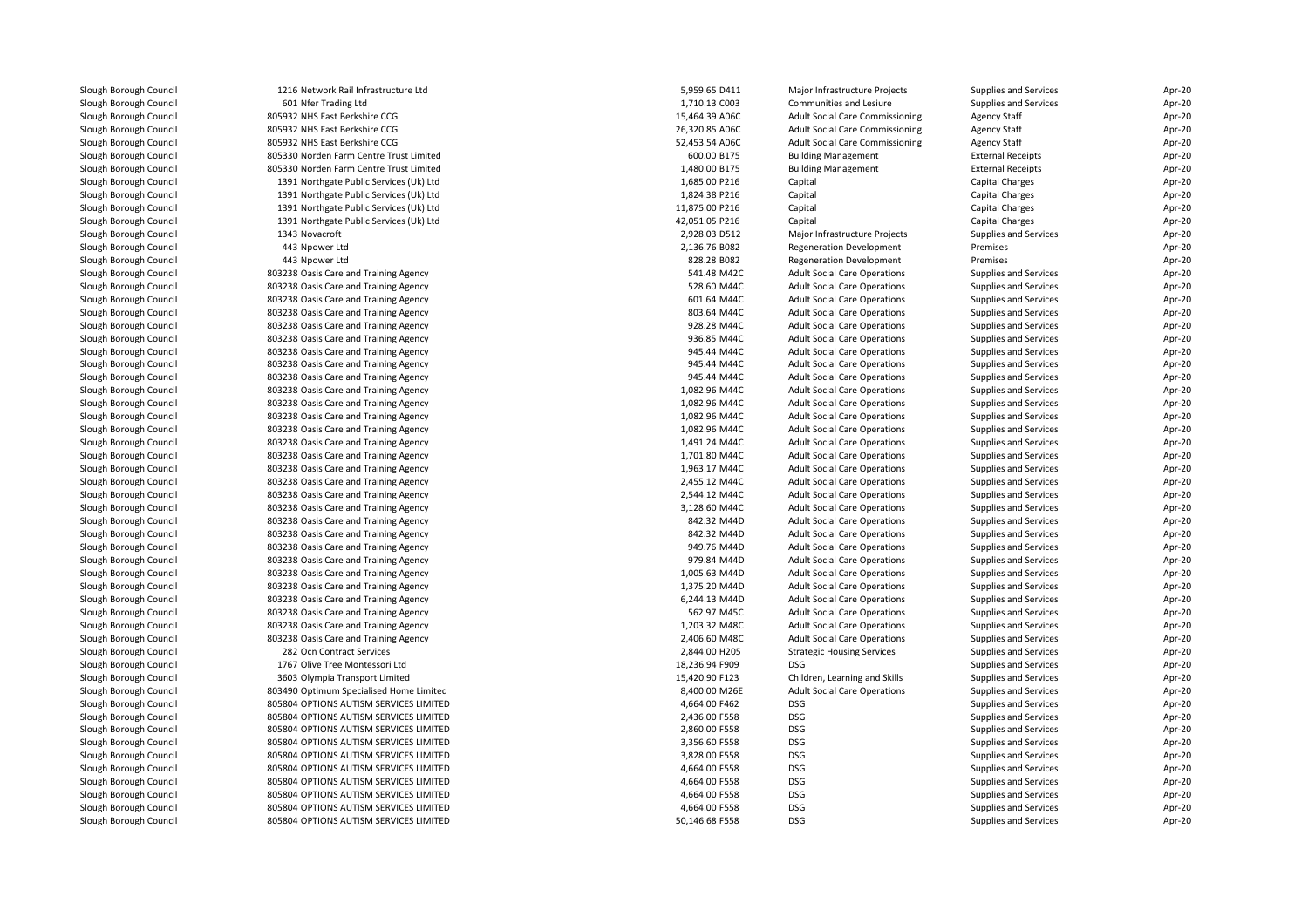| Slough Borough Council | 1629 Opus Energy Limited                                   | 15,856.15 K526  | <b>Building Management</b>          | Premises               | Apr-20 |
|------------------------|------------------------------------------------------------|-----------------|-------------------------------------|------------------------|--------|
| Slough Borough Council | 1629 Opus Energy Limited                                   | 16,960.66 K526  | <b>Building Management</b>          | Premises               | Apr-20 |
| Slough Borough Council | 805011 Osborne Property Services Limited                   | 194,289.95 J607 | Housing Revenue Account             | Premises               | Apr-20 |
| Slough Borough Council | 805011 Osborne Property Services Limited                   | 170,605.17 J606 | Housing Revenue Account             | Supplies and Services  | Apr-20 |
| Slough Borough Council | 805011 Osborne Property Services Limited                   | 18,535.45 P408  | Capital                             | Capital Charges        | Apr-20 |
| Slough Borough Council | 805011 Osborne Property Services Limited                   | 250,432.16 P409 | Capital                             | Capital Charges        | Apr-20 |
| Slough Borough Council | 805011 Osborne Property Services Limited                   | 94,849.53 P413  | Capital                             | Capital Charges        | Apr-20 |
| Slough Borough Council | 805011 Osborne Property Services Limited                   | 91,091.98 P415  | Capital                             | Capital Charges        | Apr-20 |
| Slough Borough Council | 805011 Osborne Property Services Limited                   | 10,214.14 P419  | Capital                             | Capital Charges        | Apr-20 |
| Slough Borough Council | 805011 Osborne Property Services Limited                   | 12,116.80 P419  | Capital                             | Capital Charges        | Apr-20 |
| Slough Borough Council | 805011 Osborne Property Services Limited                   | 118,608.85 P419 | Capital                             | <b>Capital Charges</b> | Apr-20 |
| Slough Borough Council | 805011 Osborne Property Services Limited                   | 7,743.47 P431   | Capital                             | Capital Charges        | Apr-20 |
| Slough Borough Council | 805011 Osborne Property Services Limited                   | 23,483.45 P431  | Capital                             | Capital Charges        | Apr-20 |
| Slough Borough Council | 805011 Osborne Property Services Limited                   | 27,057.28 P431  | Capital                             | Capital Charges        | Apr-20 |
| Slough Borough Council | 805011 Osborne Property Services Limited                   | 89,345.24 P431  | Capital                             | Capital Charges        | Apr-20 |
| Slough Borough Council | 805011 Osborne Property Services Limited                   | 8,676.99 P432   | Capital                             | Capital Charges        | Apr-20 |
| Slough Borough Council | 805011 Osborne Property Services Limited                   | 204,945.58 J607 | Housing Revenue Account             | Supplies and Services  | Apr-20 |
| Slough Borough Council | 805011 Osborne Property Services Limited                   | 260,480.36 J606 | Housing Revenue Account             | Supplies and Services  | Apr-20 |
| Slough Borough Council | 805011 Osborne Property Services Limited                   | 1.765.77 J606   | Housing Revenue Account             | Supplies and Services  | Apr-20 |
| Slough Borough Council | 805011 Osborne Property Services Limited                   | -19,705.88 J607 | Housing Revenue Account             | Supplies and Services  | Apr-20 |
| Slough Borough Council | 805011 Osborne Property Services Limited                   | 148,309.16 D218 | Planning and Transport              | Supplies and Services  | Apr-20 |
| Slough Borough Council | 3371 Our Lady Of Peace Catholic Primary and Nursery School | 23,434.67 E349  | <b>DSG</b>                          | Supplies and Services  | Apr-20 |
| Slough Borough Council | 294 Oxford Computer Consultants Ltd                        | 9,650.54 A03D   | <b>Adult Social Care Operations</b> | Supplies and Services  | Apr-20 |
|                        |                                                            |                 |                                     |                        |        |
| Slough Borough Council | 294 Oxford Computer Consultants Ltd                        | 12,060.58 A03D  | <b>Adult Social Care Operations</b> | Supplies and Services  | Apr-20 |
| Slough Borough Council | 680 Oxford House Community Care                            | 535.04 M44C     | <b>Adult Social Care Operations</b> | Supplies and Services  | Apr-20 |
| Slough Borough Council | 680 Oxford House Community Care                            | 550.00 M44C     | <b>Adult Social Care Operations</b> | Supplies and Services  | Apr-20 |
| Slough Borough Council | 680 Oxford House Community Care                            | 554.40 M44C     | <b>Adult Social Care Operations</b> | Supplies and Services  | Apr-20 |
| Slough Borough Council | 680 Oxford House Community Care                            | 558.23 M44C     | <b>Adult Social Care Operations</b> | Supplies and Services  | Apr-20 |
| Slough Borough Council | 680 Oxford House Community Care                            | 558.80 M44C     | <b>Adult Social Care Operations</b> | Supplies and Services  | Apr-20 |
| Slough Borough Council | 680 Oxford House Community Care                            | 598.40 M44C     | <b>Adult Social Care Operations</b> | Supplies and Services  | Apr-20 |
| Slough Borough Council | 680 Oxford House Community Care                            | 611.60 M44C     | <b>Adult Social Care Operations</b> | Supplies and Services  | Apr-20 |
| Slough Borough Council | 680 Oxford House Community Care                            | 616.00 M44C     | <b>Adult Social Care Operations</b> | Supplies and Services  | Apr-20 |
| Slough Borough Council | 680 Oxford House Community Care                            | 686.40 M44C     | <b>Adult Social Care Operations</b> | Supplies and Services  | Apr-20 |
| Slough Borough Council | 680 Oxford House Community Care                            | 721.60 M44C     | <b>Adult Social Care Operations</b> | Supplies and Services  | Apr-20 |
| Slough Borough Council | 680 Oxford House Community Care                            | 726.00 M44C     | <b>Adult Social Care Operations</b> | Supplies and Services  | Apr-20 |
| Slough Borough Council | 680 Oxford House Community Care                            | 739.20 M44C     | <b>Adult Social Care Operations</b> | Supplies and Services  | Apr-20 |
| Slough Borough Council | 680 Oxford House Community Care                            | 739.20 M44C     | <b>Adult Social Care Operations</b> | Supplies and Services  | Apr-20 |
| Slough Borough Council | 680 Oxford House Community Care                            | 739.20 M44C     | <b>Adult Social Care Operations</b> | Supplies and Services  | Apr-20 |
| Slough Borough Council | 680 Oxford House Community Care                            | 739.20 M44C     | <b>Adult Social Care Operations</b> | Supplies and Services  | Apr-20 |
| Slough Borough Council | 680 Oxford House Community Care                            | 748.00 M44C     | <b>Adult Social Care Operations</b> | Supplies and Services  | Apr-20 |
| Slough Borough Council | 680 Oxford House Community Care                            | 761.20 M44C     | <b>Adult Social Care Operations</b> | Supplies and Services  | Apr-20 |
| Slough Borough Council | 680 Oxford House Community Care                            | 787.48 M44C     | <b>Adult Social Care Operations</b> | Supplies and Services  | Apr-20 |
| Slough Borough Council | 680 Oxford House Community Care                            | 793.17 M44C     | <b>Adult Social Care Operations</b> | Supplies and Services  | Apr-20 |
| Slough Borough Council | 680 Oxford House Community Care                            | 796.40 M44C     | <b>Adult Social Care Operations</b> | Supplies and Services  | Apr-20 |
| Slough Borough Council | 680 Oxford House Community Care                            | 814.00 M44C     | <b>Adult Social Care Operations</b> | Supplies and Services  | Apr-20 |
| Slough Borough Council | 680 Oxford House Community Care                            | 862.40 M44C     | <b>Adult Social Care Operations</b> | Supplies and Services  | Apr-20 |
| Slough Borough Council | 680 Oxford House Community Care                            | 875.60 M44C     | <b>Adult Social Care Operations</b> | Supplies and Services  | Apr-20 |
| Slough Borough Council | 680 Oxford House Community Care                            | 921.07 M44C     | <b>Adult Social Care Operations</b> | Supplies and Services  | Apr-20 |
| Slough Borough Council | 680 Oxford House Community Care                            | 924.00 M44C     | <b>Adult Social Care Operations</b> | Supplies and Services  | Apr-20 |
| Slough Borough Council | 680 Oxford House Community Care                            | 968.00 M44C     | <b>Adult Social Care Operations</b> | Supplies and Services  | Apr-20 |
| Slough Borough Council | 680 Oxford House Community Care                            | 976.80 M44C     | <b>Adult Social Care Operations</b> | Supplies and Services  | Apr-20 |
| Slough Borough Council | 680 Oxford House Community Care                            | 982.55 M44C     | <b>Adult Social Care Operations</b> | Supplies and Services  | Apr-20 |
| Slough Borough Council | 680 Oxford House Community Care                            | 985.60 M44C     | <b>Adult Social Care Operations</b> | Supplies and Services  | Apr-20 |
| Slough Borough Council | 680 Oxford House Community Care                            | 985.60 M44C     | <b>Adult Social Care Operations</b> | Supplies and Services  | Apr-20 |
| Slough Borough Council | 680 Oxford House Community Care                            | 985.60 M44C     | <b>Adult Social Care Operations</b> | Supplies and Services  | Apr-20 |
| Slough Borough Council | 680 Oxford House Community Care                            | 985.60 M44C     | <b>Adult Social Care Operations</b> | Supplies and Services  | Apr-20 |
| Slough Borough Council | 680 Oxford House Community Care                            | 994.40 M44C     | <b>Adult Social Care Operations</b> | Supplies and Services  | Apr-20 |
|                        |                                                            |                 |                                     |                        |        |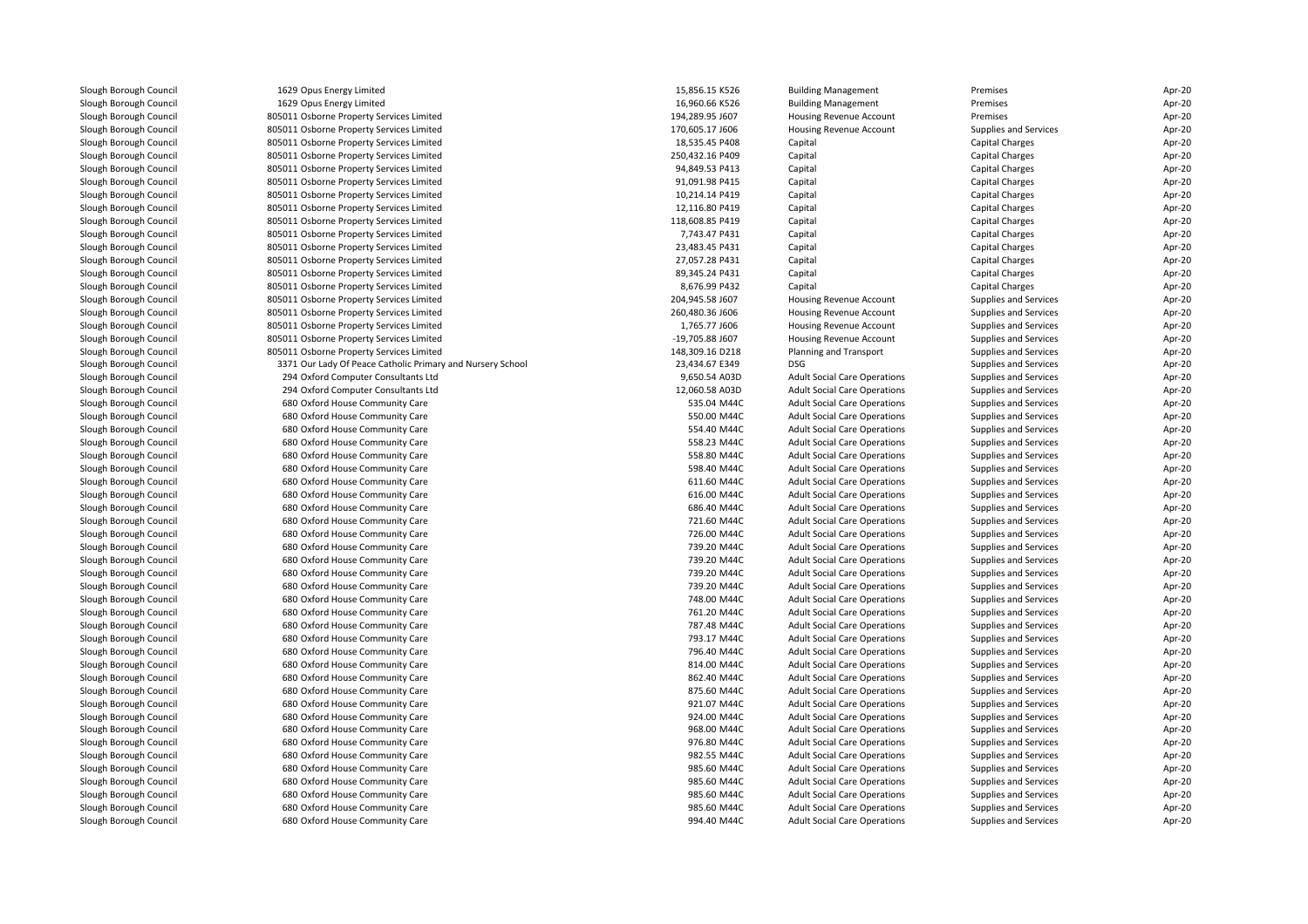| Slough Borough Council | 680 Oxford House Community Care | 1,003.20 M44C  | <b>Adult Social Care Operations</b>    | Supplies and Services | Apr-20 |
|------------------------|---------------------------------|----------------|----------------------------------------|-----------------------|--------|
| Slough Borough Council | 680 Oxford House Community Care | 1,073.60 M44C  | <b>Adult Social Care Operations</b>    | Supplies and Services | Apr-20 |
| Slough Borough Council | 680 Oxford House Community Care | 1,073.60 M44C  | <b>Adult Social Care Operations</b>    | Supplies and Services | Apr-20 |
| Slough Borough Council | 680 Oxford House Community Care | 1,095.03 M44C  | <b>Adult Social Care Operations</b>    | Supplies and Services | Apr-20 |
| Slough Borough Council | 680 Oxford House Community Care | 1,095.60 M44C  | <b>Adult Social Care Operations</b>    | Supplies and Services | Apr-20 |
| Slough Borough Council | 680 Oxford House Community Care | 1,104.40 M44C  | <b>Adult Social Care Operations</b>    | Supplies and Services | Apr-20 |
| Slough Borough Council | 680 Oxford House Community Care | 1,108.80 M44C  | <b>Adult Social Care Operations</b>    | Supplies and Services | Apr-20 |
| Slough Borough Council | 680 Oxford House Community Care | 1,108.80 M44C  | <b>Adult Social Care Operations</b>    | Supplies and Services | Apr-20 |
| Slough Borough Council | 680 Oxford House Community Care | 1,108.80 M44C  | <b>Adult Social Care Operations</b>    | Supplies and Services | Apr-20 |
| Slough Borough Council | 680 Oxford House Community Care | 1,113.20 M44C  | <b>Adult Social Care Operations</b>    | Supplies and Services | Apr-20 |
| Slough Borough Council | 680 Oxford House Community Care | 1,117.60 M44C  | <b>Adult Social Care Operations</b>    | Supplies and Services | Apr-20 |
| Slough Borough Council | 680 Oxford House Community Care | 1,126.40 M44C  | <b>Adult Social Care Operations</b>    | Supplies and Services | Apr-20 |
| Slough Borough Council | 680 Oxford House Community Care | 1,126.40 M44C  | <b>Adult Social Care Operations</b>    | Supplies and Services | Apr-20 |
| Slough Borough Council | 680 Oxford House Community Care | 1,139.60 M44C  | <b>Adult Social Care Operations</b>    | Supplies and Services | Apr-20 |
| Slough Borough Council | 680 Oxford House Community Care | 1,176.56 M44C  | <b>Adult Social Care Operations</b>    | Supplies and Services | Apr-20 |
| Slough Borough Council | 680 Oxford House Community Care | 1,196.80 M44C  | <b>Adult Social Care Operations</b>    | Supplies and Services | Apr-20 |
| Slough Borough Council | 680 Oxford House Community Care | 1,245.20 M44C  | <b>Adult Social Care Operations</b>    | Supplies and Services | Apr-20 |
|                        |                                 |                |                                        |                       | Apr-20 |
| Slough Borough Council | 680 Oxford House Community Care | 1,733.60 M44C  | <b>Adult Social Care Operations</b>    | Supplies and Services |        |
| Slough Borough Council | 680 Oxford House Community Care | 1,958.00 M44C  | <b>Adult Social Care Operations</b>    | Supplies and Services | Apr-20 |
| Slough Borough Council | 680 Oxford House Community Care | 1,971.20 M44C  | <b>Adult Social Care Operations</b>    | Supplies and Services | Apr-20 |
| Slough Borough Council | 680 Oxford House Community Care | 2,217.60 M44C  | <b>Adult Social Care Operations</b>    | Supplies and Services | Apr-20 |
| Slough Borough Council | 680 Oxford House Community Care | 2.217.60 M44C  | <b>Adult Social Care Operations</b>    | Supplies and Services | Apr-20 |
| Slough Borough Council | 680 Oxford House Community Care | 2,222.00 M44C  | <b>Adult Social Care Operations</b>    | Supplies and Services | Apr-20 |
| Slough Borough Council | 680 Oxford House Community Care | 2,235.20 M44C  | <b>Adult Social Care Operations</b>    | Supplies and Services | Apr-20 |
| Slough Borough Council | 680 Oxford House Community Care | 2,261.60 M44C  | <b>Adult Social Care Operations</b>    | Supplies and Services | Apr-20 |
| Slough Borough Council | 680 Oxford House Community Care | 514.80 M44D    | <b>Adult Social Care Operations</b>    | Supplies and Services | Apr-20 |
| Slough Borough Council | 680 Oxford House Community Care | 528.00 M44D    | <b>Adult Social Care Operations</b>    | Supplies and Services | Apr-20 |
| Slough Borough Council | 680 Oxford House Community Care | 598.40 M44D    | <b>Adult Social Care Operations</b>    | Supplies and Services | Apr-20 |
| Slough Borough Council | 680 Oxford House Community Care | 607.20 M44D    | <b>Adult Social Care Operations</b>    | Supplies and Services | Apr-20 |
| Slough Borough Council | 680 Oxford House Community Care | 629.20 M44D    | <b>Adult Social Care Operations</b>    | Supplies and Services | Apr-20 |
| Slough Borough Council | 680 Oxford House Community Care | 633.60 M44D    | <b>Adult Social Care Operations</b>    | Supplies and Services | Apr-20 |
| Slough Borough Council | 680 Oxford House Community Care | 1,108.80 M44D  | <b>Adult Social Care Operations</b>    | Supplies and Services | Apr-20 |
| Slough Borough Council | 680 Oxford House Community Care | 1,126.40 M44D  | <b>Adult Social Care Operations</b>    | Supplies and Services | Apr-20 |
| Slough Borough Council | 680 Oxford House Community Care | 743.60 M44F    | <b>Adult Social Care Operations</b>    | Supplies and Services | Apr-20 |
| Slough Borough Council | 680 Oxford House Community Care | 752.40 M44F    | <b>Adult Social Care Operations</b>    | Supplies and Services | Apr-20 |
| Slough Borough Council | 680 Oxford House Community Care | 836.00 M45C    | <b>Adult Social Care Operations</b>    | Supplies and Services | Apr-20 |
| Slough Borough Council | 680 Oxford House Community Care | 646.80 M47D    | <b>Adult Social Care Operations</b>    | Supplies and Services | Apr-20 |
| Slough Borough Council | 680 Oxford House Community Care | 655.60 M47D    | <b>Adult Social Care Operations</b>    | Supplies and Services | Apr-20 |
| Slough Borough Council | 680 Oxford House Community Care | 756.80 M48C    | <b>Adult Social Care Operations</b>    | Supplies and Services | Apr-20 |
| Slough Borough Council | 680 Oxford House Community Care | 818.40 M48C    | <b>Adult Social Care Operations</b>    | Supplies and Services | Apr-20 |
| Slough Borough Council | 680 Oxford House Community Care | 822.80 M48C    | <b>Adult Social Care Operations</b>    | Supplies and Services | Apr-20 |
| Slough Borough Council | 680 Oxford House Community Care | 844.80 M48C    | <b>Adult Social Care Operations</b>    | Supplies and Services | Apr-20 |
| Slough Borough Council | 680 Oxford House Community Care | 844.80 M48C    | <b>Adult Social Care Operations</b>    | Supplies and Services | Apr-20 |
| Slough Borough Council | 680 Oxford House Community Care | 1,108.80 M48C  | <b>Adult Social Care Operations</b>    | Supplies and Services | Apr-20 |
| Slough Borough Council | 680 Oxford House Community Care | 1,108.80 M48C  | <b>Adult Social Care Operations</b>    | Supplies and Services | Apr-20 |
| Slough Borough Council | 518 Oxford House Nursing Home   | 1,779.00 A05C  | <b>Adult Social Care Commissioning</b> | Supplies and Services | Apr-20 |
| Slough Borough Council | 518 Oxford House Nursing Home   | 2,862.00 M15D  | <b>Adult Social Care Operations</b>    | Supplies and Services | Apr-20 |
| Slough Borough Council | 518 Oxford House Nursing Home   | 2,862.00 M15D  | <b>Adult Social Care Operations</b>    | Supplies and Services | Apr-20 |
| Slough Borough Council | 518 Oxford House Nursing Home   | -2,555.36 M18C | <b>Adult Social Care Operations</b>    | Supplies and Services | Apr-20 |
| Slough Borough Council | 518 Oxford House Nursing Home   | 2,862.00 M18C  | <b>Adult Social Care Operations</b>    | Supplies and Services | Apr-20 |
| Slough Borough Council | 518 Oxford House Nursing Home   | 2,862.00 M18C  | <b>Adult Social Care Operations</b>    | Supplies and Services | Apr-20 |
| Slough Borough Council | 518 Oxford House Nursing Home   | 2,862.00 M18C  | <b>Adult Social Care Operations</b>    | Supplies and Services | Apr-20 |
| Slough Borough Council | 518 Oxford House Nursing Home   | 2,862.00 M18C  | <b>Adult Social Care Operations</b>    | Supplies and Services | Apr-20 |
| Slough Borough Council | 518 Oxford House Nursing Home   | 2,862.00 M18C  | <b>Adult Social Care Operations</b>    | Supplies and Services | Apr-20 |
| Slough Borough Council | 518 Oxford House Nursing Home   | 2,862.00 M18C  | <b>Adult Social Care Operations</b>    | Supplies and Services | Apr-20 |
| Slough Borough Council | 518 Oxford House Nursing Home   | 2,862.00 M18C  | <b>Adult Social Care Operations</b>    | Supplies and Services | Apr-20 |
| Slough Borough Council | 518 Oxford House Nursing Home   | 2,862.00 M18C  | <b>Adult Social Care Operations</b>    | Supplies and Services | Apr-20 |
|                        |                                 |                |                                        |                       |        |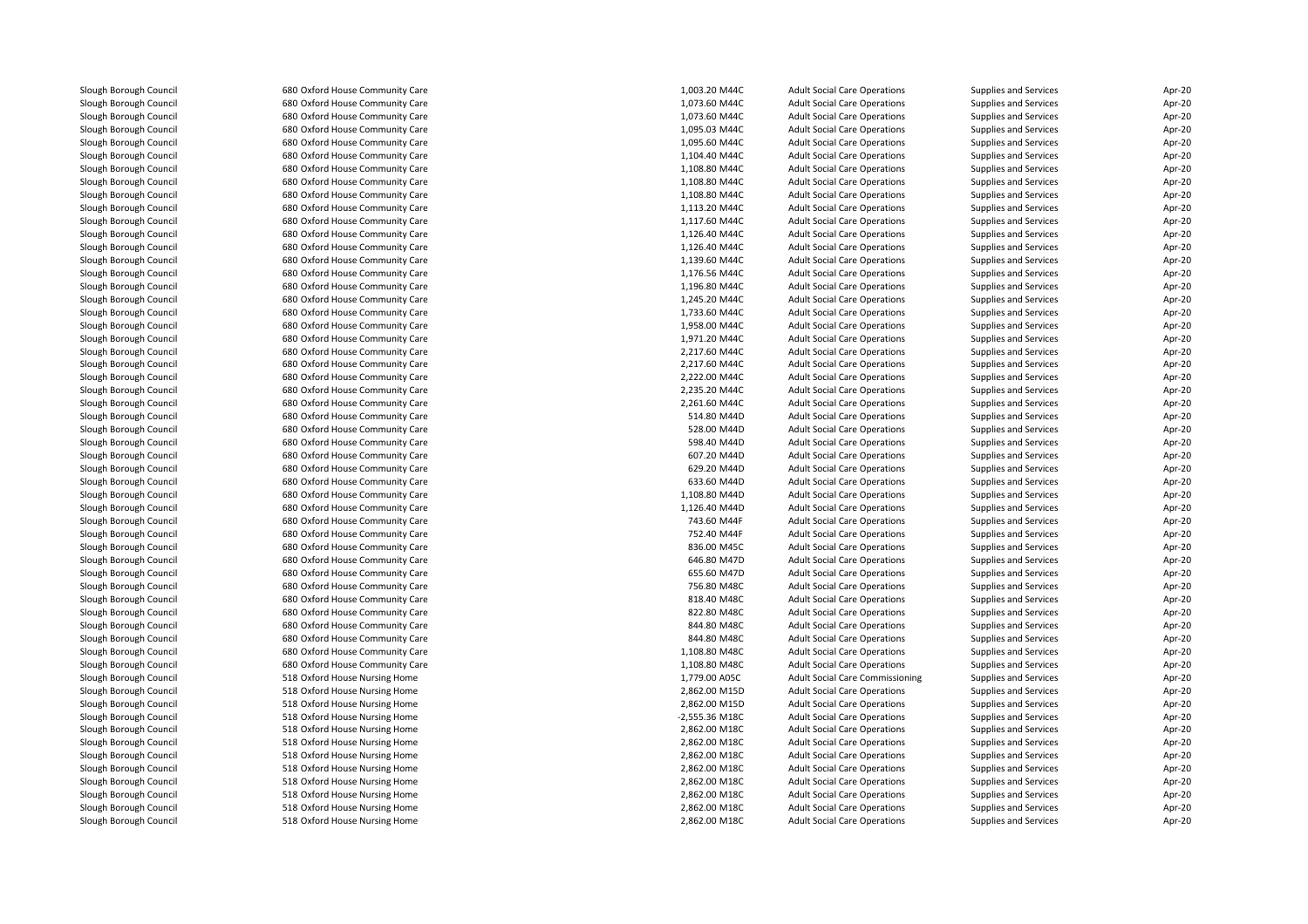| Slough Borough Council | 518 Oxford House Nursing Home            | 2,862.00 M18C   | <b>Adult Social Care Operations</b>    | Supplies and Services      | Apr-20 |
|------------------------|------------------------------------------|-----------------|----------------------------------------|----------------------------|--------|
| Slough Borough Council | 518 Oxford House Nursing Home            | 2,862.00 M18C   | <b>Adult Social Care Operations</b>    | Supplies and Services      | Apr-20 |
| Slough Borough Council | 518 Oxford House Nursing Home            | 2,862.00 M18C   | <b>Adult Social Care Operations</b>    | Supplies and Services      | Apr-20 |
| Slough Borough Council | 518 Oxford House Nursing Home            | 2,862.00 M18C   | <b>Adult Social Care Operations</b>    | Supplies and Services      | Apr-20 |
| Slough Borough Council | 518 Oxford House Nursing Home            | 2,862.00 M18C   | <b>Adult Social Care Operations</b>    | Supplies and Services      | Apr-20 |
| Slough Borough Council | 518 Oxford House Nursing Home            | 2,862.00 M18C   | <b>Adult Social Care Operations</b>    | Supplies and Services      | Apr-20 |
| Slough Borough Council | 518 Oxford House Nursing Home            | 3,066.43 M18C   | <b>Adult Social Care Operations</b>    | Supplies and Services      | Apr-20 |
| Slough Borough Council | 518 Oxford House Nursing Home            | 2,862.00 M28C   | <b>Adult Social Care Operations</b>    | Supplies and Services      | Apr-20 |
| Slough Borough Council | 518 Oxford House Nursing Home            | 2,862.00 M28C   | <b>Adult Social Care Operations</b>    | Supplies and Services      | Apr-20 |
| Slough Borough Council | 2520 Paradigm Housing Group Ltd          | 31,948.01 H205  | <b>Strategic Housing Services</b>      | Premises                   | Apr-20 |
| Slough Borough Council | 2461 PARK NOW LIMITED                    | 2,004.44 D123   | Planning and Transport                 | Supplies and Services      | Apr-20 |
| Slough Borough Council | 2509 Parvaaz Project                     | 622.50 M44D     | <b>Adult Social Care Operations</b>    | Supplies and Services      | Apr-20 |
| Slough Borough Council | 2509 Parvaaz Project                     | 678.75 M44D     | <b>Adult Social Care Operations</b>    | Supplies and Services      | Apr-20 |
| Slough Borough Council | 2509 Parvaaz Project                     | 720.00 M44D     | <b>Adult Social Care Operations</b>    | Supplies and Services      | Apr-20 |
| Slough Borough Council | 2509 Parvaaz Project                     | 720.00 M44D     | <b>Adult Social Care Operations</b>    | Supplies and Services      | Apr-20 |
| Slough Borough Council | 2509 Parvaaz Project                     | 720.00 M44D     | <b>Adult Social Care Operations</b>    | Supplies and Services      | Apr-20 |
| Slough Borough Council | 2509 Parvaaz Project                     | 720.00 M44D     | <b>Adult Social Care Operations</b>    | Supplies and Services      | Apr-20 |
| Slough Borough Council | 2509 Parvaaz Project                     | 720.00 M44D     | <b>Adult Social Care Operations</b>    | Supplies and Services      | Apr-20 |
| Slough Borough Council | 2509 Parvaaz Project                     | 720.00 M44D     | <b>Adult Social Care Operations</b>    | Supplies and Services      | Apr-20 |
| Slough Borough Council | 2509 Parvaaz Project                     | 720.00 M44D     | <b>Adult Social Care Operations</b>    | Supplies and Services      | Apr-20 |
| Slough Borough Council | 2509 Parvaaz Project                     | 900.00 M44D     | <b>Adult Social Care Operations</b>    | Supplies and Services      | Apr-20 |
| Slough Borough Council | 2509 Parvaaz Project                     | 537.43 M44E     | <b>Adult Social Care Operations</b>    | Supplies and Services      | Apr-20 |
| Slough Borough Council | 2509 Parvaaz Project                     | 540.00 M44E     | <b>Adult Social Care Operations</b>    | Supplies and Services      | Apr-20 |
| Slough Borough Council | 2509 Parvaaz Project                     | 900.00 M44E     | <b>Adult Social Care Operations</b>    | Supplies and Services      | Apr-20 |
| Slough Borough Council | 2509 Parvaaz Project                     | 1,080.00 M44E   | <b>Adult Social Care Operations</b>    | Supplies and Services      | Apr-20 |
| Slough Borough Council | 2509 Parvaaz Project                     | 1,440.00 M44E   | <b>Adult Social Care Operations</b>    | Supplies and Services      | Apr-20 |
| Slough Borough Council | 2509 Parvaaz Project                     | 1,650.00 M44E   | <b>Adult Social Care Operations</b>    | Supplies and Services      | Apr-20 |
| Slough Borough Council | 2509 Parvaaz Project                     | 2,340.00 M44E   | <b>Adult Social Care Operations</b>    | Supplies and Services      | Apr-20 |
| Slough Borough Council | 2509 Parvaaz Project                     | 2,944.00 M50E   | <b>Adult Social Care Operations</b>    | Supplies and Services      | Apr-20 |
| Slough Borough Council | 806879 Pearce Recycling Ltd              | 2,037.60 D342   | <b>Environmental Services</b>          | Supplies and Services      | Apr-20 |
| Slough Borough Council | 824 Penn Wood Primary and Nursery School | 319,483.89 E459 | <b>DSG</b>                             | Supplies and Services      | Apr-20 |
| Slough Borough Council | 806857 PENNA PLC                         | 15,466.00 B015  | Finance                                | <b>Agency Staff</b>        | Apr-20 |
| Slough Borough Council | 1504 Permanent Futures Limited           | 1,650.00 P183   | Capital                                | <b>Capital Charges</b>     | Apr-20 |
| Slough Borough Council | 1504 Permanent Futures Limited           | 3,850.00 P183   | Capital                                | Capital Charges            | Apr-20 |
| Slough Borough Council | 1504 Permanent Futures Limited           | 7,700.00 P183   | Capital                                | Capital Charges            | Apr-20 |
| Slough Borough Council | 1504 Permanent Futures Limited           | 8,250.00 P183   | Capital                                | Capital Charges            | Apr-20 |
| Slough Borough Council | 1504 Permanent Futures Limited           | 9,900.00 P183   | Capital                                | Capital Charges            | Apr-20 |
| Slough Borough Council | 1504 Permanent Futures Limited           | 11,550.00 P183  | Capital                                | <b>Capital Charges</b>     | Apr-20 |
| Slough Borough Council | 807251 Pico Educational Systems Limited  | 500.00 C322     | Communities and Lesiure                | Supplies and Services      | Apr-20 |
| Slough Borough Council | 3359 Pippins School                      | 12,695.92 E379  | <b>DSG</b>                             | Supplies and Services      | Apr-20 |
| Slough Borough Council | 904 Pitney Bowes Finance Plc             | 27,451.67 K077  | <b>Building Management</b>             | Supplies and Services      | Apr-20 |
| Slough Borough Council | 805987 Pitney Bowes Software Europe LTD  | 7,381.92 B342   | Digital and Strategic IT               | Supplies and Services      | Apr-20 |
| Slough Borough Council | 807120 PJ Care Limited                   | 9,197.35 M15D   | <b>Adult Social Care Operations</b>    | Supplies and Services      | Apr-20 |
| Slough Borough Council | 3644 Poppy Cottage                       | 4,619.25 M42E   | <b>Adult Social Care Operations</b>    | Supplies and Services      | Apr-20 |
| Slough Borough Council | 3644 Poppy Cottage                       | 7,698.75 M42E   | <b>Adult Social Care Operations</b>    | Supplies and Services      | Apr-20 |
| Slough Borough Council | 803188 Pre Paid Financial Services Ltd   | 614.55 A01D     | <b>Adult Social Care Operations</b>    | Supplies and Services      | Apr-20 |
| Slough Borough Council | 2537 Pre School Stars                    | 7,609.70 F909   | DSG                                    | Supplies and Services      | Apr-20 |
| Slough Borough Council | 803391 Premier People Solutions LTS      | 583.00 B409     | People                                 | Indirect Employee Expenses | Apr-20 |
| Slough Borough Council | 803391 Premier People Solutions LTS      | 583.00 B409     | People                                 | Indirect Employee Expenses | Apr-20 |
| Slough Borough Council | 803391 Premier People Solutions LTS      | 650.00 B409     | People                                 | Indirect Employee Expenses | Apr-20 |
| Slough Borough Council | 803391 Premier People Solutions LTS      | 725.00 B409     | People                                 | Indirect Employee Expenses | Apr-20 |
| Slough Borough Council | 805398 PRIORITEYES LTD                   | 3,120.00 A05C   | Adult Social Care Commissioning        | Supplies and Services      | Apr-20 |
| Slough Borough Council | 805398 PRIORITEYES LTD                   | 17,100.00 A05C  | <b>Adult Social Care Commissioning</b> | Supplies and Services      | Apr-20 |
| Slough Borough Council | 807214 Priors Court Services Ltd         | 71,072.60 F462  | <b>DSG</b>                             | Supplies and Services      | Apr-20 |
| Slough Borough Council | 849 Priory Primary School                | 435,967.36 E389 | <b>DSG</b>                             | Supplies and Services      | Apr-20 |
| Slough Borough Council | 806931 Proclus Mediation Limited         | 750.00 B096     | Governance                             | Supplies and Services      | Apr-20 |
| Slough Borough Council | 806492 PW Safety Ltd                     | 1,000.00 D309   | Major Infrastructure Projects          | Supplies and Services      | Apr-20 |
|                        |                                          |                 |                                        |                            |        |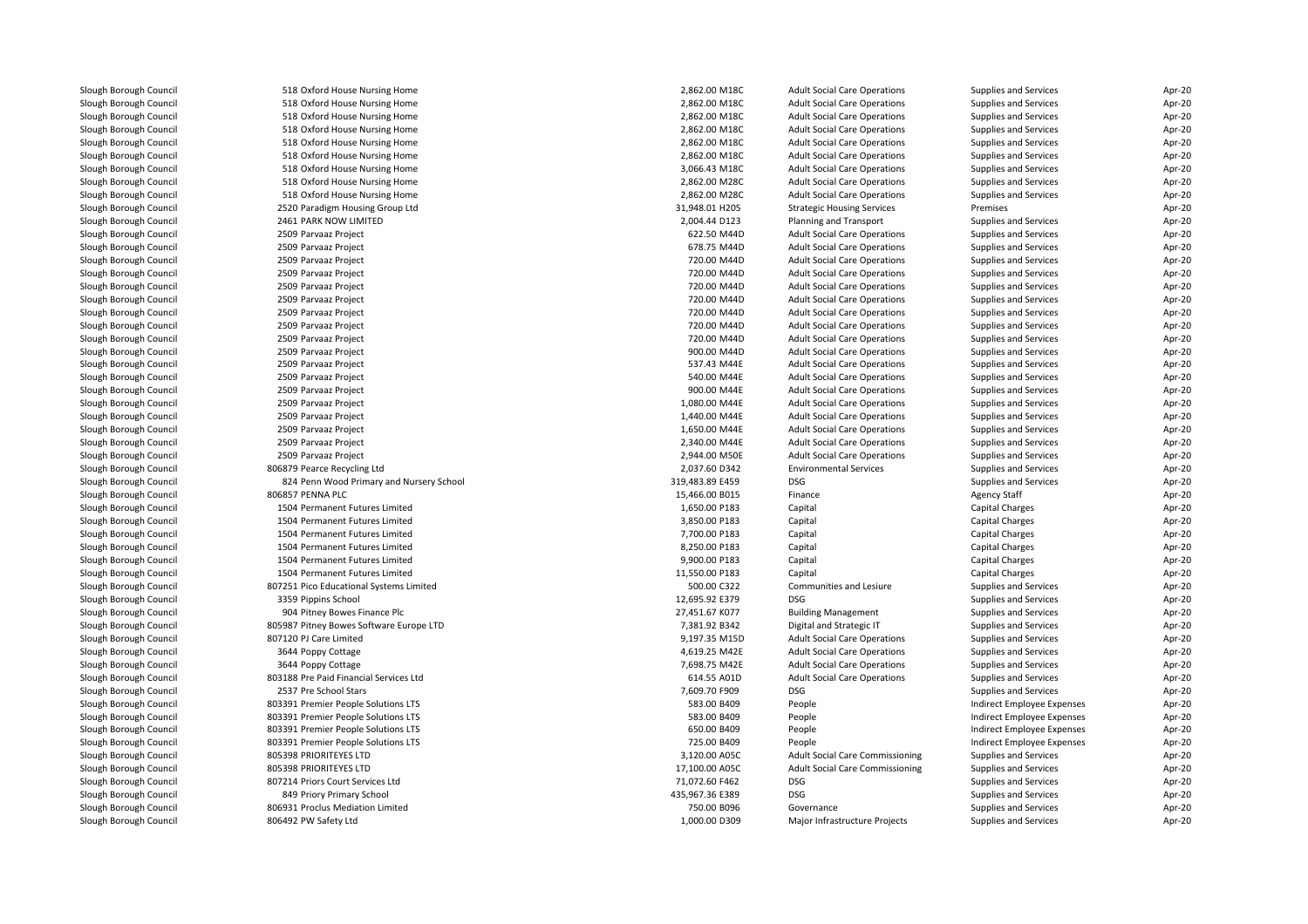| Slough Borough Council | 1138 Qed Slough Ltd                                    | 3,038.40 F868   | Children, Learning and Skills       | Supplies and Services | Apr-20 |
|------------------------|--------------------------------------------------------|-----------------|-------------------------------------|-----------------------|--------|
| Slough Borough Council | 1138 Qed Slough Ltd                                    | 4,332.48 F868   | Children, Learning and Skills       | Supplies and Services | Apr-20 |
| Slough Borough Council | 1138 Qed Slough Ltd                                    | 6,930.11 F868   | Children, Learning and Skills       | Supplies and Services | Apr-20 |
| Slough Borough Council | 1138 Qed Slough Ltd                                    | 14,000.00 F868  | Children, Learning and Skills       | Supplies and Services | Apr-20 |
| Slough Borough Council | 1138 Qed Slough Ltd                                    | 566,479.43 F868 | Children, Learning and Skills       | Supplies and Services | Apr-20 |
| Slough Borough Council | 2376 Quality Care Homes Uk Ltd                         | 7,180.00 M26E   | <b>Adult Social Care Operations</b> | Supplies and Services | Apr-20 |
| Slough Borough Council | 2376 Quality Care Homes Uk Ltd                         | 7,200.00 M26E   | <b>Adult Social Care Operations</b> | Supplies and Services | Apr-20 |
| Slough Borough Council | 1942 Quickson (South & West) Ltd                       | 28,696.37 P180  | Capital                             | Capital Charges       | Apr-20 |
| Slough Borough Council | 1942 Quickson (South & West) Ltd                       | 30,951.00 P180  | Capital                             | Capital Charges       | Apr-20 |
| Slough Borough Council | 1942 Quickson (South & West) Ltd                       | 65,335.57 P180  | Capital                             | Capital Charges       | Apr-20 |
| Slough Borough Council | 1942 Quickson (South & West) Ltd                       | 66,554.29 P180  | Capital                             | Capital Charges       | Apr-20 |
| Slough Borough Council | 1979 R Bensons Property Maintenance Ltd                | 5,256.00 H202   | <b>Strategic Housing Services</b>   | Premises              | Apr-20 |
| Slough Borough Council | 1872 R&D Contractors                                   | 7,865.90 P547   | Capital                             | Capital Charges       | Apr-20 |
| Slough Borough Council | 2685 R.E.A.C.H                                         | 1,371.43 M26E   | <b>Adult Social Care Operations</b> | Supplies and Services | Apr-20 |
| Slough Borough Council | 1305 Rackspace Limited                                 | 555.68 B342     | Digital and Strategic IT            | Supplies and Services | Apr-20 |
| Slough Borough Council | 1305 Rackspace Limited                                 | 3,149.32 B342   | Digital and Strategic IT            | Supplies and Services | Apr-20 |
| Slough Borough Council | 690 Reading Borough Council                            | 27,025.25 B023  | Finance                             | Supplies and Services | Apr-20 |
| Slough Borough Council | 805444 Reading Transport Ltd                           | 7,919.67 D512   | Major Infrastructure Projects       | Supplies and Services | Apr-20 |
| Slough Borough Council | 805444 Reading Transport Ltd                           | 7,919.67 D512   | Major Infrastructure Projects       | Supplies and Services | Apr-20 |
| Slough Borough Council | 806484 Redacted                                        | 5,182.00 H205   | <b>Strategic Housing Services</b>   | Supplies and Services | Apr-20 |
| Slough Borough Council | 805267 Redacted                                        | 795.26 F909     | <b>DSG</b>                          | Supplies and Services | Apr-20 |
| Slough Borough Council | 806541 Redacted                                        | 10.016.14 F909  | <b>DSG</b>                          | Supplies and Services | Apr-20 |
| Slough Borough Council | 803807 Redacted                                        | 1,210.28 F909   | <b>DSG</b>                          | Supplies and Services | Apr-20 |
| Slough Borough Council | 804763 Redacted                                        | 659.43 F909     | <b>DSG</b>                          | Supplies and Services | Apr-20 |
| Slough Borough Council | 805403 Redacted                                        | 513.32 F909     | <b>DSG</b>                          | Supplies and Services | Apr-20 |
| Slough Borough Council | 805307 Redacted                                        | 1,865.50 F909   | <b>DSG</b>                          | Supplies and Services | Apr-20 |
| Slough Borough Council | 3834 Redacted                                          | 1,316.81 F909   | DSG                                 | Supplies and Services | Apr-20 |
| Slough Borough Council | 803886 Redacted                                        | 610.29 F909     | <b>DSG</b>                          | Supplies and Services | Apr-20 |
| Slough Borough Council | 803825 Redacted                                        | 1,119.30 F909   | <b>DSG</b>                          | Supplies and Services | Apr-20 |
| Slough Borough Council | 803809 Redacted                                        | 856.44 F909     | <b>DSG</b>                          | Supplies and Services | Apr-20 |
| Slough Borough Council | 804932 Redacted                                        | 828.29 F909     | <b>DSG</b>                          | Supplies and Services | Apr-20 |
| Slough Borough Council | 804963 Redacted                                        | 699.98 F909     | <b>DSG</b>                          | Supplies and Services | Apr-20 |
| Slough Borough Council | 805779 Redacted                                        | 649.35 F909     | <b>DSG</b>                          | Supplies and Services | Apr-20 |
| Slough Borough Council | 803824 Redacted                                        | 596.76 F909     | <b>DSG</b>                          | Supplies and Services | Apr-20 |
| Slough Borough Council | 3251 Redacted                                          | 1,245.43 F909   | <b>DSG</b>                          | Supplies and Services | Apr-20 |
| Slough Borough Council | 803853 Redacted                                        | 1,094.85 F909   | <b>DSG</b>                          | Supplies and Services | Apr-20 |
| Slough Borough Council | 805309 Redacted                                        | 636.97 F909     | <b>DSG</b>                          | Supplies and Services | Apr-20 |
| Slough Borough Council | 803884 Redacted                                        | 666.88 F909     | <b>DSG</b>                          | Supplies and Services | Apr-20 |
| Slough Borough Council | 803802 Redacted                                        | 807.09 F909     | <b>DSG</b>                          | Supplies and Services | Apr-20 |
| Slough Borough Council | 803842 Redacted                                        | 728.48 F909     | <b>DSG</b>                          | Supplies and Services | Apr-20 |
| Slough Borough Council | 805806 Redacted                                        | 1,114.69 F909   | <b>DSG</b>                          | Supplies and Services | Apr-20 |
| Slough Borough Council | 804597 Redline Buses Ltd                               | 3,858.18 D512   | Major Infrastructure Projects       | Supplies and Services | Apr-20 |
| Slough Borough Council | 806854 Reed Specialist Recruitment                     | 599.33 B033     | People                              | Supplies and Services | Apr-20 |
| Slough Borough Council | 2229 Reliance High-Tech Limited (T/A Reliance Project) | 1,678.32 A07R   | <b>Adult Social Care Operations</b> | Supplies and Services | Apr-20 |
| Slough Borough Council | 3486 Response Organisation                             | 1,818.60 M42F   | <b>Adult Social Care Operations</b> | Supplies and Services | Apr-20 |
| Slough Borough Council | 3486 Response Organisation                             | 2,453.92 M42F   | <b>Adult Social Care Operations</b> | Supplies and Services | Apr-20 |
| Slough Borough Council | 805202 Rigby Taylor Ltd                                | 682.40 D750     | Direct Service Organisation (DSO)   | Supplies and Services | Apr-20 |
| Slough Borough Council | 805200 RJ Morgan Fencing Ltd                           | 509.00 D880     | Direct Service Organisation (DSO)   | Supplies and Services | Apr-20 |
| Slough Borough Council | 805200 RJ Morgan Fencing Ltd                           | 520.00 D880     | Direct Service Organisation (DSO)   | Supplies and Services | Apr-20 |
| Slough Borough Council | 805200 RJ Morgan Fencing Ltd                           | 600.00 D880     | Direct Service Organisation (DSO)   | Supplies and Services | Apr-20 |
| Slough Borough Council | 805200 RJ Morgan Fencing Ltd                           | 1,040.00 D880   | Direct Service Organisation (DSO)   | Supplies and Services | Apr-20 |
| Slough Borough Council | 805200 RJ Morgan Fencing Ltd                           | 1,086.00 D880   | Direct Service Organisation (DSO)   | Supplies and Services | Apr-20 |
| Slough Borough Council | 806930 Roselight Healthcare Service Limited            | 3,340.00 M42F   | <b>Adult Social Care Operations</b> | Supplies and Services | Apr-20 |
| Slough Borough Council | 806930 Roselight Healthcare Service Limited            | 3,340.00 M42F   | <b>Adult Social Care Operations</b> | Supplies and Services | Apr-20 |
| Slough Borough Council | 806930 Roselight Healthcare Service Limited            | 2,600.00 M44F   | <b>Adult Social Care Operations</b> | Supplies and Services | Apr-20 |
| Slough Borough Council | 806930 Roselight Healthcare Service Limited            | 2,600.00 M44F   | <b>Adult Social Care Operations</b> | Supplies and Services | Apr-20 |
| Slough Borough Council | 806930 Roselight Healthcare Service Limited            | 3,340.00 M44F   | <b>Adult Social Care Operations</b> | Supplies and Services | Apr-20 |
|                        |                                                        |                 |                                     |                       |        |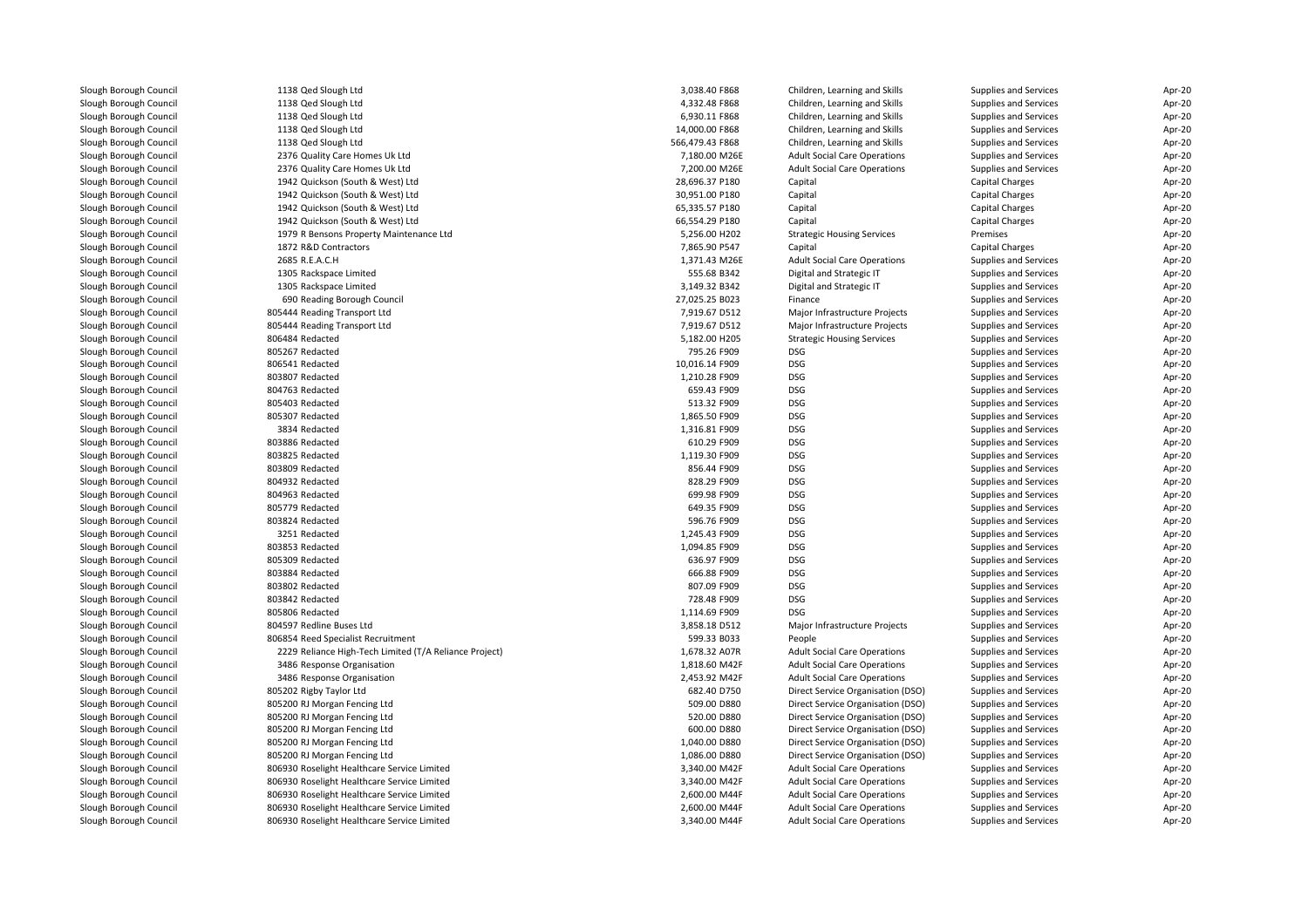| Slough Borough Council | 806930 Roselight Healthcare Service Limited | 3,340.00 M44F  | <b>Adult Social Care Operations</b> | Supplies and Services  | Apr-20           |
|------------------------|---------------------------------------------|----------------|-------------------------------------|------------------------|------------------|
| Slough Borough Council | 1220 Royal Borough Of Windsor & Mhead       | 7,620.00 D012  | Major Infrastructure Projects       | Supplies and Services  | Apr-20           |
| Slough Borough Council | 696 Royal Borough Of Windsor And Maidenhead | 9,265.00 M26E  | <b>Adult Social Care Operations</b> | Supplies and Services  | Apr-20           |
| Slough Borough Council | 696 Royal Borough Of Windsor And Maidenhead | 1,706.10 M44E  | <b>Adult Social Care Operations</b> | Supplies and Services  | Apr-20           |
| Slough Borough Council | 696 Royal Borough Of Windsor And Maidenhead | 1,995.00 M44E  | <b>Adult Social Care Operations</b> | Supplies and Services  | Apr-20           |
| Slough Borough Council | 696 Royal Borough Of Windsor And Maidenhead | 4,065.60 M44E  | <b>Adult Social Care Operations</b> | Supplies and Services  | Apr-20           |
| Slough Borough Council | 2168 RSM Risk Assurance Services LLP        | 4,633.77 B132  | Finance                             | Supplies and Services  | Apr-20           |
| Slough Borough Council | 2168 RSM Risk Assurance Services LLP        | 9,400.00 B132  | Finance                             | Supplies and Services  | Apr-20           |
| Slough Borough Council | 2168 RSM Risk Assurance Services LLP        | 21,613.00 B132 | Finance                             | Supplies and Services  | Apr-20           |
| Slough Borough Council | 2168 RSM Risk Assurance Services LLP        | 33,500.00 B132 | Finance                             | Supplies and Services  | Apr-20           |
| Slough Borough Council | 2168 RSM Risk Assurance Services LLP        | 35,855.30 B132 | Finance                             | Supplies and Services  | Apr-20           |
| Slough Borough Council | 2168 RSM Risk Assurance Services LLP        | 17,900.00 P432 | Capital                             | Capital Charges        | Apr-20           |
| Slough Borough Council | 2168 RSM Risk Assurance Services LLP        | 17,900.00 P432 | Capital                             | <b>Capital Charges</b> | Apr-20           |
| Slough Borough Council | 805892 Running Imp Ltd                      | 902.99 C043    | <b>Customer and Communications</b>  | Supplies and Services  | Apr-20           |
| Slough Borough Council | 806091 Runnymede Borough Council            | 3,017.50 D012  | Major Infrastructure Projects       | Supplies and Services  | Apr-20           |
| Slough Borough Council | 806091 Runnymede Borough Council            | 7,653.75 D012  | Major Infrastructure Projects       | Supplies and Services  | Apr-20           |
| Slough Borough Council | 806091 Runnymede Borough Council            | 10,032.50 D012 | Major Infrastructure Projects       | Supplies and Services  | Apr-20           |
| Slough Borough Council | 842 Ryvers Primary School                   | 28,457.02 E399 | <b>DSG</b>                          | Supplies and Services  | Apr-20           |
| Slough Borough Council | 803349 SafeSmart Ltd                        | 750.00 B349    | People                              | Supplies and Services  | Apr-20           |
| Slough Borough Council | 803349 SafeSmart Ltd                        | 1,125.00 B349  | People                              | Supplies and Services  | Apr-20           |
| Slough Borough Council | 803349 SafeSmart Ltd                        | 1,200.00 B349  | People                              | Supplies and Services  | Apr-20           |
| Slough Borough Council | 3729 Sainsburys Business Direct             | 1,950.00 D305  | <b>Customer and Communications</b>  | Supplies and Services  | Apr-20           |
|                        | 3729 Sainsburys Business Direct             | 1,950.00 D305  | <b>Customer and Communications</b>  |                        | Apr-20           |
| Slough Borough Council |                                             |                |                                     | Supplies and Services  |                  |
| Slough Borough Council | 3729 Sainsburys Business Direct             | 1,950.00 D305  | <b>Customer and Communications</b>  | Supplies and Services  | Apr-20<br>Apr-20 |
| Slough Borough Council | 3729 Sainsburys Business Direct             | 1,950.00 D305  | <b>Customer and Communications</b>  | Supplies and Services  |                  |
| Slough Borough Council | 3729 Sainsburys Business Direct             | 1,950.00 D305  | <b>Customer and Communications</b>  | Supplies and Services  | Apr-20           |
| Slough Borough Council | 3729 Sainsburys Business Direct             | 1,950.00 D305  | <b>Customer and Communications</b>  | Supplies and Services  | Apr-20           |
| Slough Borough Council | 3729 Sainsburys Business Direct             | 1,950.00 D305  | <b>Customer and Communications</b>  | Supplies and Services  | Apr-20           |
| Slough Borough Council | 3729 Sainsburys Business Direct             | 1,950.00 D305  | <b>Customer and Communications</b>  | Supplies and Services  | Apr-20           |
| Slough Borough Council | 3729 Sainsburys Business Direct             | 1,950.00 D305  | <b>Customer and Communications</b>  | Supplies and Services  | Apr-20           |
| Slough Borough Council | 3729 Sainsburys Business Direct             | 1,950.00 D305  | <b>Customer and Communications</b>  | Supplies and Services  | Apr-20           |
| Slough Borough Council | 3729 Sainsburys Business Direct             | 1,950.00 D305  | <b>Customer and Communications</b>  | Supplies and Services  | Apr-20           |
| Slough Borough Council | 3729 Sainsburys Business Direct             | 1,950.00 D305  | <b>Customer and Communications</b>  | Supplies and Services  | Apr-20           |
| Slough Borough Council | 3729 Sainsburys Business Direct             | 1,950.00 D305  | <b>Customer and Communications</b>  | Supplies and Services  | Apr-20           |
| Slough Borough Council | 3729 Sainsburys Business Direct             | 1,950.00 D305  | <b>Customer and Communications</b>  | Supplies and Services  | Apr-20           |
| Slough Borough Council | 3729 Sainsburys Business Direct             | 1,950.00 D305  | <b>Customer and Communications</b>  | Supplies and Services  | Apr-20           |
| Slough Borough Council | 3729 Sainsburys Business Direct             | 1,950.00 D305  | <b>Customer and Communications</b>  | Supplies and Services  | Apr-20           |
| Slough Borough Council | 3729 Sainsburys Business Direct             | 1,950.00 D305  | <b>Customer and Communications</b>  | Supplies and Services  | Apr-20           |
| Slough Borough Council | 3729 Sainsburys Business Direct             | 1,950.00 D305  | <b>Customer and Communications</b>  | Supplies and Services  | Apr-20           |
| Slough Borough Council | 3729 Sainsburys Business Direct             | 1,950.00 D305  | <b>Customer and Communications</b>  | Supplies and Services  | Apr-20           |
| Slough Borough Council | 3729 Sainsburys Business Direct             | 1,950.00 D305  | <b>Customer and Communications</b>  | Supplies and Services  | Apr-20           |
| Slough Borough Council | 3729 Sainsburys Business Direct             | 1,950.00 D305  | <b>Customer and Communications</b>  | Supplies and Services  | Apr-20           |
| Slough Borough Council | 3729 Sainsburys Business Direct             | 1,950.00 D305  | <b>Customer and Communications</b>  | Supplies and Services  | Apr-20           |
| Slough Borough Council | 3729 Sainsburys Business Direct             | 1,950.00 D305  | <b>Customer and Communications</b>  | Supplies and Services  | Apr-20           |
| Slough Borough Council | 3729 Sainsburys Business Direct             | 1,950.00 D305  | <b>Customer and Communications</b>  | Supplies and Services  | Apr-20           |
| Slough Borough Council | 3729 Sainsburys Business Direct             | 1,950.00 D305  | <b>Customer and Communications</b>  | Supplies and Services  | Apr-20           |
| Slough Borough Council | 3729 Sainsburys Business Direct             | 1,950.00 D305  | <b>Customer and Communications</b>  | Supplies and Services  | Apr-20           |
| Slough Borough Council | 804350 Sandra's Childcare                   | 571.39 F909    | <b>DSG</b>                          | Supplies and Services  | Apr-20           |
| Slough Borough Council | 925 Sara Wood                               | 750.00 D320    | <b>Regulatory Services</b>          | Supplies and Services  | Apr-20           |
| Slough Borough Council | 925 Sara Wood                               | 825.00 D320    | <b>Regulatory Services</b>          | Supplies and Services  | Apr-20           |
| Slough Borough Council | 925 Sara Wood                               | 1,300.00 D320  | <b>Regulatory Services</b>          | Supplies and Services  | Apr-20           |
| Slough Borough Council | 1580 Savills (UK) Ltd                       | 25,308.00 P432 | Capital                             | Supplies and Services  | Apr-20           |
| Slough Borough Council | 1580 Savills (UK) Ltd                       | 31,674.80 P432 | Capital                             | Supplies and Services  | Apr-20           |
| Slough Borough Council | 1580 Savills (UK) Ltd                       | 68,325.20 P432 | Capital                             | Supplies and Services  | Apr-20           |
| Slough Borough Council | 1580 Savills (UK) Ltd                       | 72,939.16 P432 | Capital                             | Supplies and Services  | Apr-20           |
| Slough Borough Council | 1580 Savills (UK) Ltd                       | 690.00 J150    | Housing Revenue Account             | Supplies and Services  | Apr-20           |
| Slough Borough Council | 1580 Savills (UK) Ltd                       | 3,220.00 J150  | Housing Revenue Account             | Supplies and Services  | Apr-20           |
|                        |                                             |                |                                     |                        |                  |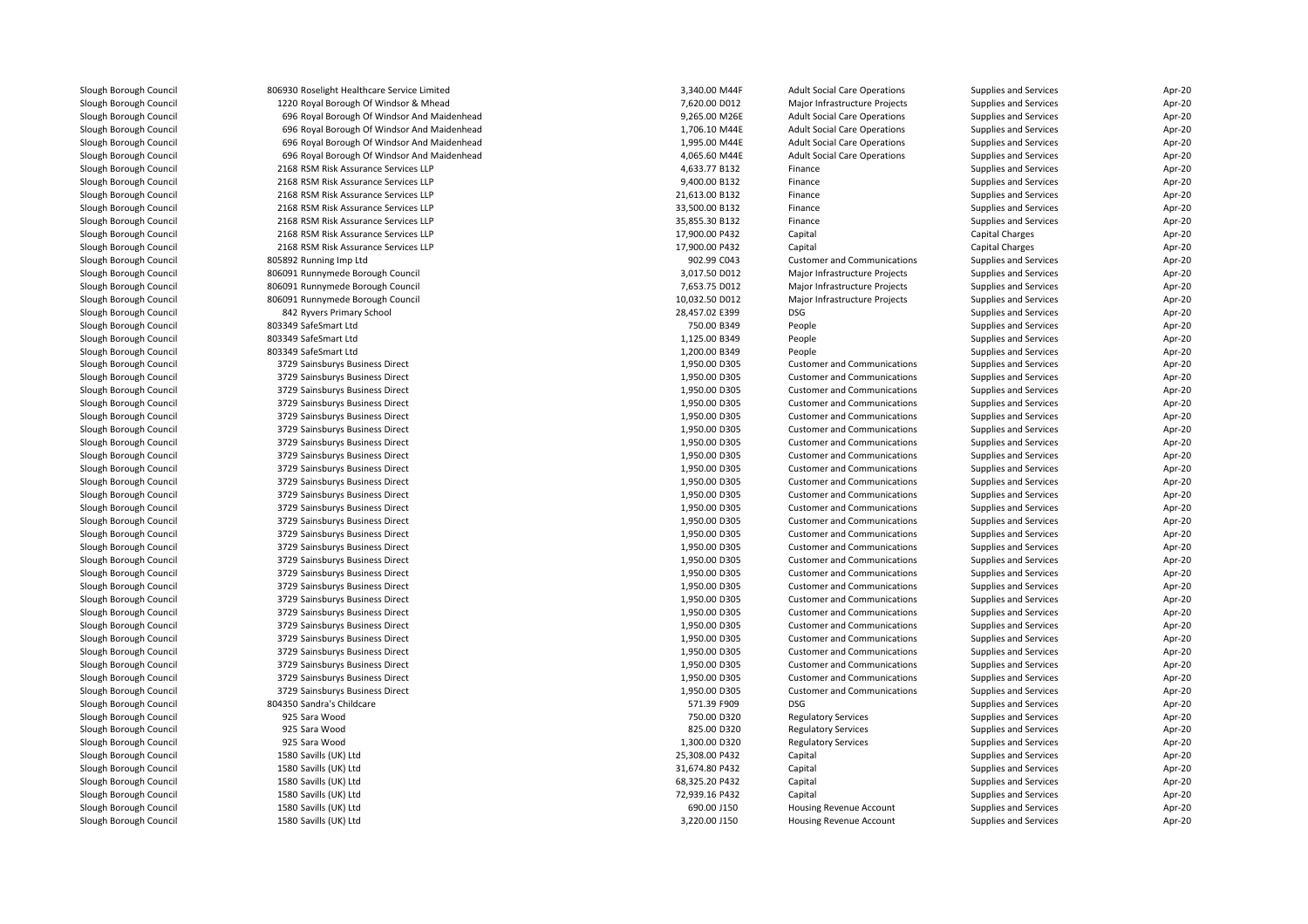| Slough Borough Council | 1580 Savills (UK) Ltd                            | 3,680.00 J150     | Housing Revenue Account                | Supplies and Services        | Apr-20 |
|------------------------|--------------------------------------------------|-------------------|----------------------------------------|------------------------------|--------|
| Slough Borough Council | 1022 Sdk Environmental Ltd                       | 5,745.33 H253     | Neighbourhood Services                 | <b>External Receipts</b>     | Apr-20 |
| Slough Borough Council | 759 Segro Plc                                    | 54,687.50 B082    | <b>Regeneration Development</b>        | Premises                     | Apr-20 |
| Slough Borough Council | 759 Segro Plc                                    | 533.11 B082       | <b>Regeneration Development</b>        | Premises                     | Apr-20 |
| Slough Borough Council | 803999 Sequence Care Group                       | 11,402.74 M26E    | <b>Adult Social Care Operations</b>    | Supplies and Services        | Apr-20 |
| Slough Borough Council | 2003 Sharpe Pritchard Llp                        | 896.00 P407       | Capital                                | Supplies and Services        | Apr-20 |
| Slough Borough Council | 804905 SHB Hire Limited                          | 30,991.64 D910    | Direct Service Organisation (DSO)      | Transport                    | Apr-20 |
| Slough Borough Council | 805203 Shorts Agricultural Services Ltd          | 5,484.18 D342     | <b>Environmental Services</b>          | Supplies and Services        | Apr-20 |
| Slough Borough Council | 805203 Shorts Agricultural Services Ltd          | 7,868.31 D342     | <b>Environmental Services</b>          | Supplies and Services        | Apr-20 |
| Slough Borough Council | 805807 Siemens Mobility Limited                  | 59,718.00 P053    | Capital                                | Capital Charges              | Apr-20 |
| Slough Borough Council | 805807 Siemens Mobility Limited                  | 5,171.26 P149     | Capital                                | Capital Charges              | Apr-20 |
| Slough Borough Council | 805807 Siemens Mobility Limited                  | 46,255.20 P212    | Capital                                | Capital Charges              | Apr-20 |
| Slough Borough Council | 805807 Siemens Mobility Limited                  | 33,203.99 D500    | Major Infrastructure Projects          | Supplies and Services        | Apr-20 |
| Slough Borough Council | 3333 Slk Services                                | 10,230.00 F123    | Children, Learning and Skills          | <b>Supplies and Services</b> | Apr-20 |
| Slough Borough Council | 1459 Slough And Eton C E School                  | 18,250.00 E769    | DSG                                    | <b>Supplies and Services</b> | Apr-20 |
| Slough Borough Council | 2466 Slough Childrens Services Trust Limited     | 100,000.00 M99C   | Children, Learning and Skills          | Supplies and Services        | Apr-20 |
| Slough Borough Council | 2466 Slough Childrens Services Trust Limited     | 289,800.00 M99C   | Children, Learning and Skills          | Supplies and Services        | Apr-20 |
| Slough Borough Council | 2466 Slough Childrens Services Trust Limited     | 852,000.00 M99C   | Children, Learning and Skills          | Supplies and Services        | Apr-20 |
| Slough Borough Council | 2466 Slough Childrens Services Trust Limited     | 1,000,000.00 M99C | Children, Learning and Skills          | Supplies and Services        | Apr-20 |
| Slough Borough Council | 2466 Slough Childrens Services Trust Limited     | 2,333,252.00 M99C | Children, Learning and Skills          | Supplies and Services        | Apr-20 |
| Slough Borough Council | 276 Slough Community Transport & Shopmobility    | 28,072.00 F123    | Children, Learning and Skills          | Supplies and Services        | Apr-20 |
| Slough Borough Council | 276 Slough Community Transport & Shopmobility    | 2,530.00 M50A     | Major Infrastructure Projects          | Transport                    | Apr-20 |
| Slough Borough Council | 1619 Slough Council For Voluntary Services       | 153,063.50 A02C   | <b>Adult Social Care Commissioning</b> | Supplies and Services        | Apr-20 |
|                        |                                                  |                   |                                        |                              |        |
| Slough Borough Council | 1913 Slough Crossroads Caring For Carers         | 628.29 M44E       | <b>Adult Social Care Operations</b>    | Supplies and Services        | Apr-20 |
| Slough Borough Council | 1913 Slough Crossroads Caring For Carers         | 1,047.15 M44E     | <b>Adult Social Care Operations</b>    | Supplies and Services        | Apr-20 |
| Slough Borough Council | 1913 Slough Crossroads Caring For Carers         | 1,353.24 M44E     | <b>Adult Social Care Operations</b>    | Supplies and Services        | Apr-20 |
| Slough Borough Council | 1913 Slough Crossroads Caring For Carers         | 1,367.70 M44E     | <b>Adult Social Care Operations</b>    | Supplies and Services        | Apr-20 |
| Slough Borough Council | 1913 Slough Crossroads Caring For Carers         | 1,433.79 M44E     | <b>Adult Social Care Operations</b>    | Supplies and Services        | Apr-20 |
| Slough Borough Council | 1913 Slough Crossroads Caring For Carers         | 675.38 M44F       | <b>Adult Social Care Operations</b>    | Supplies and Services        | Apr-20 |
| Slough Borough Council | 1913 Slough Crossroads Caring For Carers         | 675.80 M44F       | <b>Adult Social Care Operations</b>    | Supplies and Services        | Apr-20 |
| Slough Borough Council | 3503 Slough Day Nursery                          | 9,288.50 F909     | DSG                                    | Supplies and Services        | Apr-20 |
| Slough Borough Council | 3011 Slough Urban Renewal Community Projects LLP | 87,284.67 P164    | Capital                                | Supplies and Services        | Apr-20 |
| Slough Borough Council | 3011 Slough Urban Renewal Community Projects LLP | 48,199.13 P165    | Capital                                | Capital Charges              | Apr-20 |
| Slough Borough Council | 3011 Slough Urban Renewal Community Projects LLP | 120,000.00 P165   | Capital                                | Capital Charges              | Apr-20 |
| Slough Borough Council | 3011 Slough Urban Renewal Community Projects LLP | 69,174.82 P051    | Capital                                | Capital Charges              | Apr-20 |
| Slough Borough Council | 3011 Slough Urban Renewal Community Projects LLP | 27,839.83 P101    | Capital                                | Capital Charges              | Apr-20 |
| Slough Borough Council | 3011 Slough Urban Renewal Community Projects LLP | 48,838.06 P141    | Capital                                | Capital Charges              | Apr-20 |
| Slough Borough Council | 3011 Slough Urban Renewal Community Projects LLP | 59,308.24 P969    | Capital                                | Capital Charges              | Apr-20 |
| Slough Borough Council | 3011 Slough Urban Renewal Community Projects LLP | 118,828.08 P164   | Capital                                | <b>Capital Charges</b>       | Apr-20 |
| Slough Borough Council | 232 Slough West Indian Peoples Enterprise        | 12,600.00 F253    | Children, Learning and Skills          | TP-Other Bodies              | Apr-20 |
| Slough Borough Council | 806733 Smart Move (Estate Agents UK) LTD         | 1,525.00 A03A     | <b>Adult Social Care Operations</b>    | <b>Supplies and Services</b> | Apr-20 |
| Slough Borough Council | 803284 Solent Mind                               | 535.80 A02A       | <b>Adult Social Care Operations</b>    | Supplies and Services        | Apr-20 |
| Slough Borough Council | 114 Solutions 4 Health Ltd                       | 15,015.83 A05C    | <b>Adult Social Care Commissioning</b> | Supplies and Services        | Apr-20 |
| Slough Borough Council | 114 Solutions 4 Health Ltd                       | 11,000.00 A01P    | Public Health                          | <b>Supplies and Services</b> | Apr-20 |
| Slough Borough Council | 114 Solutions 4 Health Ltd                       | 7,500.00 A01P     | Public Health                          | Supplies and Services        | Apr-20 |
| Slough Borough Council | 114 Solutions 4 Health Ltd                       | 226,216.31 A09C   | <b>Adult Social Care Commissioning</b> | Supplies and Services        | Apr-20 |
| Slough Borough Council | 114 Solutions 4 Health Ltd                       | 226,216.31 A09C   | <b>Adult Social Care Commissioning</b> | Supplies and Services        | Apr-20 |
| Slough Borough Council | 114 Solutions 4 Health Ltd                       | 60,000.00 A09C    | Adult Social Care Commissioning        | Supplies and Services        | Apr-20 |
| Slough Borough Council | 1611 South Bucks District Council                | 1,552.50 D012     | Major Infrastructure Projects          | Supplies and Services        | Apr-20 |
| Slough Borough Council | 1611 South Bucks District Council                | 1,558.33 D012     | Major Infrastructure Projects          | <b>Supplies and Services</b> | Apr-20 |
| Slough Borough Council | 1611 South Bucks District Council                | 2,927.50 D012     | Major Infrastructure Projects          | Supplies and Services        | Apr-20 |
| Slough Borough Council | 79 South East Employers                          | 8,880.00 B348     | People                                 | Supplies and Services        | Apr-20 |
| Slough Borough Council | 710 Southern Electric Plc                        | 889.41 K089       | <b>Regulatory Services</b>             | Premises                     | Apr-20 |
| Slough Borough Council | 806089 Spelthorne Borough Council                | 6,545.00 D012     | Major Infrastructure Projects          | Supplies and Services        | Apr-20 |
| Slough Borough Council | 804781 Sports and Leisure Management Ltd         | 130,000.00 P969   | Capital                                | Capital Charges              | Apr-20 |
| Slough Borough Council | 1366 Ssi Schaefer Ltd                            | 961.50 P581       | Capital                                | Capital Charges              | Apr-20 |
| Slough Borough Council | 2019 Ssr General & Management Ltd                | 500.00 F640       | Children, Learning and Skills          | <b>Agency Staff</b>          | Apr-20 |
|                        |                                                  |                   |                                        |                              |        |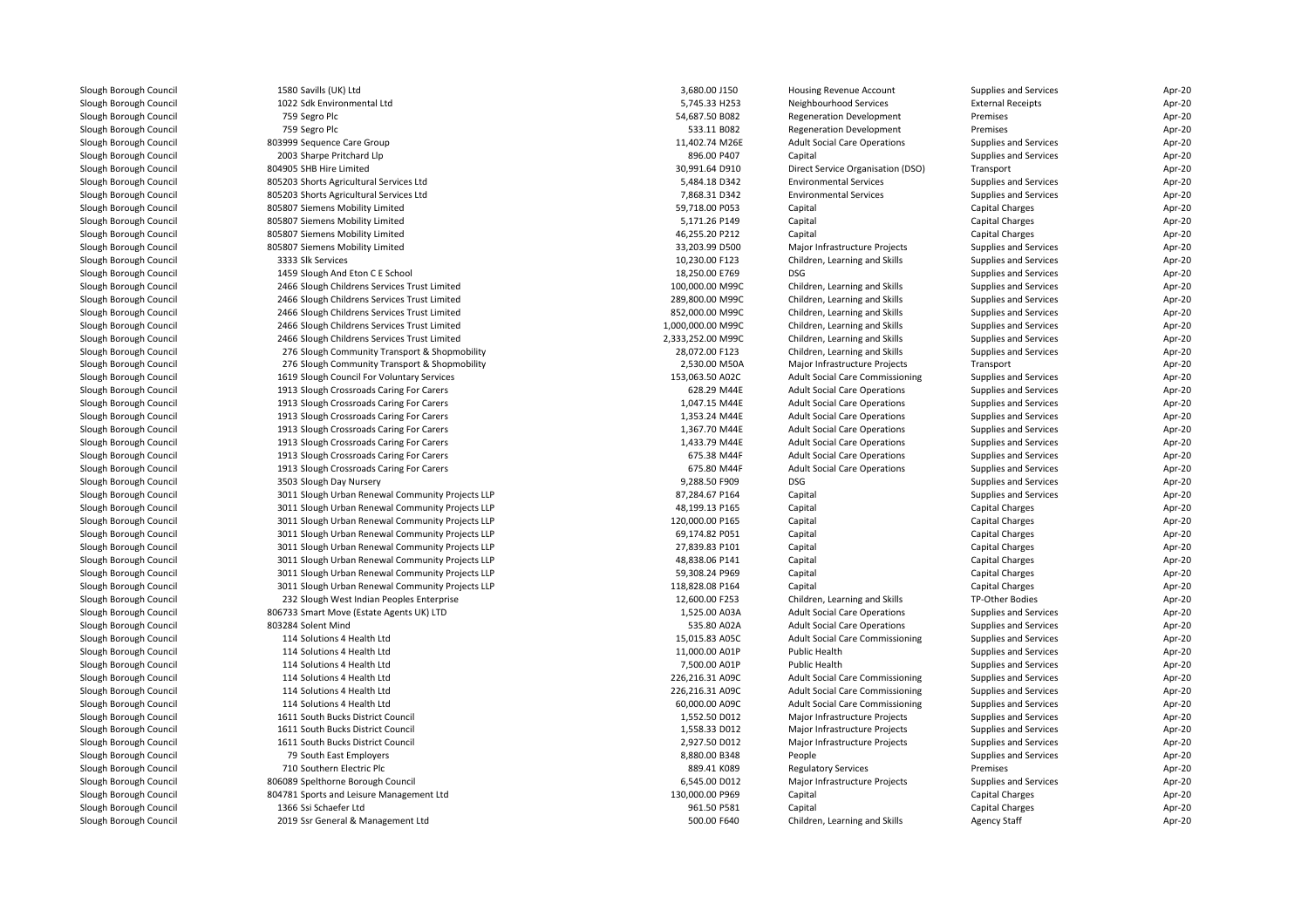| Slough Borough Council | 2019 Ssr General & Management Ltd                     | 500.00 F640       | Children, Learning and Skills       | <b>Agency Staff</b>    | Apr-20 |
|------------------------|-------------------------------------------------------|-------------------|-------------------------------------|------------------------|--------|
| Slough Borough Council | 2019 Ssr General & Management Ltd                     | 1,000.00 F640     | Children, Learning and Skills       | <b>Agency Staff</b>    | Apr-20 |
| Slough Borough Council | 803165 St Anthony's Catholic Primary School & Nursery | 17,145.00 E409    | DSG                                 | Supplies and Services  | Apr-20 |
| Slough Borough Council | 3383 St Bernards Catholic Grammar School              | 299,536.70 E559   | <b>DSG</b>                          | Supplies and Services  | Apr-20 |
| Slough Borough Council | 2918 St Bernard'S Rc Preparatory School               | 16,036.27 F909    | <b>DSG</b>                          | Supplies and Services  | Apr-20 |
| Slough Borough Council | 3547 St Ethelberts School                             | 17,136.30 E419    | <b>DSG</b>                          | Supplies and Services  | Apr-20 |
| Slough Borough Council | 1378 St Josephs Catholic High School                  | 12,166.67 E569    | <b>DSG</b>                          | Supplies and Services  | Apr-20 |
| Slough Borough Council | 806584 St Mattews Ltd                                 | 4,096.42 M15F     | <b>Adult Social Care Operations</b> | Supplies and Services  | Apr-20 |
| Slough Borough Council | 804910 Stennetts Limited                              | 5,070.00 D630     | Direct Service Organisation (DSO)   | Supplies and Services  | Apr-20 |
| Slough Borough Council | 804910 Stennetts Limited                              | 1,000.00 D750     | Direct Service Organisation (DSO)   | Supplies and Services  | Apr-20 |
| Slough Borough Council | 804910 Stennetts Limited                              | 1,365.00 D880     | Direct Service Organisation (DSO)   | Supplies and Services  | Apr-20 |
| Slough Borough Council | 804910 Stennetts Limited                              | 849.36 D630       | Direct Service Organisation (DSO)   | Supplies and Services  | Apr-20 |
| Slough Borough Council | 804910 Stennetts Limited                              | 994.44 D630       | Direct Service Organisation (DSO)   | Supplies and Services  | Apr-20 |
| Slough Borough Council | 804910 Stennetts Limited                              | 1,736.00 D630     | Direct Service Organisation (DSO)   | Supplies and Services  | Apr-20 |
| Slough Borough Council | 806522 Stewarts Coaches                               | 720.00 D512       | Major Infrastructure Projects       | Supplies and Services  | Apr-20 |
| Slough Borough Council | 806522 Stewarts Coaches                               | 833.40 D512       | Major Infrastructure Projects       | Supplies and Services  | Apr-20 |
| Slough Borough Council | 1330 Storm Technologies Ltd                           | 610.16 B277       | Digital and Strategic IT            | Supplies and Services  | Apr-20 |
| Slough Borough Council | 1330 Storm Technologies Ltd                           | 2,200.00 B342     | Digital and Strategic IT            | Supplies and Services  | Apr-20 |
| Slough Borough Council | 1330 Storm Technologies Ltd                           | 4,961.00 B342     | Digital and Strategic IT            | Supplies and Services  | Apr-20 |
| Slough Borough Council | 1330 Storm Technologies Ltd                           | 702.95 D320       | <b>Regulatory Services</b>          | Supplies and Services  | Apr-20 |
| Slough Borough Council | 803629 Suffolk county council                         | 1,000.00 F552     | <b>DSG</b>                          | Supplies and Services  | Apr-20 |
| Slough Borough Council | 2688 Sunnyside Nursing Home                           | 2,991.76 M15D     | <b>Adult Social Care Operations</b> | Supplies and Services  | Apr-20 |
| Slough Borough Council | 2688 Sunnyside Nursing Home                           | 2,979.80 M17C     | <b>Adult Social Care Operations</b> | Supplies and Services  | Apr-20 |
| Slough Borough Council | 2012 Supplies Team Solutions                          | 822.50 B064       |                                     | Premises               | Apr-20 |
|                        |                                                       | 2,186,718.10 P159 | <b>Building Management</b>          |                        |        |
| Slough Borough Council | 805898 SUR Old Library (Hotel) LLP                    |                   | Capital                             | <b>Capital Charges</b> | Apr-20 |
| Slough Borough Council | 293 Surecare Slough                                   | 509.04 M44C       | <b>Adult Social Care Operations</b> | Supplies and Services  | Apr-20 |
| Slough Borough Council | 293 Surecare Slough                                   | 509.04 M44C       | <b>Adult Social Care Operations</b> | Supplies and Services  | Apr-20 |
| Slough Borough Council | 293 Surecare Slough                                   | 545.52 M44C       | <b>Adult Social Care Operations</b> | Supplies and Services  | Apr-20 |
| Slough Borough Council | 293 Surecare Slough                                   | 609.17 M44C       | <b>Adult Social Care Operations</b> | Supplies and Services  | Apr-20 |
| Slough Borough Council | 293 Surecare Slough                                   | 636.13 M44C       | <b>Adult Social Care Operations</b> | Supplies and Services  | Apr-20 |
| Slough Borough Council | 293 Surecare Slough                                   | 636.44 M44C       | <b>Adult Social Care Operations</b> | Supplies and Services  | Apr-20 |
| Slough Borough Council | 293 Surecare Slough                                   | 745.38 M44C       | <b>Adult Social Care Operations</b> | Supplies and Services  | Apr-20 |
| Slough Borough Council | 293 Surecare Slough                                   | 745.38 M44C       | <b>Adult Social Care Operations</b> | Supplies and Services  | Apr-20 |
| Slough Borough Council | 293 Surecare Slough                                   | 763.56 M44C       | <b>Adult Social Care Operations</b> | Supplies and Services  | Apr-20 |
| Slough Borough Council | 293 Surecare Slough                                   | 776.89 M44C       | <b>Adult Social Care Operations</b> | Supplies and Services  | Apr-20 |
| Slough Borough Council | 293 Surecare Slough                                   | 836.46 M44C       | <b>Adult Social Care Operations</b> | Supplies and Services  | Apr-20 |
| Slough Borough Council | 293 Surecare Slough                                   | 890.66 M44C       | <b>Adult Social Care Operations</b> | Supplies and Services  | Apr-20 |
| Slough Borough Council | 293 Surecare Slough                                   | 890.96 M44C       | <b>Adult Social Care Operations</b> | Supplies and Services  | Apr-20 |
| Slough Borough Council | 293 Surecare Slough                                   | 1,000.04 M44C     | <b>Adult Social Care Operations</b> | Supplies and Services  | Apr-20 |
| Slough Borough Council | 293 Surecare Slough                                   | 1,018.08 M44C     | <b>Adult Social Care Operations</b> | Supplies and Services  | Apr-20 |
| Slough Borough Council | 293 Surecare Slough                                   | 1,018.08 M44C     | <b>Adult Social Care Operations</b> | Supplies and Services  | Apr-20 |
| Slough Borough Council | 293 Surecare Slough                                   | 1,065.35 M44C     | <b>Adult Social Care Operations</b> | Supplies and Services  | Apr-20 |
| Slough Borough Council | 293 Surecare Slough                                   | 1,078.98 M44C     | <b>Adult Social Care Operations</b> | Supplies and Services  | Apr-20 |
| Slough Borough Council | 293 Surecare Slough                                   | 1,145.24 M44C     | <b>Adult Social Care Operations</b> | Supplies and Services  | Apr-20 |
| Slough Borough Council | 293 Surecare Slough                                   | 1,145.34 M44C     | <b>Adult Social Care Operations</b> | Supplies and Services  | Apr-20 |
| Slough Borough Council | 293 Surecare Slough                                   | 1,145.34 M44C     | <b>Adult Social Care Operations</b> | Supplies and Services  | Apr-20 |
| Slough Borough Council | 293 Surecare Slough                                   | 1,173.97 M44C     | <b>Adult Social Care Operations</b> | Supplies and Services  | Apr-20 |
| Slough Borough Council | 293 Surecare Slough                                   | 1,181.94 M44C     | <b>Adult Social Care Operations</b> | Supplies and Services  | Apr-20 |
| Slough Borough Council | 293 Surecare Slough                                   | 1,272.60 M44C     | <b>Adult Social Care Operations</b> | Supplies and Services  | Apr-20 |
| Slough Borough Council | 293 Surecare Slough                                   | 1,345.24 M44C     | <b>Adult Social Care Operations</b> | Supplies and Services  | Apr-20 |
| Slough Borough Council | 293 Surecare Slough                                   | 1,454.40 M44C     | <b>Adult Social Care Operations</b> | Supplies and Services  | Apr-20 |
| Slough Borough Council | 293 Surecare Slough                                   | 1,499.79 M44C     | <b>Adult Social Care Operations</b> | Supplies and Services  | Apr-20 |
| Slough Borough Council | 293 Surecare Slough                                   | 1,554.40 M44C     | <b>Adult Social Care Operations</b> | Supplies and Services  | Apr-20 |
| Slough Borough Council | 293 Surecare Slough                                   | 1,610.14 M44C     | <b>Adult Social Care Operations</b> | Supplies and Services  | Apr-20 |
| Slough Borough Council | 293 Surecare Slough                                   | 1,705.93 M44C     | <b>Adult Social Care Operations</b> | Supplies and Services  | Apr-20 |
| Slough Borough Council | 293 Surecare Slough                                   | 1,782.48 M44C     | <b>Adult Social Care Operations</b> | Supplies and Services  | Apr-20 |
| Slough Borough Council | 293 Surecare Slough                                   | 1,851.24 M44C     | <b>Adult Social Care Operations</b> | Supplies and Services  | Apr-20 |
|                        |                                                       |                   |                                     |                        |        |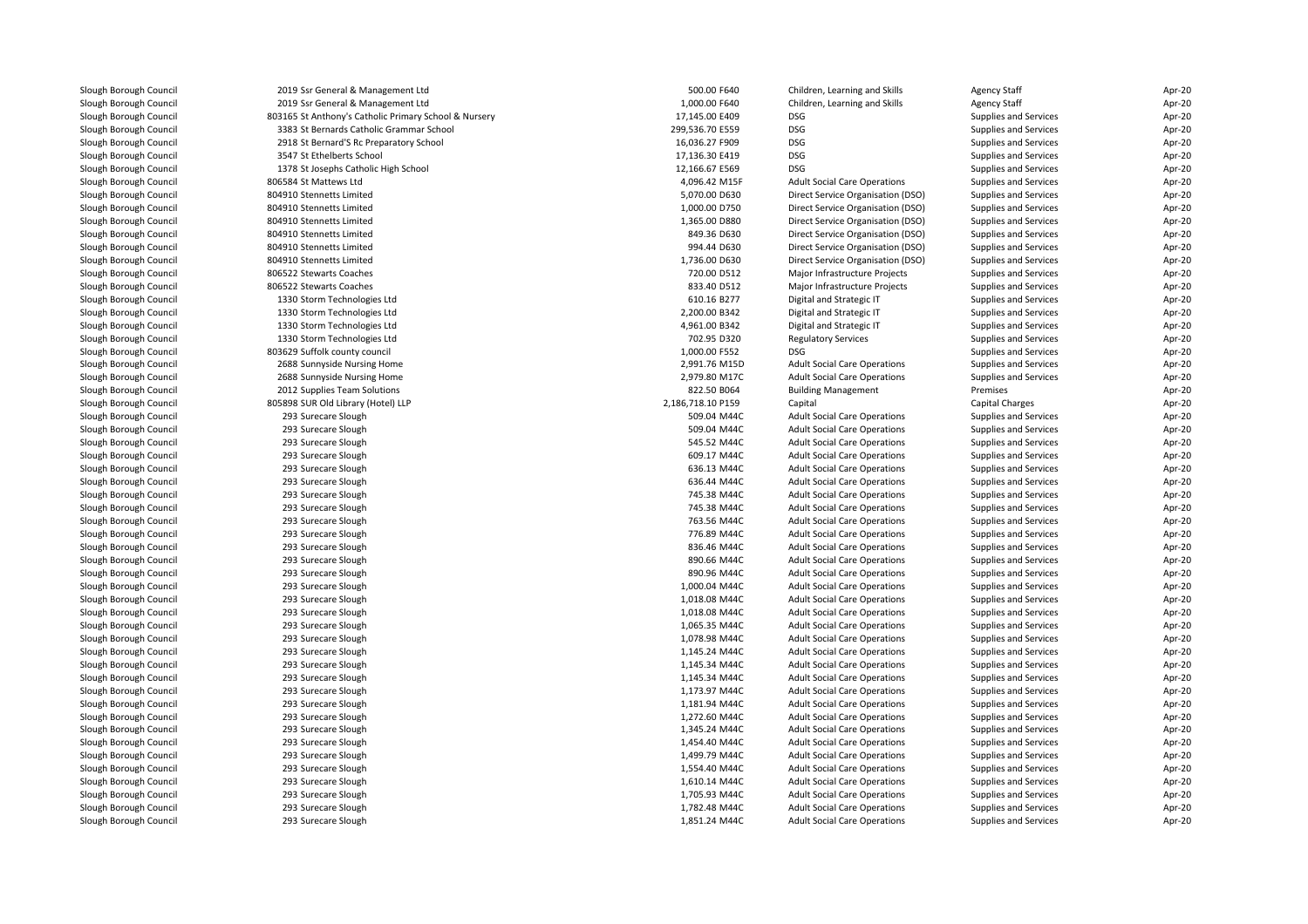| Slough Borough Council | 293 Surecare Slough                         | 2,049.42 M44C  | <b>Adult Social Care Operations</b> | Supplies and Services | Apr-20 |
|------------------------|---------------------------------------------|----------------|-------------------------------------|-----------------------|--------|
| Slough Borough Council | 293 Surecare Slough                         | 2,215.20 M44C  | <b>Adult Social Care Operations</b> | Supplies and Services | Apr-20 |
| Slough Borough Council | 293 Surecare Slough                         | 2.278.59 M44C  | <b>Adult Social Care Operations</b> | Supplies and Services | Apr-20 |
| Slough Borough Council | 293 Surecare Slough                         | 2,287.61 M44C  | <b>Adult Social Care Operations</b> | Supplies and Services | Apr-20 |
| Slough Borough Council | 293 Surecare Slough                         | 2,290.50 M44C  | <b>Adult Social Care Operations</b> | Supplies and Services | Apr-20 |
| Slough Borough Council | 293 Surecare Slough                         | 2,326.66 M44C  | <b>Adult Social Care Operations</b> | Supplies and Services | Apr-20 |
| Slough Borough Council | 293 Surecare Slough                         | 2,363.40 M44C  | <b>Adult Social Care Operations</b> | Supplies and Services | Apr-20 |
| Slough Borough Council | 293 Surecare Slough                         | 2,377.91 M44C  | <b>Adult Social Care Operations</b> | Supplies and Services | Apr-20 |
| Slough Borough Council | 293 Surecare Slough                         | 2,545.00 M44C  | <b>Adult Social Care Operations</b> | Supplies and Services | Apr-20 |
| Slough Borough Council | 293 Surecare Slough                         | 2,794.16 M44C  | <b>Adult Social Care Operations</b> | Supplies and Services | Apr-20 |
| Slough Borough Council | 293 Surecare Slough                         | 2,848.20 M44C  | <b>Adult Social Care Operations</b> | Supplies and Services | Apr-20 |
| Slough Borough Council | 293 Surecare Slough                         | 3,236.60 M44C  | <b>Adult Social Care Operations</b> | Supplies and Services | Apr-20 |
| Slough Borough Council | 293 Surecare Slough                         | 1,154.70 M44D  | <b>Adult Social Care Operations</b> | Supplies and Services | Apr-20 |
| Slough Borough Council | 293 Surecare Slough                         | 1,672.33 M44D  | <b>Adult Social Care Operations</b> | Supplies and Services | Apr-20 |
| Slough Borough Council | 293 Surecare Slough                         | 1,672.56 M44D  | <b>Adult Social Care Operations</b> | Supplies and Services | Apr-20 |
| Slough Borough Council | 293 Surecare Slough                         | 2,036.16 M44D  | <b>Adult Social Care Operations</b> | Supplies and Services | Apr-20 |
| Slough Borough Council | 293 Surecare Slough                         | 2,290.34 M44D  | <b>Adult Social Care Operations</b> | Supplies and Services | Apr-20 |
| Slough Borough Council | 293 Surecare Slough                         | 2,290.68 M44D  | <b>Adult Social Care Operations</b> | Supplies and Services | Apr-20 |
| Slough Borough Council | 293 Surecare Slough                         | 2.399.76 M44D  | <b>Adult Social Care Operations</b> | Supplies and Services | Apr-20 |
| Slough Borough Council | 293 Surecare Slough                         | 2,787.67 M44D  |                                     |                       | Apr-20 |
|                        |                                             | 1,018.08 M44E  | <b>Adult Social Care Operations</b> | Supplies and Services |        |
| Slough Borough Council | 293 Surecare Slough                         |                | <b>Adult Social Care Operations</b> | Supplies and Services | Apr-20 |
| Slough Borough Council | 293 Surecare Slough                         | 1,272.88 M44E  | <b>Adult Social Care Operations</b> | Supplies and Services | Apr-20 |
| Slough Borough Council | 293 Surecare Slough                         | 636.14 M44F    | <b>Adult Social Care Operations</b> | Supplies and Services | Apr-20 |
| Slough Borough Council | 293 Surecare Slough                         | 1,163.52 M44F  | <b>Adult Social Care Operations</b> | Supplies and Services | Apr-20 |
| Slough Borough Council | 293 Surecare Slough                         | 527.22 M45C    | <b>Adult Social Care Operations</b> | Supplies and Services | Apr-20 |
| Slough Borough Council | 293 Surecare Slough                         | 1,018.08 M45C  | <b>Adult Social Care Operations</b> | Supplies and Services | Apr-20 |
| Slough Borough Council | 293 Surecare Slough                         | 2,290.68 M47D  | <b>Adult Social Care Operations</b> | Supplies and Services | Apr-20 |
| Slough Borough Council | 293 Surecare Slough                         | 636.30 M48C    | <b>Adult Social Care Operations</b> | Supplies and Services | Apr-20 |
| Slough Borough Council | 293 Surecare Slough                         | 1,016.61 M48C  | <b>Adult Social Care Operations</b> | Supplies and Services | Apr-20 |
| Slough Borough Council | 293 Surecare Slough                         | 1,021.12 M48C  | <b>Adult Social Care Operations</b> | Supplies and Services | Apr-20 |
| Slough Borough Council | 293 Surecare Slough                         | 1,781.64 M48C  | <b>Adult Social Care Operations</b> | Supplies and Services | Apr-20 |
| Slough Borough Council | 293 Surecare Slough                         | 2,545.20 M48C  | <b>Adult Social Care Operations</b> | Supplies and Services | Apr-20 |
| Slough Borough Council | 293 Surecare Slough                         | 2,563.99 M48C  | <b>Adult Social Care Operations</b> | Supplies and Services | Apr-20 |
| Slough Borough Council | 715 Surrey County Council                   | 3,712.50 D012  | Major Infrastructure Projects       | Supplies and Services | Apr-20 |
| Slough Borough Council | 715 Surrey County Council                   | 3,850.00 D012  | Major Infrastructure Projects       | Supplies and Services | Apr-20 |
| Slough Borough Council | 715 Surrey County Council                   | 8,281.25 D012  | Major Infrastructure Projects       | Supplies and Services | Apr-20 |
| Slough Borough Council | 715 Surrey County Council                   | 27,521.50 D012 | Major Infrastructure Projects       | Supplies and Services | Apr-20 |
| Slough Borough Council | 803668 Surrey Disabled People's Partnership | 31,071.92 A02C | Adult Social Care Commissioning     | Supplies and Services | Apr-20 |
| Slough Borough Council | 804906 T H White Limited                    | 1,100.00 D750  | Direct Service Organisation (DSO)   | Supplies and Services | Apr-20 |
| Slough Borough Council | 804906 T H White Limited                    | 874.50 D750    | Direct Service Organisation (DSO)   | Supplies and Services | Apr-20 |
| Slough Borough Council | 804906 T H White Limited                    | 874.50 D750    | Direct Service Organisation (DSO)   | Supplies and Services | Apr-20 |
| Slough Borough Council | 803200 Tameside Metropolitan Borough        | 1,600.00 H009  | Finance                             | Supplies and Services | Apr-20 |
| Slough Borough Council | 805683 Team Carita DCS Limited              | 868.00 M42C    | <b>Adult Social Care Operations</b> | Supplies and Services | Apr-20 |
| Slough Borough Council | 805683 Team Carita DCS Limited              | 868.00 M42C    | <b>Adult Social Care Operations</b> | Supplies and Services | Apr-20 |
| Slough Borough Council | 805683 Team Carita DCS Limited              | 724.75 M44C    | <b>Adult Social Care Operations</b> | Supplies and Services | Apr-20 |
| Slough Borough Council | 805683 Team Carita DCS Limited              | 813.89 M44C    | <b>Adult Social Care Operations</b> | Supplies and Services | Apr-20 |
| Slough Borough Council | 805683 Team Carita DCS Limited              | 1,193.64 M44C  | <b>Adult Social Care Operations</b> | Supplies and Services | Apr-20 |
| Slough Borough Council | 805683 Team Carita DCS Limited              | 1,193.64 M44C  | <b>Adult Social Care Operations</b> | Supplies and Services | Apr-20 |
| Slough Borough Council | 805683 Team Carita DCS Limited              | 2,945.00 M48C  | <b>Adult Social Care Operations</b> | Supplies and Services | Apr-20 |
| Slough Borough Council | 805683 Team Carita DCS Limited              | 3,061.25 M48C  | <b>Adult Social Care Operations</b> | Supplies and Services | Apr-20 |
| Slough Borough Council | 3369 Teeny Boppers Montessori School        | 9,879.64 F909  | <b>DSG</b>                          | Supplies and Services | Apr-20 |
| Slough Borough Council | 1596 Teleshore (Uk) Limited                 | 1,491.50 D320  | <b>Regulatory Services</b>          | Supplies and Services | Apr-20 |
| Slough Borough Council | 806165 Terrell Limited                      | 510.00 P101    | Capital                             | Capital Charges       | Apr-20 |
| Slough Borough Council | 806165 Terrell Limited                      | 1,125.00 P101  | Capital                             | Capital Charges       | Apr-20 |
| Slough Borough Council | 806165 Terrell Limited                      | 1,317.50 P101  | Capital                             | Capital Charges       | Apr-20 |
| Slough Borough Council | 803266 Thames Valley Berkshire LEP Ltd      | 765.00 D012    | Major Infrastructure Projects       | Supplies and Services | Apr-20 |
| Slough Borough Council | 803712 Thames Valley Transport Services LTD | 20,281.26 F123 | Children, Learning and Skills       | Supplies and Services | Apr-20 |
|                        |                                             |                |                                     |                       |        |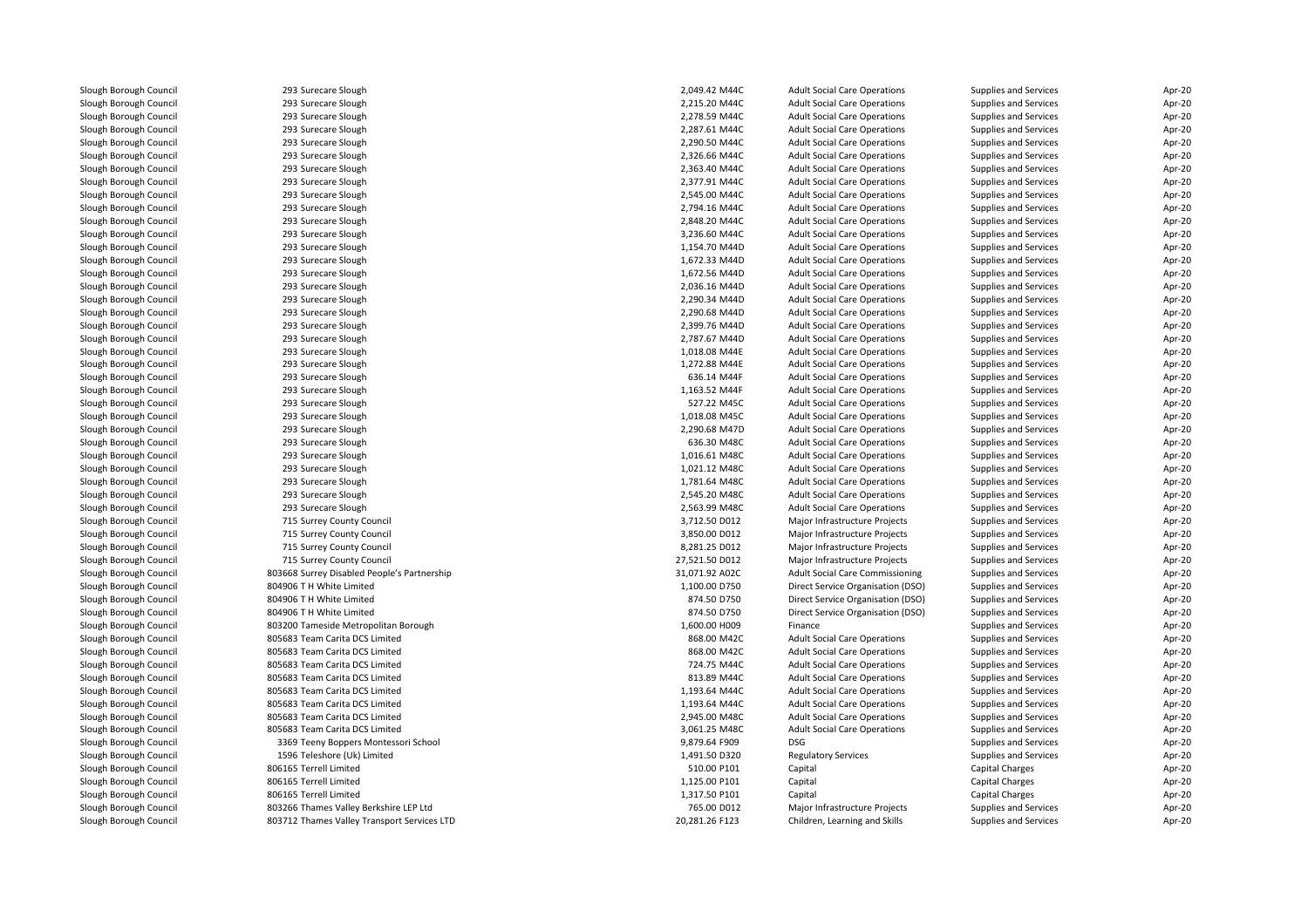| Slough Borough Council | 803712 Thames Valley Transport Services LTD | 86,873.91 F123   | Children, Learning and Skills       | Supplies and Services        | Apr-20 |
|------------------------|---------------------------------------------|------------------|-------------------------------------|------------------------------|--------|
| Slough Borough Council | 2035 The Cycle Experience                   | 1,400.00 D500    | Major Infrastructure Projects       | Supplies and Services        | Apr-20 |
| Slough Borough Council | 2035 The Cycle Experience                   | 2,860.00 D500    | Major Infrastructure Projects       | Supplies and Services        | Apr-20 |
| Slough Borough Council | 2035 The Cycle Experience                   | 510.00 D508      | Major Infrastructure Projects       | Supplies and Services        | Apr-20 |
| Slough Borough Council | 2035 The Cycle Experience                   | 970.00 D508      | Major Infrastructure Projects       | Supplies and Services        | Apr-20 |
| Slough Borough Council | 653 The Godolphin Junior Academy            | 8,625.00 E779    | <b>DSG</b>                          | Supplies and Services        | Apr-20 |
| Slough Borough Council | 804768 The Helping Hand Company Limited     | 1,962.00 D620    | Direct Service Organisation (DSO)   | Supplies and Services        | Apr-20 |
| Slough Borough Council | 2206 The Housing Ombudsman                  | 7,656.25 J200    | Housing Revenue Account             | Supplies and Services        | Apr-20 |
| Slough Borough Council | 807237 The Land Referencing Company Ltd     | 1,839.00 P211    | Capital                             | Capital Charges              | Apr-20 |
| Slough Borough Council | 1385 The Langley Academy                    | 15,666.67 E719   | DSG                                 | Supplies and Services        | Apr-20 |
| Slough Borough Council | 803300 The Langley Academy Primary          | 10,889.68 E469   | <b>DSG</b>                          | Supplies and Services        | Apr-20 |
| Slough Borough Council | 806847 The Langley Heritage Primary Academy | 18,215.89 E369   | <b>DSG</b>                          | <b>Supplies and Services</b> | Apr-20 |
| Slough Borough Council | 805400 The Leading Care Company             | 594.00 M44C      | <b>Adult Social Care Operations</b> | Supplies and Services        | Apr-20 |
| Slough Borough Council | 805400 The Leading Care Company             | 730.25 M44C      | <b>Adult Social Care Operations</b> | Supplies and Services        | Apr-20 |
| Slough Borough Council | 805400 The Leading Care Company             | 808.64 M44C      | <b>Adult Social Care Operations</b> | Supplies and Services        | Apr-20 |
| Slough Borough Council | 805400 The Leading Care Company             | 940.64 M44C      | <b>Adult Social Care Operations</b> | Supplies and Services        | Apr-20 |
| Slough Borough Council | 805400 The Leading Care Company             | 998.38 M44C      | <b>Adult Social Care Operations</b> | Supplies and Services        | Apr-20 |
| Slough Borough Council | 805400 The Leading Care Company             | 1,019.01 M44C    | <b>Adult Social Care Operations</b> | Supplies and Services        | Apr-20 |
| Slough Borough Council | 805400 The Leading Care Company             | 1,039.64 M44C    | <b>Adult Social Care Operations</b> | Supplies and Services        | Apr-20 |
| Slough Borough Council |                                             | 1,106.18 M44C    |                                     |                              | Apr-20 |
|                        | 805400 The Leading Care Company             | 1,134.79 M44C    | <b>Adult Social Care Operations</b> | Supplies and Services        | Apr-20 |
| Slough Borough Council | 805400 The Leading Care Company             |                  | <b>Adult Social Care Operations</b> | Supplies and Services        |        |
| Slough Borough Council | 805400 The Leading Care Company             | 1,155.00 M44C    | <b>Adult Social Care Operations</b> | Supplies and Services        | Apr-20 |
| Slough Borough Council | 805400 The Leading Care Company             | 1,171.64 M44C    | <b>Adult Social Care Operations</b> | Supplies and Services        | Apr-20 |
| Slough Borough Council | 805400 The Leading Care Company             | 1,183.16 M44C    | <b>Adult Social Care Operations</b> | Supplies and Services        | Apr-20 |
| Slough Borough Council | 805400 The Leading Care Company             | 1,278.89 M44C    | <b>Adult Social Care Operations</b> | Supplies and Services        | Apr-20 |
| Slough Borough Council | 805400 The Leading Care Company             | 1,386.00 M44C    | <b>Adult Social Care Operations</b> | Supplies and Services        | Apr-20 |
| Slough Borough Council | 805400 The Leading Care Company             | 1,877.76 M44C    | <b>Adult Social Care Operations</b> | Supplies and Services        | Apr-20 |
| Slough Borough Council | 805400 The Leading Care Company             | 1,881.04 M44D    | <b>Adult Social Care Operations</b> | Supplies and Services        | Apr-20 |
| Slough Borough Council | 805400 The Leading Care Company             | 2,310.56 M44D    | <b>Adult Social Care Operations</b> | Supplies and Services        | Apr-20 |
| Slough Borough Council | 805400 The Leading Care Company             | 841.50 M45C      | <b>Adult Social Care Operations</b> | Supplies and Services        | Apr-20 |
| Slough Borough Council | 1794 The Light UK                           | 502.50 M44E      | <b>Adult Social Care Operations</b> | Supplies and Services        | Apr-20 |
| Slough Borough Council | 1794 The Light UK                           | 670.00 M44E      | <b>Adult Social Care Operations</b> | Supplies and Services        | Apr-20 |
| Slough Borough Council | 1794 The Light UK                           | 711.85 M44E      | <b>Adult Social Care Operations</b> | Supplies and Services        | Apr-20 |
| Slough Borough Council | 1794 The Light UK                           | 837.50 M44E      | <b>Adult Social Care Operations</b> | Supplies and Services        | Apr-20 |
| Slough Borough Council | 1794 The Light UK                           | 1,005.00 M44E    | <b>Adult Social Care Operations</b> | Supplies and Services        | Apr-20 |
| Slough Borough Council | 1794 The Light UK                           | 1,206.50 M44E    | <b>Adult Social Care Operations</b> | Supplies and Services        | Apr-20 |
| Slough Borough Council | 1794 The Light UK                           | 1,675.00 M44E    | <b>Adult Social Care Operations</b> | Supplies and Services        | Apr-20 |
| Slough Borough Council | 1794 The Light UK                           | 1,675.00 M44E    | <b>Adult Social Care Operations</b> | Supplies and Services        | Apr-20 |
| Slough Borough Council | 1794 The Light UK                           | 1,758.75 M44E    | <b>Adult Social Care Operations</b> | Supplies and Services        | Apr-20 |
| Slough Borough Council | 1794 The Light UK                           | 2,010.00 M44E    | <b>Adult Social Care Operations</b> | Supplies and Services        | Apr-20 |
| Slough Borough Council | 3116 The Oratory Montessori Day Nursery     | 10,636.24 F909   | <b>DSG</b>                          | Supplies and Services        | Apr-20 |
| Slough Borough Council | 96 The Play Inspection Company Ltd          | 3,450.00 D750    | Direct Service Organisation (DSO)   | Supplies and Services        | Apr-20 |
| Slough Borough Council | 2898 The Regard Partnership Ltd             | 5,757.14 M26E    | <b>Adult Social Care Operations</b> | Supplies and Services        | Apr-20 |
| Slough Borough Council | 2898 The Regard Partnership Ltd             | 7,021.15 M26E    | <b>Adult Social Care Operations</b> | Supplies and Services        | Apr-20 |
| Slough Borough Council | 2898 The Regard Partnership Ltd             | 2,798.19 M42E    | <b>Adult Social Care Operations</b> | Supplies and Services        | Apr-20 |
| Slough Borough Council | 2898 The Regard Partnership Ltd             | 4,887.11 M42E    | <b>Adult Social Care Operations</b> | Supplies and Services        | Apr-20 |
| Slough Borough Council | 2898 The Regard Partnership Ltd             | 4,979.93 M42E    | <b>Adult Social Care Operations</b> | Supplies and Services        | Apr-20 |
| Slough Borough Council | 2898 The Regard Partnership Ltd             | 5,197.24 M42E    | <b>Adult Social Care Operations</b> | Supplies and Services        | Apr-20 |
| Slough Borough Council | 2898 The Regard Partnership Ltd             | 6,330.73 M42E    | <b>Adult Social Care Operations</b> | Supplies and Services        | Apr-20 |
| Slough Borough Council | 2898 The Regard Partnership Ltd             | 4,387.52 M44D    | <b>Adult Social Care Operations</b> | Supplies and Services        | Apr-20 |
| Slough Borough Council | 2898 The Regard Partnership Ltd             | 5,279.61 M44E    | <b>Adult Social Care Operations</b> | Supplies and Services        | Apr-20 |
| Slough Borough Council | 2898 The Regard Partnership Ltd             | 5,431.73 M44E    | <b>Adult Social Care Operations</b> | Supplies and Services        | Apr-20 |
| Slough Borough Council | 821 The Westgate School                     | 19,333.33 E789   | <b>DSG</b>                          | Supplies and Services        | Apr-20 |
| Slough Borough Council | 1549 Thebigword Group                       | 652.00 A02D      | <b>Adult Social Care Operations</b> | Supplies and Services        | Apr-20 |
| Slough Borough Council | 804686 Thistle Insurance Services Ltd       | $-2,127.28$ J006 | <b>Housing Revenue Account</b>      | Supplies and Services        | Apr-20 |
| Slough Borough Council | 807030 Thrive365 Ltd                        | 3,288.00 F210    | Communities and Lesiure             | TP-Other Bodies              | Apr-20 |
| Slough Borough Council | 805915 Time 4 U Limited                     | 2,845.80 M42F    | <b>Adult Social Care Operations</b> | Supplies and Services        | Apr-20 |
|                        |                                             |                  |                                     |                              |        |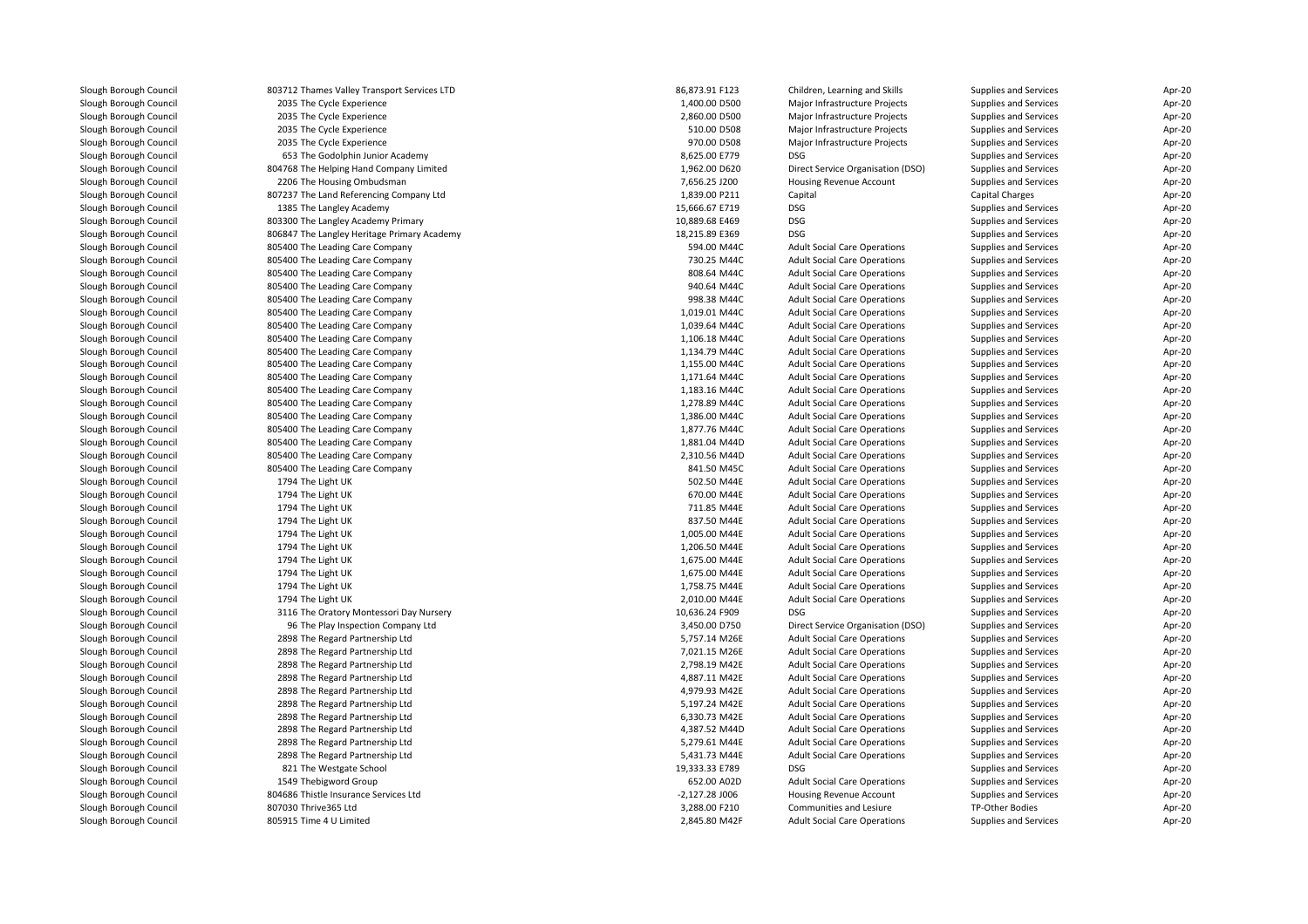| Slough Borough Council | 805915 Time 4 U Limited                     | 2,940.66 M42F   | <b>Adult Social Care Operations</b>    | Supplies and Services        | Apr-20 |
|------------------------|---------------------------------------------|-----------------|----------------------------------------|------------------------------|--------|
| Slough Borough Council | 805915 Time 4 U Limited                     | 2,892.90 M44F   | <b>Adult Social Care Operations</b>    | Supplies and Services        | Apr-20 |
| Slough Borough Council | 805915 Time 4 U Limited                     | 2,989.33 M44F   | <b>Adult Social Care Operations</b>    | Supplies and Services        | Apr-20 |
| Slough Borough Council | 805915 Time 4 U Limited                     | 3,272.10 M44F   | <b>Adult Social Care Operations</b>    | Supplies and Services        | Apr-20 |
| Slough Borough Council | 805915 Time 4 U Limited                     | 3,381.17 M44F   | <b>Adult Social Care Operations</b>    | Supplies and Services        | Apr-20 |
| Slough Borough Council | 805915 Time 4 U Limited                     | 4,283.55 M44F   | <b>Adult Social Care Operations</b>    | Supplies and Services        | Apr-20 |
| Slough Borough Council | 805915 Time 4 U Limited                     | 4,283.55 M44F   | <b>Adult Social Care Operations</b>    | Supplies and Services        | Apr-20 |
| Slough Borough Council | 805915 Time 4 U Limited                     | 4,426.34 M44F   | <b>Adult Social Care Operations</b>    | Supplies and Services        | Apr-20 |
| Slough Borough Council | 805915 Time 4 U Limited                     | 4,426.35 M44F   | <b>Adult Social Care Operations</b>    | Supplies and Services        | Apr-20 |
| Slough Borough Council | 805915 Time 4 U Limited                     | 4,569.19 M44F   | <b>Adult Social Care Operations</b>    | Supplies and Services        | Apr-20 |
| Slough Borough Council | 806360 Tiny Turtles Daycare Nursery Ltd     | 12,278.94 F909  | <b>DSG</b>                             | Supplies and Services        | Apr-20 |
| Slough Borough Council | 171 Toad Hall Nursery                       | 28,733.04 F909  | <b>DSG</b>                             | Supplies and Services        | Apr-20 |
| Slough Borough Council | 1157 Total Gas & Power                      | 8,481.91 K526   | <b>Building Management</b>             | Premises                     | Apr-20 |
| Slough Borough Council | 1157 Total Gas & Power                      | 29,662.42 K526  | <b>Building Management</b>             | Premises                     | Apr-20 |
| Slough Borough Council | 2432 Tracsis Traffic Data Limited           | 4,065.00 P209   | Capital                                | Capital Charges              | Apr-20 |
| Slough Borough Council | 805950 Treloar College                      | 22,776.29 M26E  | <b>Adult Social Care Operations</b>    | Supplies and Services        | Apr-20 |
| Slough Borough Council | 806348 Trinity Homelesss Projects           | 6,000.00 H216   | <b>Strategic Housing Services</b>      | Supplies and Services        | Apr-20 |
| Slough Borough Council | 805353 Trojan Construction Products Ltd     | 900.00 D880     | Direct Service Organisation (DSO)      | Supplies and Services        | Apr-20 |
| Slough Borough Council | 2288 Trowers & Hamlins                      | 3,562.00 P405   | Capital                                | Capital Charges              | Apr-20 |
| Slough Borough Council | 309 Trustmarque Solutions Ltd               | 49,650.00 B342  | Digital and Strategic IT               | Supplies and Services        | Apr-20 |
| Slough Borough Council | 805771 TTS Group Ltd                        | 507.38 F189     | Children, Learning and Skills          | Supplies and Services        | Apr-20 |
| Slough Borough Council | 2889 Tudor (UK) Ltd t/a Tudor Environmental | 1,895.00 D610   | Direct Service Organisation (DSO)      | Supplies and Services        | Apr-20 |
| Slough Borough Council | 2889 Tudor (UK) Ltd t/a Tudor Environmental | 1,515.00 D610   | Direct Service Organisation (DSO)      | Supplies and Services        | Apr-20 |
| Slough Borough Council | 2889 Tudor (UK) Ltd t/a Tudor Environmental | 597.60 D610     | Direct Service Organisation (DSO)      | Supplies and Services        | Apr-20 |
| Slough Borough Council | 2889 Tudor (UK) Ltd t/a Tudor Environmental | 1,509.60 D750   | Direct Service Organisation (DSO)      | Supplies and Services        | Apr-20 |
| Slough Borough Council | 2889 Tudor (UK) Ltd t/a Tudor Environmental | 640.00 D880     | Direct Service Organisation (DSO)      | Supplies and Services        | Apr-20 |
|                        |                                             |                 |                                        |                              |        |
| Slough Borough Council | 2889 Tudor (UK) Ltd t/a Tudor Environmental | 1,120.00 D750   | Direct Service Organisation (DSO)      | Supplies and Services        | Apr-20 |
| Slough Borough Council | 722 Tunstall Healthcare (Uk) Ltd            | 5,202.90 K089   | <b>Regulatory Services</b>             | Supplies and Services        | Apr-20 |
| Slough Borough Council | 942 Turning Point                           | 18,139.50 A04C  | <b>Adult Social Care Commissioning</b> | Supplies and Services        | Apr-20 |
| Slough Borough Council | 942 Turning Point                           | 206,250.00 A04C | Adult Social Care Commissioning        | Supplies and Services        | Apr-20 |
| Slough Borough Council | 806781 Unisan Limited                       | 1,560.00 B064   | <b>Building Management</b>             | Supplies and Services        | Apr-20 |
| Slough Borough Council | 806781 Unisan Limited                       | 1,916.80 B064   | <b>Building Management</b>             | Supplies and Services        | Apr-20 |
| Slough Borough Council | 806781 Unisan Limited                       | 13,417.60 B064  | <b>Building Management</b>             | Supplies and Services        | Apr-20 |
| Slough Borough Council | 577 Upton Park Hotel                        | 1,820.00 M80F   | <b>Adult Social Care Operations</b>    | Supplies and Services        | Apr-20 |
| Slough Borough Council | 577 Upton Park Hotel                        | 1,820.00 M80F   | <b>Adult Social Care Operations</b>    | Supplies and Services        | Apr-20 |
| Slough Borough Council | 577 Upton Park Hotel                        | 1,820.00 M80F   | <b>Adult Social Care Operations</b>    | Supplies and Services        | Apr-20 |
| Slough Borough Council | 577 Upton Park Hotel                        | 882.00 H205     | <b>Strategic Housing Services</b>      | Supplies and Services        | Apr-20 |
| Slough Borough Council | 577 Upton Park Hotel                        | 1,085.00 H205   | <b>Strategic Housing Services</b>      | Supplies and Services        | Apr-20 |
| Slough Borough Council | 577 Upton Park Hotel                        | 1,178.00 H205   | <b>Strategic Housing Services</b>      | Supplies and Services        | Apr-20 |
| Slough Borough Council | 577 Upton Park Hotel                        | 1,178.00 H205   | <b>Strategic Housing Services</b>      | Supplies and Services        | Apr-20 |
| Slough Borough Council | 577 Upton Park Hotel                        | 1,178.00 H205   | <b>Strategic Housing Services</b>      | Supplies and Services        | Apr-20 |
| Slough Borough Council | 577 Upton Park Hotel                        | 1,178.00 H205   | <b>Strategic Housing Services</b>      | Supplies and Services        | Apr-20 |
| Slough Borough Council | 577 Upton Park Hotel                        | 1,178.00 H205   | <b>Strategic Housing Services</b>      | Supplies and Services        | Apr-20 |
| Slough Borough Council | 577 Upton Park Hotel                        | 1,178.00 H205   | <b>Strategic Housing Services</b>      | Supplies and Services        | Apr-20 |
| Slough Borough Council | 577 Upton Park Hotel                        | 1,178.00 H205   | <b>Strategic Housing Services</b>      | Supplies and Services        | Apr-20 |
| Slough Borough Council | 577 Upton Park Hotel                        | 1,178.00 H205   | <b>Strategic Housing Services</b>      | Supplies and Services        | Apr-20 |
| Slough Borough Council | 577 Upton Park Hotel                        | 1,178.00 H205   | <b>Strategic Housing Services</b>      | Supplies and Services        | Apr-20 |
| Slough Borough Council | 577 Upton Park Hotel                        | 1,178.00 H205   | <b>Strategic Housing Services</b>      | Supplies and Services        | Apr-20 |
| Slough Borough Council | 577 Upton Park Hotel                        | 1,178.00 H205   | <b>Strategic Housing Services</b>      | Supplies and Services        | Apr-20 |
| Slough Borough Council | 577 Upton Park Hotel                        | 1,240.00 H205   | <b>Strategic Housing Services</b>      | Supplies and Services        | Apr-20 |
| Slough Borough Council | 577 Upton Park Hotel                        | 1,240.00 H205   | <b>Strategic Housing Services</b>      | Supplies and Services        | Apr-20 |
| Slough Borough Council | 577 Upton Park Hotel                        | 1,240.00 H205   | <b>Strategic Housing Services</b>      | Supplies and Services        | Apr-20 |
| Slough Borough Council | 577 Upton Park Hotel                        | 1,240.00 H205   | <b>Strategic Housing Services</b>      | Supplies and Services        | Apr-20 |
| Slough Borough Council | 577 Upton Park Hotel                        | 1,240.00 H205   | <b>Strategic Housing Services</b>      | Supplies and Services        | Apr-20 |
| Slough Borough Council | 577 Upton Park Hotel                        | 1,240.00 H205   | <b>Strategic Housing Services</b>      | <b>Supplies and Services</b> | Apr-20 |
| Slough Borough Council | 577 Upton Park Hotel                        | 1,240.00 H205   | <b>Strategic Housing Services</b>      | Supplies and Services        | Apr-20 |
| Slough Borough Council | 577 Upton Park Hotel                        | 1,395.00 H205   | <b>Strategic Housing Services</b>      | Supplies and Services        | Apr-20 |
|                        |                                             |                 |                                        |                              |        |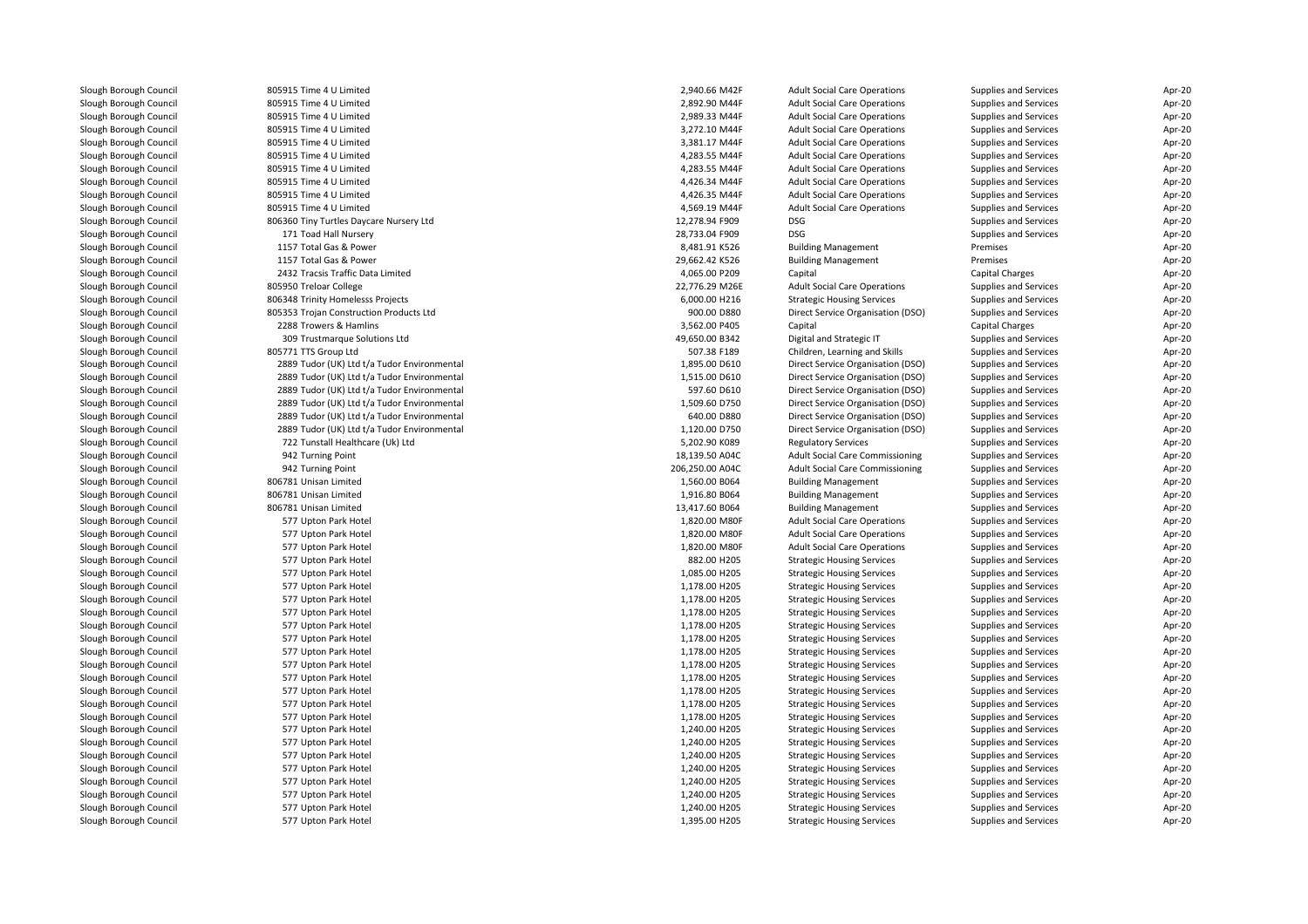| Slough Borough Council | 577 Upton Park Hotel                         | 1,395.00 H205   | <b>Strategic Housing Services</b>   | Supplies and Services        | Apr-20 |
|------------------------|----------------------------------------------|-----------------|-------------------------------------|------------------------------|--------|
| Slough Borough Council | 577 Upton Park Hotel                         | 1,395.00 H205   | <b>Strategic Housing Services</b>   | <b>Supplies and Services</b> | Apr-20 |
| Slough Borough Council | 577 Upton Park Hotel                         | 1,395.00 H205   | <b>Strategic Housing Services</b>   | Supplies and Services        | Apr-20 |
| Slough Borough Council | 577 Upton Park Hotel                         | 1,395.00 H205   | <b>Strategic Housing Services</b>   | Supplies and Services        | Apr-20 |
| Slough Borough Council | 577 Upton Park Hotel                         | 1,550.00 H205   | <b>Strategic Housing Services</b>   | Supplies and Services        | Apr-20 |
| Slough Borough Council | 577 Upton Park Hotel                         | 765.00 H207     | #N/A                                | Supplies and Services        | Apr-20 |
| Slough Borough Council | 807236 Urban Initiatives Studio Ltd          | 35,644.00 D002  | Regeneration                        | Supplies and Services        | Apr-20 |
| Slough Borough Council | 803251 Vail Williams LLP                     | 1,500.00 B079   | <b>Regeneration Development</b>     | Supplies and Services        | Apr-20 |
| Slough Borough Council | 803251 Vail Williams LLP                     | 3,600.00 B079   | <b>Regeneration Development</b>     | Supplies and Services        | Apr-20 |
| Slough Borough Council | 1212 Virgin Media Ltd                        | 1,261.65 B023   | Finance                             | Supplies and Services        | Apr-20 |
| Slough Borough Council | 1212 Virgin Media Ltd                        | 20,805.37 B023  | Finance                             | Supplies and Services        | Apr-20 |
| Slough Borough Council | 807178 Vitro Global LTD                      | 4,168.00 B408   | People                              | <b>Agency Staff</b>          | Apr-20 |
| Slough Borough Council | 803163 Volker Highways                       | 8,935.32 P053   | Capital                             | Capital Charges              | Apr-20 |
| Slough Borough Council | 803163 Volker Highways                       | 10,760.33 P053  | Capital                             | Capital Charges              | Apr-20 |
| Slough Borough Council | 803163 Volker Highways                       | 7,338.18 P160   | Capital                             | Capital Charges              | Apr-20 |
| Slough Borough Council | 2682 Voyage 1 Limited                        | 5,051.93 M26E   | <b>Adult Social Care Operations</b> | Supplies and Services        | Apr-20 |
|                        |                                              |                 |                                     |                              |        |
| Slough Borough Council | 2682 Voyage 1 Limited                        | 5,301.21 M26E   | <b>Adult Social Care Operations</b> | Supplies and Services        | Apr-20 |
| Slough Borough Council | 2682 Voyage 1 Limited                        | 6,460.94 M26E   | <b>Adult Social Care Operations</b> | Supplies and Services        | Apr-20 |
| Slough Borough Council | 2682 Voyage 1 Limited                        | 7,164.91 M26E   | <b>Adult Social Care Operations</b> | Supplies and Services        | Apr-20 |
| Slough Borough Council | 2682 Voyage 1 Limited                        | 5,016.97 M27F   | <b>Adult Social Care Operations</b> | Supplies and Services        | Apr-20 |
| Slough Borough Council | 2682 Voyage 1 Limited                        | 6,458.22 M26E   | <b>Adult Social Care Operations</b> | Supplies and Services        | Apr-20 |
| Slough Borough Council | 2682 Voyage 1 Limited                        | -597.73 M26E    | <b>Adult Social Care Operations</b> | <b>External Receipts</b>     | Apr-20 |
| Slough Borough Council | 3436 Voyage Ltd                              | 3,460.63 M26E   | <b>Adult Social Care Operations</b> | Supplies and Services        | Apr-20 |
| Slough Borough Council | 3436 Voyage Ltd                              | 5,538.98 M26E   | <b>Adult Social Care Operations</b> | Supplies and Services        | Apr-20 |
| Slough Borough Council | 3436 Voyage Ltd                              | 3,276.48 M42E   | <b>Adult Social Care Operations</b> | Supplies and Services        | Apr-20 |
| Slough Borough Council | 3436 Voyage Ltd                              | 4,541.76 M42E   | <b>Adult Social Care Operations</b> | Supplies and Services        | Apr-20 |
| Slough Borough Council | 3436 Voyage Ltd                              | 4,776.71 M42E   | <b>Adult Social Care Operations</b> | Supplies and Services        | Apr-20 |
| Slough Borough Council | 3436 Voyage Ltd                              | 5,112.91 M42E   | <b>Adult Social Care Operations</b> | Supplies and Services        | Apr-20 |
| Slough Borough Council | 3436 Voyage Ltd                              | 5,494.26 M42E   | <b>Adult Social Care Operations</b> | Supplies and Services        | Apr-20 |
| Slough Borough Council | 3436 Voyage Ltd                              | 6,451.81 M42E   | <b>Adult Social Care Operations</b> | Supplies and Services        | Apr-20 |
| Slough Borough Council | 3436 Voyage Ltd                              | 6,465.51 M42E   | <b>Adult Social Care Operations</b> | Supplies and Services        | Apr-20 |
| Slough Borough Council | 3436 Voyage Ltd                              | 4,295.04 M44C   | <b>Adult Social Care Operations</b> | Supplies and Services        | Apr-20 |
| Slough Borough Council | 3436 Voyage Ltd                              | 3,982.50 M44E   | <b>Adult Social Care Operations</b> | Supplies and Services        | Apr-20 |
| Slough Borough Council | 3436 Voyage Ltd                              | 5,670.00 M44E   | <b>Adult Social Care Operations</b> | Supplies and Services        | Apr-20 |
| Slough Borough Council | 806521 Waterman Infrastructure & Environment | 7,500.00 P211   | Capital                             | Capital Charges              | Apr-20 |
| Slough Borough Council | 806521 Waterman Infrastructure & Environment | 10,000.00 P211  | Capital                             | Capital Charges              | Apr-20 |
| Slough Borough Council | 448 Wea Southern                             | 11,400.00 F210  | <b>Communities and Lesiure</b>      | TP-Other Bodies              | Apr-20 |
| Slough Borough Council | 448 Wea Southern                             | 56,580.00 F210  | Communities and Lesiure             | TP-Other Bodies              | Apr-20 |
| Slough Borough Council | 1762 Wellingtons For Langley Hall            | 73,622.66 F909  | <b>DSG</b>                          | Supplies and Services        | Apr-20 |
| Slough Borough Council | 324 Wernick Hire Ltd                         | 1,458.29 P153   | Capital                             | Capital Charges              | Apr-20 |
| Slough Borough Council | 324 Wernick Hire Ltd                         | 7,542.86 P153   | Capital                             | Capital Charges              | Apr-20 |
| Slough Borough Council | 324 Wernick Hire Ltd                         | 42,000.00 P153  | Capital                             | Capital Charges              | Apr-20 |
| Slough Borough Council | 324 Wernick Hire Ltd                         | -42,000.00 B240 | Governance                          | Supplies and Services        | Apr-20 |
| Slough Borough Council | 324 Wernick Hire Ltd                         | 42,000.00 B240  | Governance                          | Supplies and Services        | Apr-20 |
| Slough Borough Council | 1649 Western House Primary School            | 23,536.47 E439  | <b>DSG</b>                          | Supplies and Services        | Apr-20 |
| Slough Borough Council | 807073 Whistl UK Limited                     | 510.31 K077     | <b>Building Management</b>          | Supplies and Services        | Apr-20 |
| Slough Borough Council | 807073 Whistl UK Limited                     | 514.86 K077     | <b>Building Management</b>          | Supplies and Services        | Apr-20 |
| Slough Borough Council | 807073 Whistl UK Limited                     | 717.43 K077     | <b>Building Management</b>          | Supplies and Services        | Apr-20 |
| Slough Borough Council | 807073 Whistl UK Limited                     | 1,110.69 K077   | <b>Building Management</b>          | Supplies and Services        | Apr-20 |
| Slough Borough Council | 805207 Whitby Partnership Ltd                | 3,000.00 D750   | Direct Service Organisation (DSO)   | Supplies and Services        | Apr-20 |
|                        |                                              |                 |                                     |                              |        |
| Slough Borough Council | 3628 White Leaf Care Ltd                     | 4,062.86 M26E   | <b>Adult Social Care Operations</b> | Supplies and Services        | Apr-20 |
| Slough Borough Council | 804908 Whitestone Care                       | 4,536.00 M42E   | <b>Adult Social Care Operations</b> | Supplies and Services        | Apr-20 |
| Slough Borough Council | 805928 Wild Acres Rest Home                  | 1,142.90 M27C   | <b>Adult Social Care Operations</b> | <b>Supplies and Services</b> | Apr-20 |
| Slough Borough Council | 805928 Wild Acres Rest Home                  | 3,200.00 M27C   | <b>Adult Social Care Operations</b> | Supplies and Services        | Apr-20 |
| Slough Borough Council | 172 Wilks Head & Eve Chartered Surveyors     | 1,000.00 B015   | Finance                             | Supplies and Services        | Apr-20 |
| Slough Borough Council | 172 Wilks Head & Eve Chartered Surveyors     | 13,125.00 B015  | Finance                             | <b>Supplies and Services</b> | Apr-20 |
| Slough Borough Council | 172 Wilks Head & Eve Chartered Surveyors     | 6.500.00 J006   | Housing Revenue Account             | <b>Supplies and Services</b> | Apr-20 |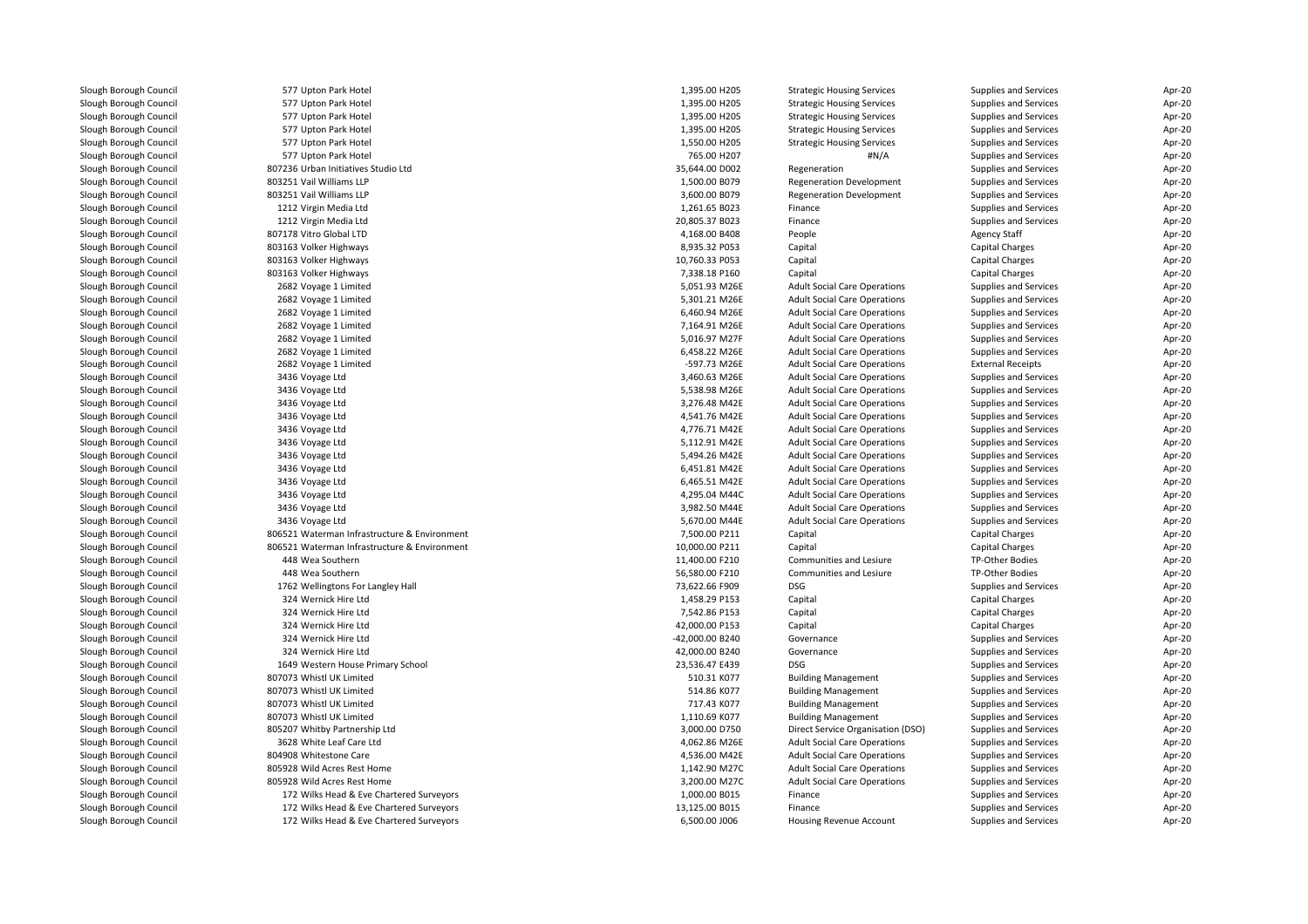| Slough Borough Council | 1753 Willow Primary School                           | 10,444.33 E499 | <b>DSG</b>                          | Supplies and Services | Apr-20 |
|------------------------|------------------------------------------------------|----------------|-------------------------------------|-----------------------|--------|
| Slough Borough Council | 805208 Wilson & Scott (Highways) Ltd                 | 1,147.23 D880  | Direct Service Organisation (DSO)   | Supplies and Services | Apr-20 |
| Slough Borough Council | 805208 Wilson & Scott (Highways) Ltd                 | 3,609.84 D880  | Direct Service Organisation (DSO)   | Supplies and Services | Apr-20 |
| Slough Borough Council | 805209 Wilsons Horticultural Maintenance Ltd         | 4,882.50 D750  | Direct Service Organisation (DSO)   | Supplies and Services | Apr-20 |
| Slough Borough Council | 805209 Wilsons Horticultural Maintenance Ltd         | 2,246.42 D750  | Direct Service Organisation (DSO)   | Supplies and Services | Apr-20 |
| Slough Borough Council | 805209 Wilsons Horticultural Maintenance Ltd         | 2,567.20 D750  | Direct Service Organisation (DSO)   | Supplies and Services | Apr-20 |
| Slough Borough Council | 804807 Windsar Care Centre Ltd                       | 3,214.29 M15D  | <b>Adult Social Care Operations</b> | Supplies and Services | Apr-20 |
| Slough Borough Council | 804807 Windsar Care Centre Ltd                       | 3,642.86 M15D  | <b>Adult Social Care Operations</b> | Supplies and Services | Apr-20 |
| Slough Borough Council | 804807 Windsar Care Centre Ltd                       | 6,428.57 M15D  | <b>Adult Social Care Operations</b> | Supplies and Services | Apr-20 |
| Slough Borough Council | 804807 Windsar Care Centre Ltd                       | 3,171.43 M15F  | <b>Adult Social Care Operations</b> | Supplies and Services | Apr-20 |
| Slough Borough Council | 804807 Windsar Care Centre Ltd                       | 3,214.29 M17C  | <b>Adult Social Care Operations</b> | Supplies and Services | Apr-20 |
| Slough Borough Council | 804807 Windsar Care Centre Ltd                       | 3,321.43 M17C  | <b>Adult Social Care Operations</b> | Supplies and Services | Apr-20 |
| Slough Borough Council | 804807 Windsar Care Centre Ltd                       | 3,321.43 M17C  | <b>Adult Social Care Operations</b> | Supplies and Services | Apr-20 |
| Slough Borough Council | 804807 Windsar Care Centre Ltd                       | 3,428.57 M17C  | <b>Adult Social Care Operations</b> | Supplies and Services | Apr-20 |
| Slough Borough Council | 804807 Windsar Care Centre Ltd                       | 3,428.57 M17C  | <b>Adult Social Care Operations</b> | Supplies and Services | Apr-20 |
| Slough Borough Council | 804807 Windsar Care Centre Ltd                       | 3,214.29 M18C  | <b>Adult Social Care Operations</b> | Supplies and Services | Apr-20 |
| Slough Borough Council | 804807 Windsar Care Centre Ltd                       | 3,214.29 M18C  | <b>Adult Social Care Operations</b> | Supplies and Services | Apr-20 |
| Slough Borough Council | 804807 Windsar Care Centre Ltd                       | 3,214.29 M18C  | <b>Adult Social Care Operations</b> | Supplies and Services | Apr-20 |
| Slough Borough Council | 804807 Windsar Care Centre Ltd                       | 3,321.43 M18C  | <b>Adult Social Care Operations</b> | Supplies and Services | Apr-20 |
| Slough Borough Council | 804807 Windsar Care Centre Ltd                       | 3,321.43 M18C  | <b>Adult Social Care Operations</b> | Supplies and Services | Apr-20 |
| Slough Borough Council | 804807 Windsar Care Centre Ltd                       | 3,321.43 M18C  | <b>Adult Social Care Operations</b> | Supplies and Services | Apr-20 |
| Slough Borough Council | 804807 Windsar Care Centre Ltd                       | 3,214.29 M25C  | <b>Adult Social Care Operations</b> | Supplies and Services | Apr-20 |
| Slough Borough Council | 804807 Windsar Care Centre Ltd                       | 3,642.86 M25C  | <b>Adult Social Care Operations</b> | Supplies and Services | Apr-20 |
| Slough Borough Council | 804807 Windsar Care Centre Ltd                       | 3,642.86 M27C  | <b>Adult Social Care Operations</b> | Supplies and Services | Apr-20 |
| Slough Borough Council | 804807 Windsar Care Centre Ltd                       | 3,321.43 M29C  | <b>Adult Social Care Operations</b> | Supplies and Services | Apr-20 |
| Slough Borough Council | 3604 Windsar Care Ltd                                | 3,321.43 M15D  | <b>Adult Social Care Operations</b> | Supplies and Services | Apr-20 |
| Slough Borough Council | 3604 Windsar Care Ltd                                | 3,214.29 M15F  | <b>Adult Social Care Operations</b> | Supplies and Services | Apr-20 |
| Slough Borough Council | 3604 Windsar Care Ltd                                | 3,321.43 M15F  | <b>Adult Social Care Operations</b> | Supplies and Services | Apr-20 |
| Slough Borough Council | 3604 Windsar Care Ltd                                | 1,928.57 M17C  | <b>Adult Social Care Operations</b> | Supplies and Services | Apr-20 |
| Slough Borough Council | 3604 Windsar Care Ltd                                | 3,000.00 M17C  | <b>Adult Social Care Operations</b> | Supplies and Services | Apr-20 |
| Slough Borough Council | 3604 Windsar Care Ltd                                | 3,214.29 M17C  | <b>Adult Social Care Operations</b> | Supplies and Services | Apr-20 |
| Slough Borough Council | 3604 Windsar Care Ltd                                | 3,214.29 M17C  | <b>Adult Social Care Operations</b> | Supplies and Services | Apr-20 |
| Slough Borough Council | 3604 Windsar Care Ltd                                | 3,321.43 M17C  | <b>Adult Social Care Operations</b> | Supplies and Services | Apr-20 |
| Slough Borough Council | 3604 Windsar Care Ltd                                | 3,321.43 M17C  | <b>Adult Social Care Operations</b> | Supplies and Services | Apr-20 |
| Slough Borough Council | 3604 Windsar Care Ltd                                | 3,428.57 M17C  | <b>Adult Social Care Operations</b> | Supplies and Services | Apr-20 |
| Slough Borough Council | 3604 Windsar Care Ltd                                | 3,000.00 M18C  | <b>Adult Social Care Operations</b> | Supplies and Services | Apr-20 |
| Slough Borough Council | 3604 Windsar Care Ltd                                | 3,321.43 M18C  | <b>Adult Social Care Operations</b> | Supplies and Services | Apr-20 |
| Slough Borough Council | 3604 Windsar Care Ltd                                | 3,428.57 M18C  | <b>Adult Social Care Operations</b> | Supplies and Services | Apr-20 |
| Slough Borough Council | 3604 Windsar Care Ltd                                | 3,000.00 M25C  | <b>Adult Social Care Operations</b> | Supplies and Services | Apr-20 |
| Slough Borough Council | 3604 Windsar Care Ltd                                | 3,214.29 M25C  | <b>Adult Social Care Operations</b> | Supplies and Services | Apr-20 |
| Slough Borough Council | 3604 Windsar Care Ltd                                | 3,643.89 M25C  | <b>Adult Social Care Operations</b> | Supplies and Services | Apr-20 |
| Slough Borough Council | 3604 Windsar Care Ltd                                | 5,142.86 M25D  | <b>Adult Social Care Operations</b> | Supplies and Services | Apr-20 |
| Slough Borough Council | 3604 Windsar Care Ltd                                | 3,214.29 M26E  | <b>Adult Social Care Operations</b> | Supplies and Services | Apr-20 |
| Slough Borough Council | 806641 Windsor Care Limited                          | 4,200.00 M17C  | <b>Adult Social Care Operations</b> | Supplies and Services | Apr-20 |
| Slough Borough Council | 804667 Windsor Clinical & Home Care Services Grp Ltd | 2,796.43 M17C  | <b>Adult Social Care Operations</b> | Supplies and Services | Apr-20 |
| Slough Borough Council | 804667 Windsor Clinical & Home Care Services Grp Ltd | 6,923.57 M17C  | <b>Adult Social Care Operations</b> | Supplies and Services | Apr-20 |
| Slough Borough Council | 807103 Witherslack Group                             | 4,298.42 F552  | <b>DSG</b>                          | Supplies and Services | Apr-20 |
| Slough Borough Council | 807103 Witherslack Group                             | 27,223.00 F552 | <b>DSG</b>                          | Supplies and Services | Apr-20 |
| Slough Borough Council | 1245 Wokingham Borough Council                       | 8,406.95 D015  | Planning and Transport              | Supplies and Services | Apr-20 |
| Slough Borough Council | 51 Worldwide Education Recruitment                   | 1,080.25 F144  | Children, Learning and Skills       | <b>Agency Staff</b>   | Apr-20 |
| Slough Borough Council | 51 Worldwide Education Recruitment                   | 1,046.51 F175  | Children, Learning and Skills       | <b>Agency Staff</b>   | Apr-20 |
| Slough Borough Council | 51 Worldwide Education Recruitment                   | 959.30 F176    | Children, Learning and Skills       | <b>Agency Staff</b>   | Apr-20 |
| Slough Borough Council | 51 Worldwide Education Recruitment                   | 1,133.71 F186  | Children, Learning and Skills       | <b>Agency Staff</b>   | Apr-20 |
| Slough Borough Council | 51 Worldwide Education Recruitment                   | 784.88 F187    | Children, Learning and Skills       | <b>Agency Staff</b>   | Apr-20 |
| Slough Borough Council | 51 Worldwide Education Recruitment                   | 1,569.76 F189  | Children, Learning and Skills       | <b>Agency Staff</b>   | Apr-20 |
| Slough Borough Council | 51 Worldwide Education Recruitment                   | 870.00 F278    | Children, Learning and Skills       | <b>Agency Staff</b>   | Apr-20 |
| Slough Borough Council | 51 Worldwide Education Recruitment                   | 874.44 F278    | Children, Learning and Skills       | <b>Agency Staff</b>   | Apr-20 |
|                        |                                                      |                |                                     |                       |        |